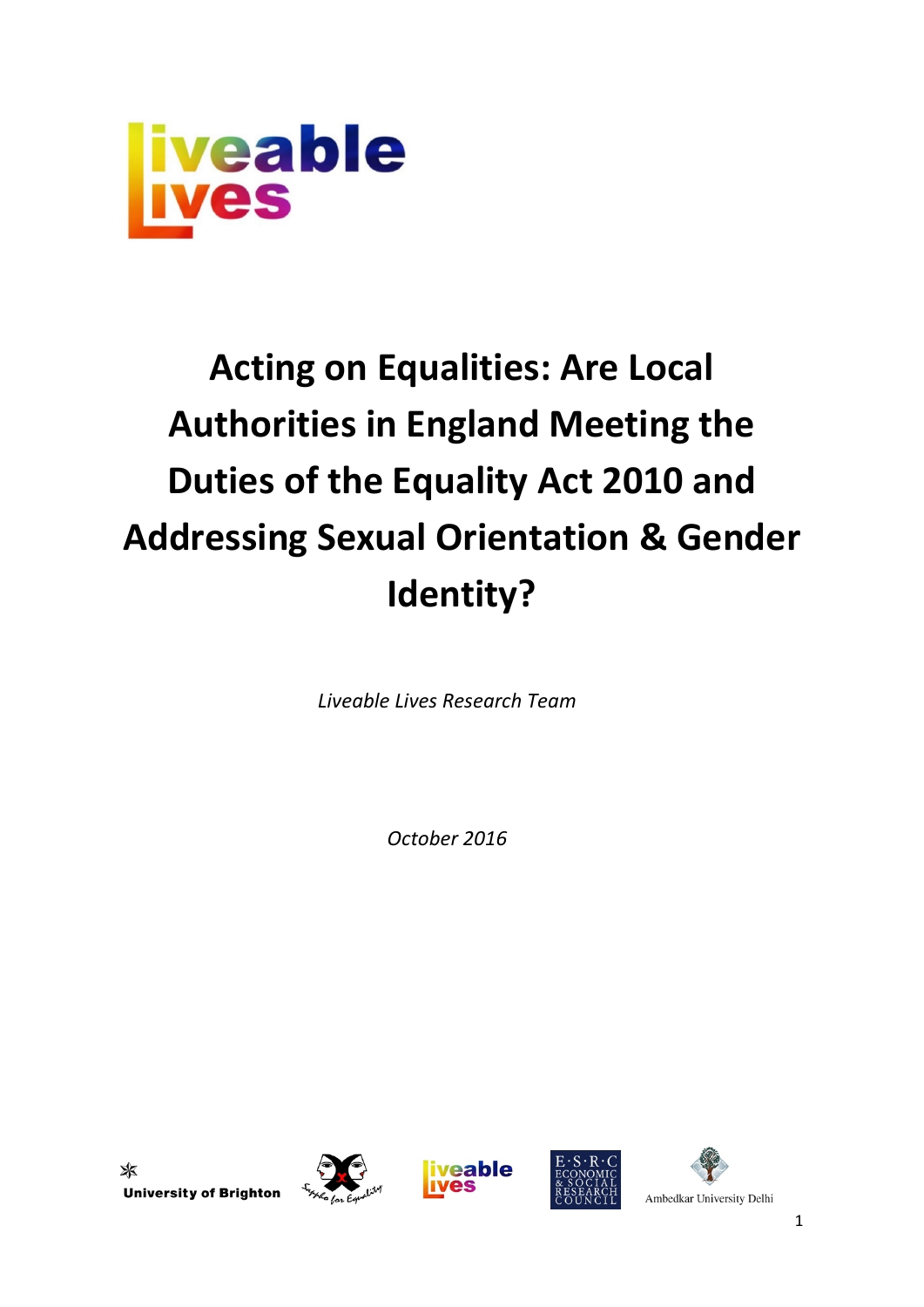# **Written by (all enquiries to Prof. Kath Browne, k.a.browne@brighton.ac.uk):**

Kath Browne

Nick McGlynn

Leela Bakshi

Niharika Banerjea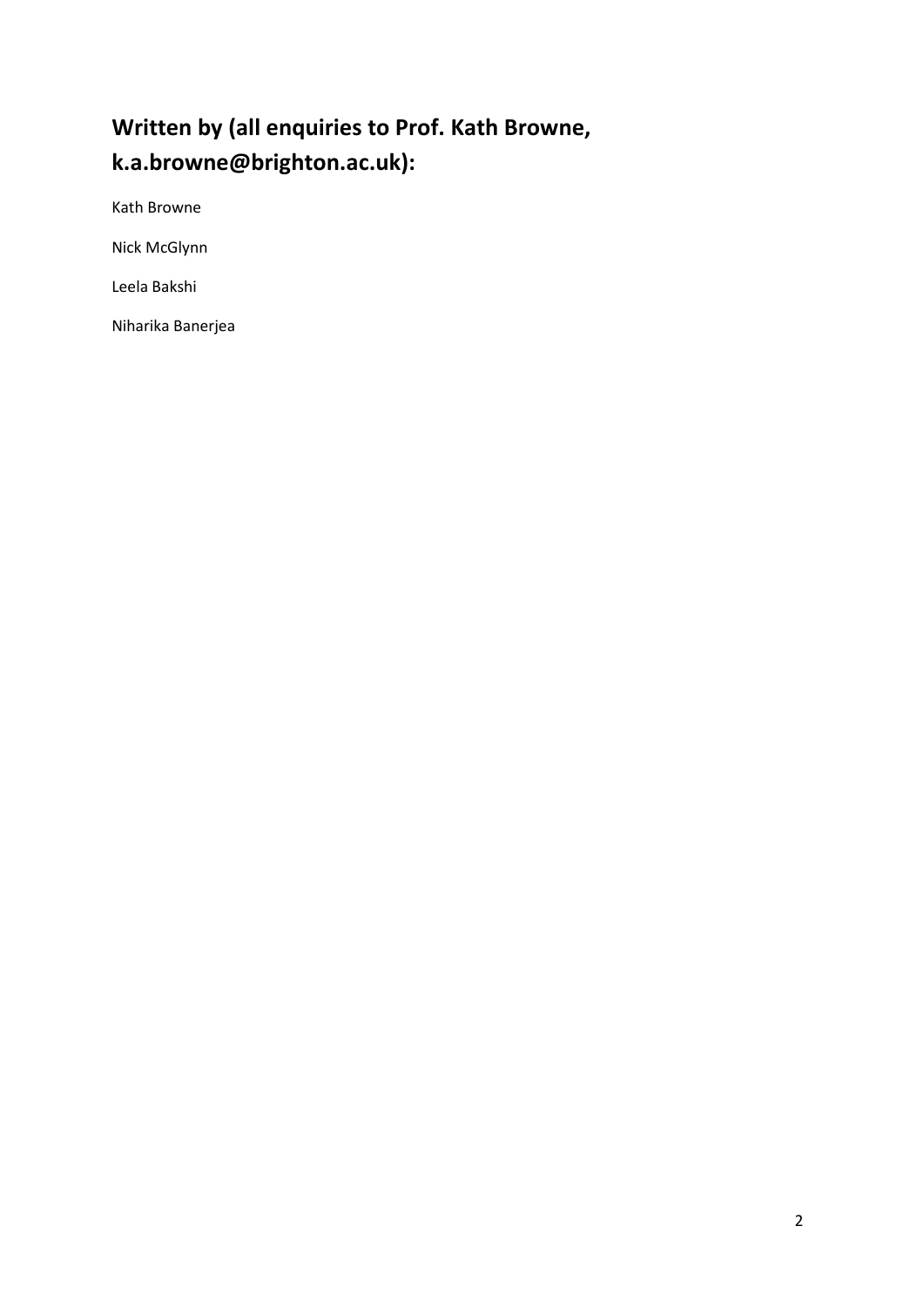# <span id="page-2-0"></span>**Executive Summary**

A detailed and systematic web search supplemented with contact by email and Freedom of Information requests found that as of mid-2016 more than half of all local authorities across England (53%, n. 188) were not demonstrating compliance with the Specific Duties of the Equality Act 2010 and associated Government Equalities Office guidance (2011). If legislative deadlines are included, this rises to more than two thirds (69%, n. 243)

The presumption of progress over time is challenged by this data, as the number of local authorities failing to demonstrate compliance with this legislation has increased from 24% (n. 86) in early 2015, to 53% (n. 188) in mid-2016. Local authorities are not updating their equalities information, and in some cases have removed data and information from their websites.

Although there is a requirement for 'publicly available' information on actions arising from the Equality Act 2010, this research found that in many cases information was difficult to locate and not available on local authority webpages.

This indicates a decline in equalities work and some local authorities indicated that shrinking local authority budgets have impacted directly on their work on equalities. Some authorities are resistant to equalities work. Regardless of the cause, it is clear that there is a need to boost endeavours if the much-lauded Equality Act 2010 is to be fully implemented.

There were examples of LGBT-specific work from local authorities who did not demonstrate compliance with the Specific Duties, and many published information on Civil Partnerships and Same-Sex Marriage. However, 31% (n. 40) of those councils fully promoting same-sex marriage and civil partnerships either are doing no LGBT work or only very limited LGBT work.

Thus, evidence of action on LGBT equalities work contrasted with the wider availability of information about civil partnerships and same-sex marriage. The data here showed a notable improvement in providing such information between 2014/2015 and 2016 – as of 2016 only 24 (16% of eligible councils) did **not** provide full information on about same-sex marriage, civil partnerships and conversion of the latter to the former, improving on 62 (41%) in early 2015.

The report concludes by critically reflecting on the effectiveness of equalities legislation.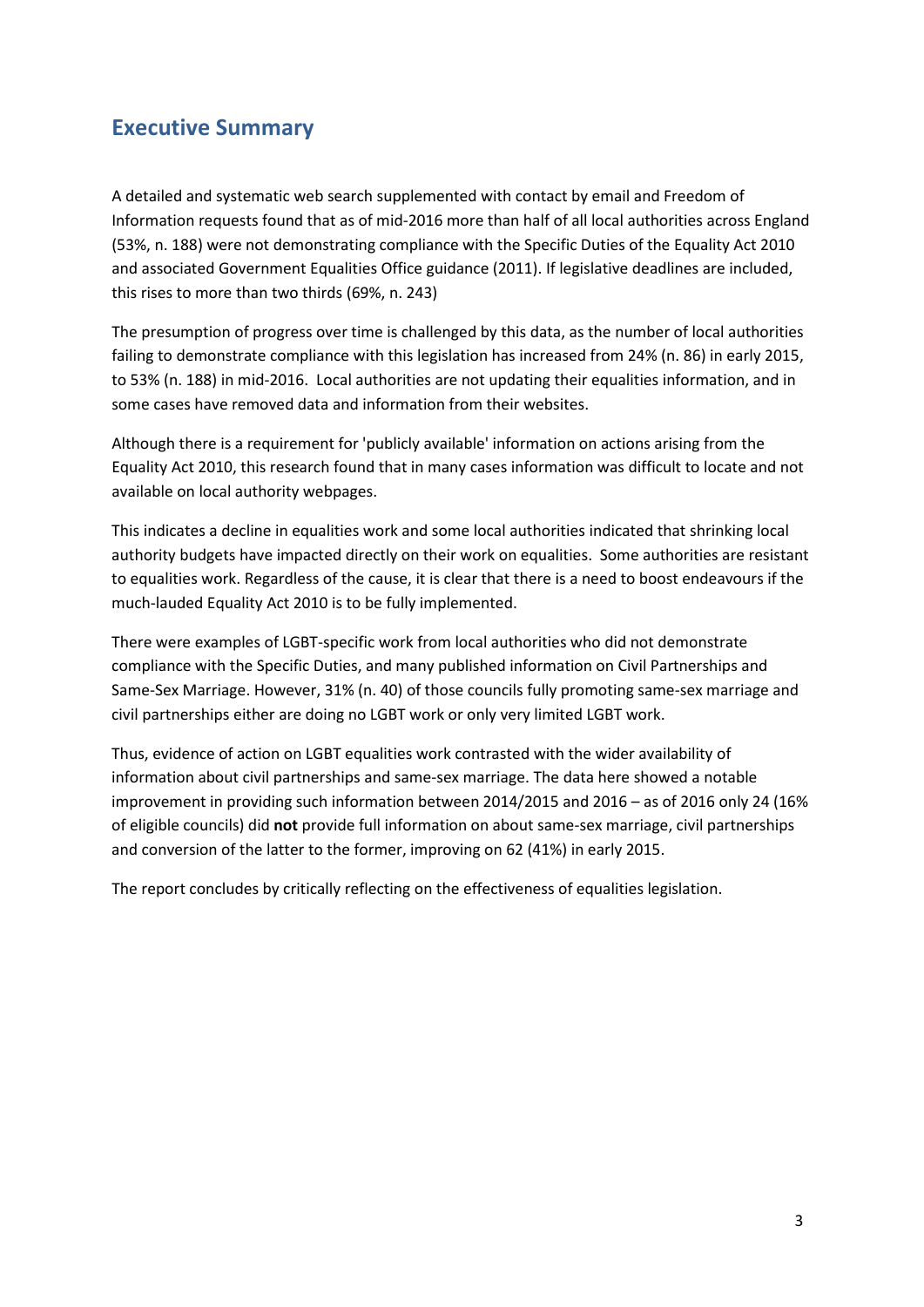# **Contents**

| 1.                                                                                                  |  |
|-----------------------------------------------------------------------------------------------------|--|
|                                                                                                     |  |
|                                                                                                     |  |
|                                                                                                     |  |
|                                                                                                     |  |
| 2.                                                                                                  |  |
|                                                                                                     |  |
|                                                                                                     |  |
| 2.3 Complying With Duties Regarding Sexual Orientation and Gender Identity 15                       |  |
|                                                                                                     |  |
|                                                                                                     |  |
| 3.                                                                                                  |  |
|                                                                                                     |  |
|                                                                                                     |  |
|                                                                                                     |  |
| Appendix 3: Categorisation of Local Authorities' Compliance with Specific Duty of Equality Act 2010 |  |
|                                                                                                     |  |
|                                                                                                     |  |
| Appendix 4: Categorisation of Local Authorities' Compliance with Specific Duty of Equality Act 2010 |  |
|                                                                                                     |  |
|                                                                                                     |  |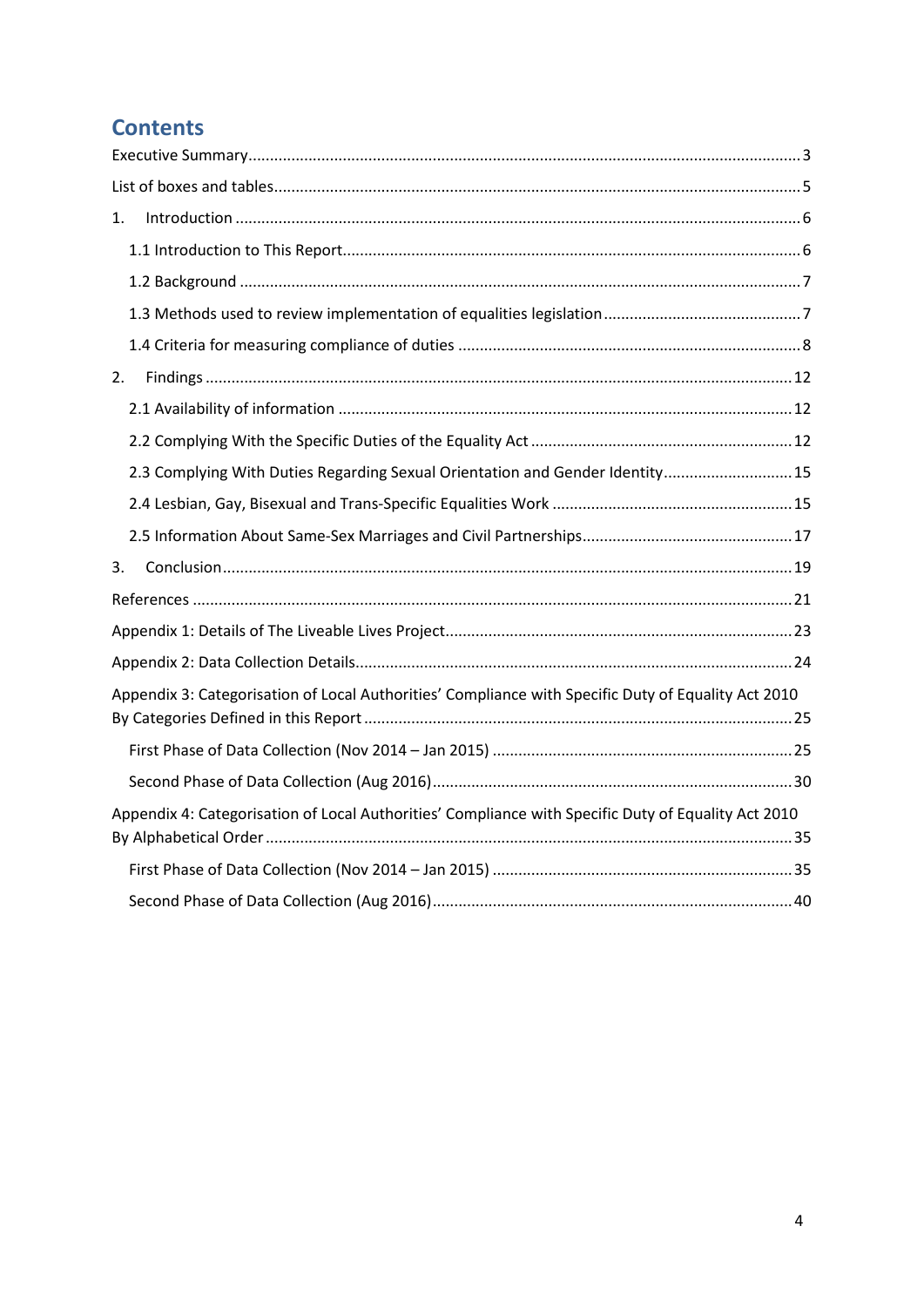## <span id="page-4-0"></span>**List of boxes and tables**

**Box 1:** Public Sector Equality Duties (Specific Duties) – p. 6

**Box 2**: Data Collection For This Report – p. 8

**Box 3**: Ribble Valley Council: Common Misunderstanding about the Equality Duty Webpage – p. 14

**Box 4:** Examples of LGBT Work Without Full Compliance With Specific Duties – p. 17

**Box 5**: Key Findings – p. 19

**Box 6:** The Liveable Lives Project In Brief – p. 23

**Table 1**: Criteria Used To Address Specific Duties – p. 9

**Table 2**: Categories of Complying With the Specific Duties – p. 10

**Table 3**: Same-Sex Marriage and Civil Partnerships – p. 11

**Table 4:** Categorising Compliance of Public Sector Equality Duties of the Equality Act 2010 – p. 13

**Table 5:** Councils Doing LGBT-Specific Equalities Work by Category of Compliance – p. 16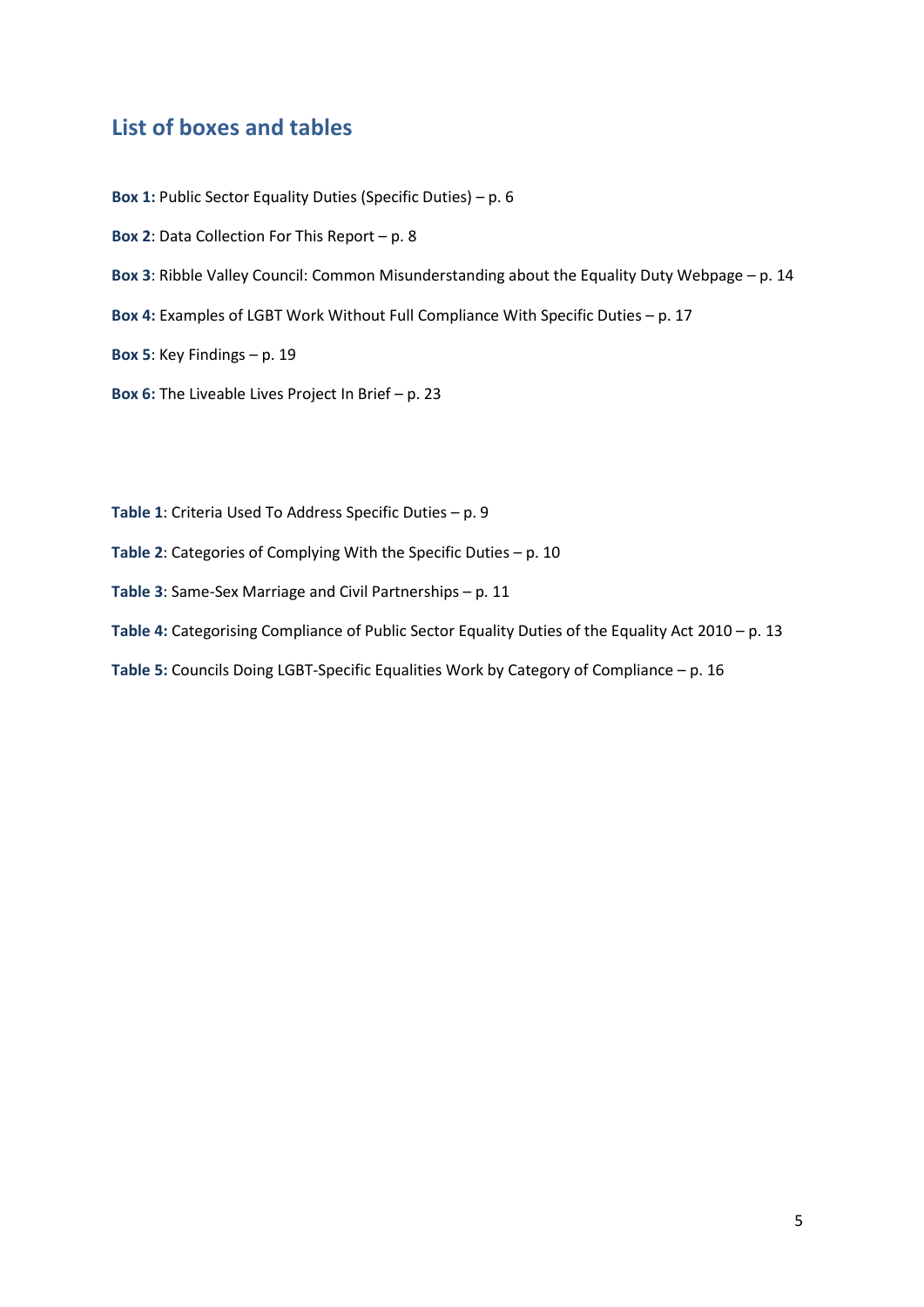# <span id="page-5-0"></span>**1. Introduction**

#### <span id="page-5-1"></span>1.1 **Introduction to This Report**

This report describes how local authorities are implementing the Equality Act 2010, specifically the setting of Equality Objectives and publishing details of compliance in relation to lesbian, gay, bisexual and trans (LGBT) people.

The Equality Act 2010 was seen as a watershed for equalities legislation in the UK (BBC, 2010). It enshrined 9 protected characteristics into law and required the public sector to respond to a) three General Public Sector Equality Duties: eliminate discrimination, advance equality of opportunity and foster good relations (Equality Act 2010, s 149); and b) additional Specific Duties (Equality Act 2010 Specific Duties Regulations 2011). This research was concerned with these Specific Duties. From the Act, the Government Equalities Office produced guidelines (2011) clarifying the Specific Duties, which were used to measure implementation of the guidelines in this research. Box 1 details the specific duties of this guidance that are relevant here.

## *Box 1: Public Sector Equality Duties (Specific Duties)*

- *publish information to show their compliance with the Equality Duty, at least annually; and*
- *set and publish equality objectives, at least every four years.*

GEO 2011: 3

As **Box 1** shows, information was due to be published annually, with the premise that setting objectives would work towards the goal of improving equality through incremental steps.

Examining information from local authorities about their equalities work offers insight into whether, and how, national statutes are being enacted at a local level. This report aims to inform ongoing debates regarding the practice of equalities.

In this report we:

- describe how the implementation of equalities legislation was reviewed, specifying the methods used in this study;
- provide an overview of the equalities legislation and criteria used to assess whether local authorities demonstrated compliance with the legislation;
- detail the findings of this research;
- conclude with key findings and reflections, and recommendations for further research.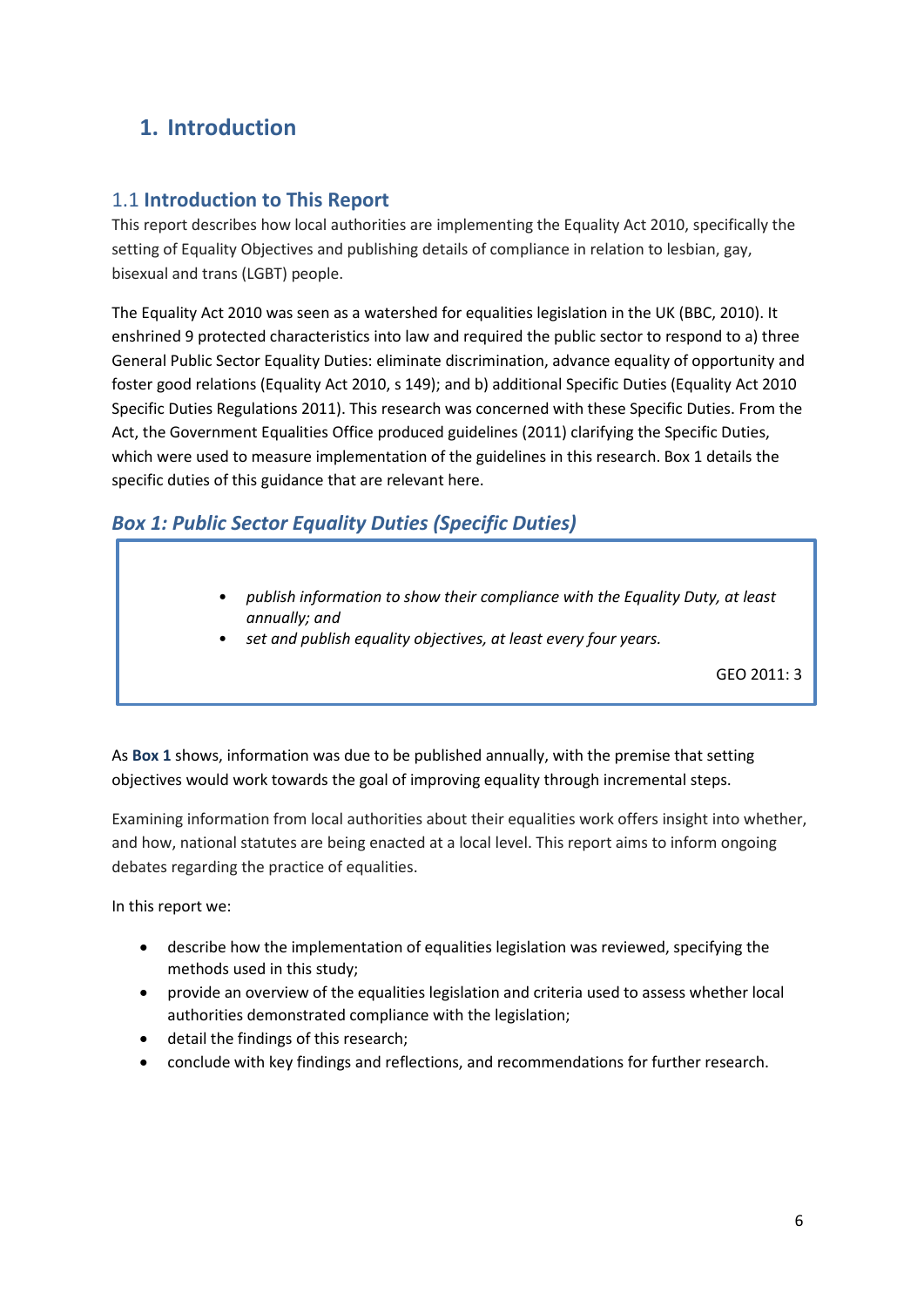#### <span id="page-6-0"></span>**1.2 Background**

The Equality Act 2010 replaced and developed existing LGBT (and other) equalities legislation, incorporating the protected characteristics of Sexual Orientation and Gender Reassignment (Equality Act 2010 s 7 and 12). Legalisation can be an important driver of cultural change around responses to gender and sexual differences. Previous research, (for example, Browne and Bakshi, 2013; McGlynn 2014; Richardson & Monro 2012), has identified that Lesbian, Gay, Bi, Trans, Queer (LGBTQ) people regard legislation as an indicator of what the state (colloquially the 'government') is doing in relation to LGBTQ issues, and view local implementation of this (or not) as an indicator of local authorities' (colloquially 'the council' or 'the borough') commitment to addressing LGBTQ needs. The comparison between LGBTQ lives 'here' and those in other locations in the country (and beyond) often refers to legislation and legal status, and the effects of legislations.

Awareness of legislation, and expectations that it should be enacted, can crystallise a common agenda for those advocating for change (LGBTQ activists, both those working as part of local government and those positioned as consumers or users of services, or advocates) and those responsible for service provision (McGlynn 2014). Local authorities' LGBTQ 'friendliness' and commitment to addressing LGBTQ needs and equalities may, in part be judged according to whether and how statutory duties and legal requirements are fulfilled. Even when such legislation is disregarded, the 'gap' between what should be and what is, and aspirations for change, can be drivers for activism and change.

This research was carried out as part of Liveable Lives, an Economic and Social Research Council (ESRC)-supported project, that explores what makes life 'liveable' for LGBTQ people (see Appendix 1 for details of the project). Other parts of the Liveable Lives research project investigate the broader range of factors that LGBTQ people say are significant in their lives, including recent legislation. Acknowledging that legislation impacts on LGBTQ lives and the recent introduction of the Equality Act 2010 in the UK, the project audited website information from local authorities in England on implementation of the Act and subsequent duties imposed on local councils.

#### <span id="page-6-1"></span>**1.3 Methods used to review implementation of equalities legislation**

This research reviewed websites to check fulfilment of a core duty of the Equality Act, which required publication of information to show compliance with the Act, and also as a source of information about implementation of other duties of the Equality Act 2010.

This research used the premise that information about equalities work would be made 'publicly accessible' though publication on local authority websites. Where information could not be found on websites, data collection was supplemented by requesting information directly from the local authority, enabling us to report on activity that demonstrated compliance but was not published on websites.

A desk-based search of information published on websites for the 353 local authorities in England, which are charged with the implementation of legislation at a local level, was carried out between November 2014 and January 2015. See **Box 2** for brief details and **Appendix 2** for further details.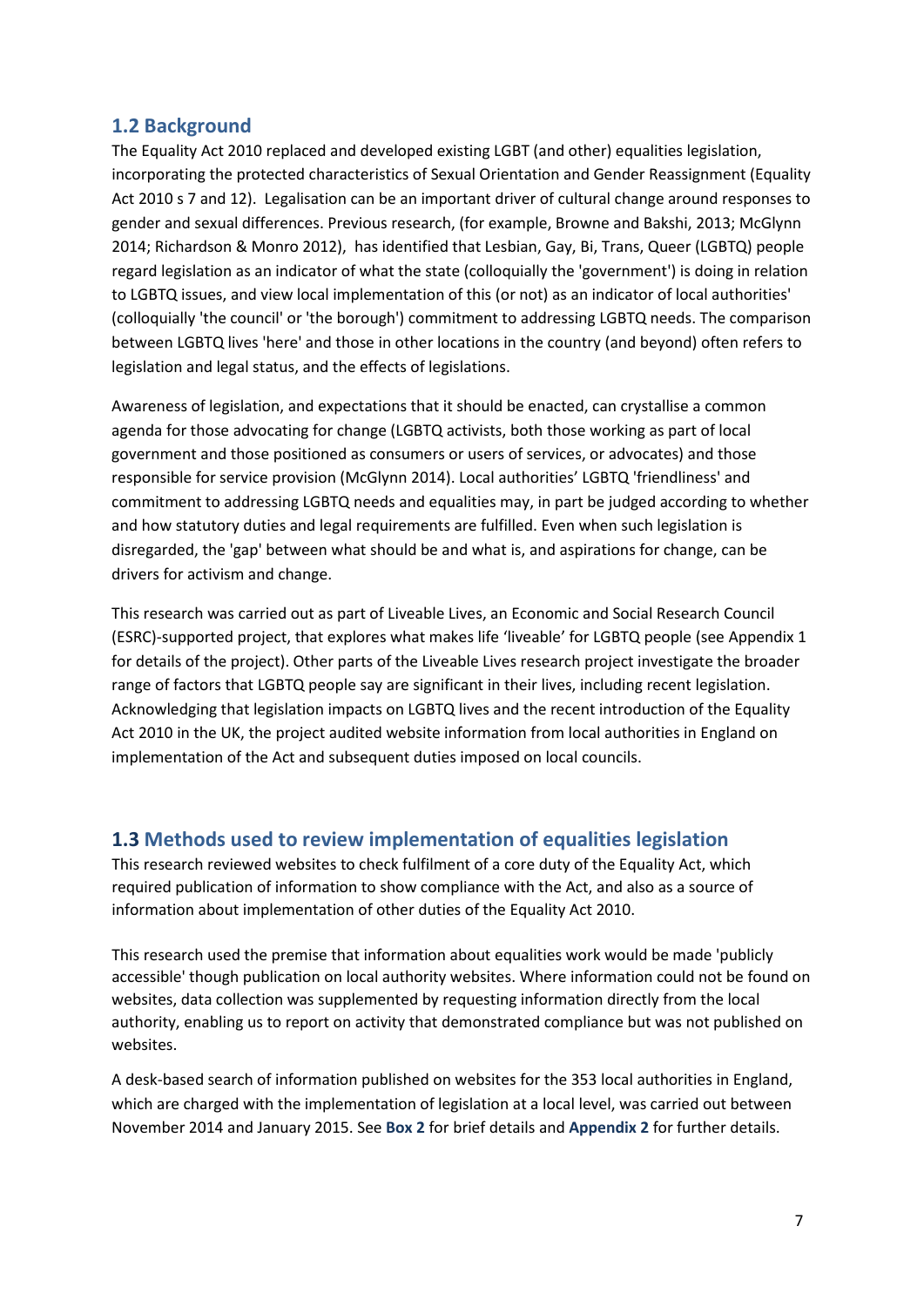#### *Box 2: Data Collection For This Report*

Data collected included:

- Information demonstrating the extent to which each local authority is compliant with measurable requirements of the Equality Act 2010. Data included whether or not councils met particular legislative demands, and also specific details of policies, documents and actions relevant under each aspect.
- Information about LGBT-related policy or actions which might not fit clearly under the legislation (such as LGBT staff groups or staff champions, accreditation by national LGBT rights organisation Stonewall, and so on) (see also McGlynn & Browne, 2011; McGlynn, 2012).

Where insufficient or no data was found, direct contact was made with the council. Contact was made with a dedicated equalities department or officer where possible, and otherwise via the council's general enquiries email address or phone number. Where no response was received, an additional email or (where possible) Freedom of Information request was sent. Not all councils responded to contact (see Section 2.1).

A second audit was undertaken in August 2016 to identify changes in how local authorities were complying with the Specific Duties of the Act. Using the legislation and guidance produced around the Act, this project used eight criteria to analyse the data collected (described in **Table 1, below**).

Limitations of this method of collecting data include:

- Information published on these websites may not encapsulate all activities that this research seeks to identify. The research addressed this by seeking additional information directly from local authorities.
- Information on websites is not corroborated externally and may or may not be checked by the authority publishing the information for current validity. Websites may overstate work being undertaken. Nonetheless, they give an important quantifiable snapshot of the national picture regarding the Equality Act 2010 and Local Authority implementation of this.

This research did not gather information about the impacts of this work, which may or may not be reported on websites and further research is needed to explore this aspect of the implementation and impact of the Equality Act 2010 (see for example, Sykes and Groom, 2016).

#### <span id="page-7-0"></span>**1.4 Criteria for measuring compliance of duties**

**Table 1** sets out how this research assesses local authorities against these duties, including the eight key criteria that were used during data collection: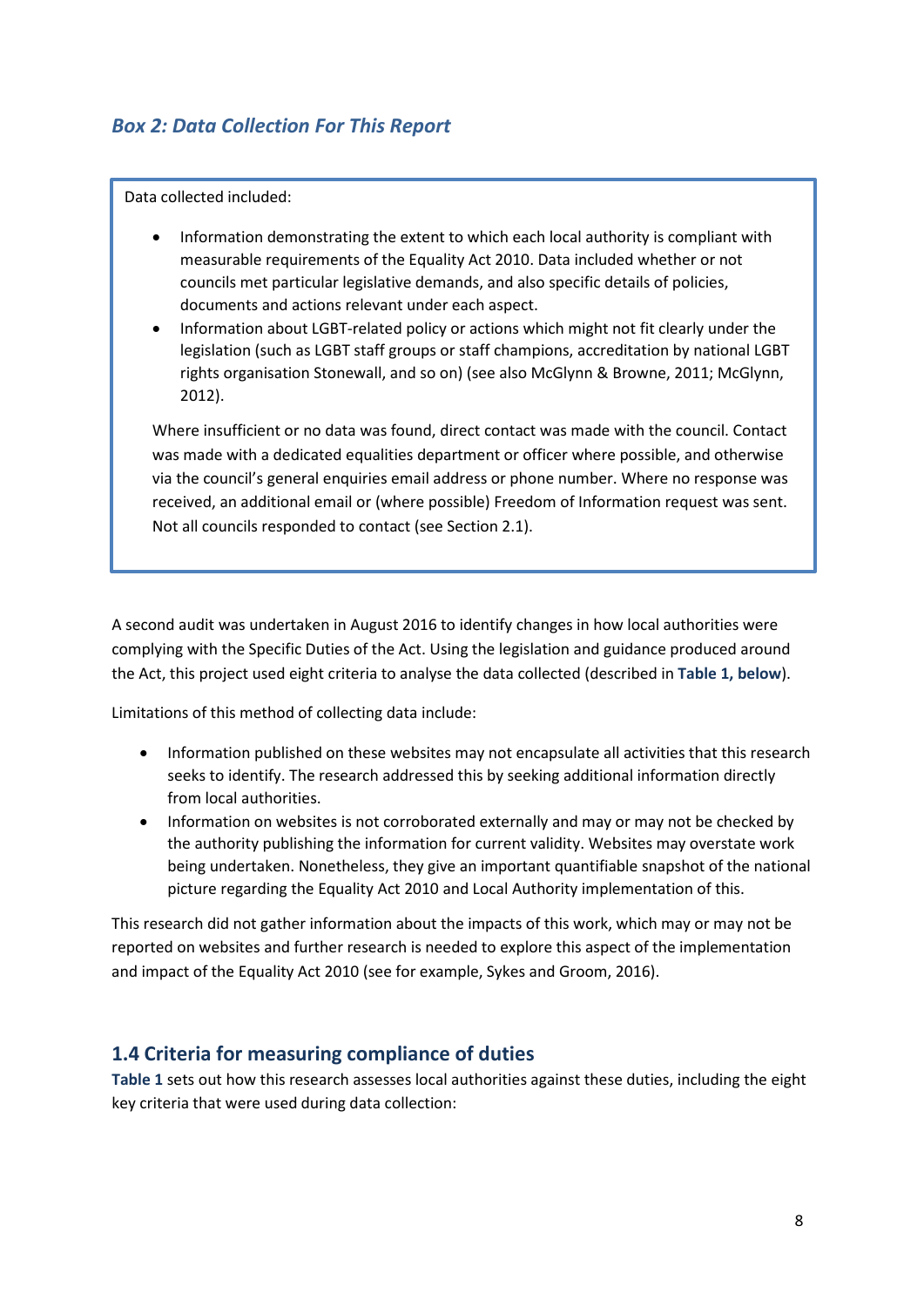| Duty as detailed by the GEO   | Criteria used in this research          | <b>Notes</b>                                   |
|-------------------------------|-----------------------------------------|------------------------------------------------|
| (see Box 1)                   |                                         |                                                |
|                               |                                         |                                                |
| Set and publish measurable    | Has the authority<br>1.                 | The first deadline (for<br>$\circ$             |
| <b>Equality Objectives by</b> | published specific,                     | setting the first                              |
| deadlines stated in the       | measurable Equality                     | <b>Equality Objectives)</b>                    |
| Equality Act.                 | Objectives by the first                 | was April 2012.                                |
|                               | and second deadlines?<br>What are these | The second deadline<br>O                       |
|                               | 2.                                      | (for reviewing and                             |
|                               | objectives?                             | updating the Equality<br>Objectives) was April |
|                               |                                         | 2016.                                          |
| Publish information to show   | 3.<br>How is compliance                 | Government advice<br>O                         |
| compliance with the Equality  | with the legislation                    | does not specify how                           |
| Duty, at least annually.      | demonstrated?                           | compliance should be                           |
|                               | Has the authority<br>4.                 | demonstrated.                                  |
|                               | published annual                        | Criteria 3 and 4<br>O                          |
|                               | equalities monitoring                   | respond specifically to                        |
|                               | of employees?                           | the guidance for public                        |
|                               | 5.<br>Are there any LGBT                | sector organisations                           |
|                               | staff groups or staff                   | set out by the GEO                             |
|                               | champions?                              | (GEO 2011). These                              |
|                               | Is the authority<br>6.                  | guidelines note a wide                         |
|                               | accredited by                           | array of policies,                             |
|                               | Stonewall?                              | actions and initiatives                        |
|                               | Does the authority<br>7.                | that might be part of                          |
|                               | provide LGBT-related                    | demonstrating                                  |
|                               | staff training or<br>development?       | compliance. To ensure<br>that attempts to      |
|                               | Does the authority<br>8.                | demonstrate                                    |
|                               | have any other LGBT-                    | compliance were                                |
|                               | related policies,                       | captured, and to                               |
|                               | activities or initiatives?              | address LGBT-specific                          |
|                               |                                         | actions, criteria 5-8                          |
|                               |                                         | were developed.                                |
|                               |                                         | Monitoring is not<br>O                         |
|                               |                                         | required to include                            |
|                               |                                         | sexual orientation or                          |
|                               |                                         | gender identity.                               |

# *Table 1: Criteria Used To Address Specific Duties*

The information provided by each local authority assessed against these criteria, and judged to fall into one of 5 categories devised to report how well individual local authorities were meeting the Specific Duties of the Equality Act 2010 **(Table 2)**: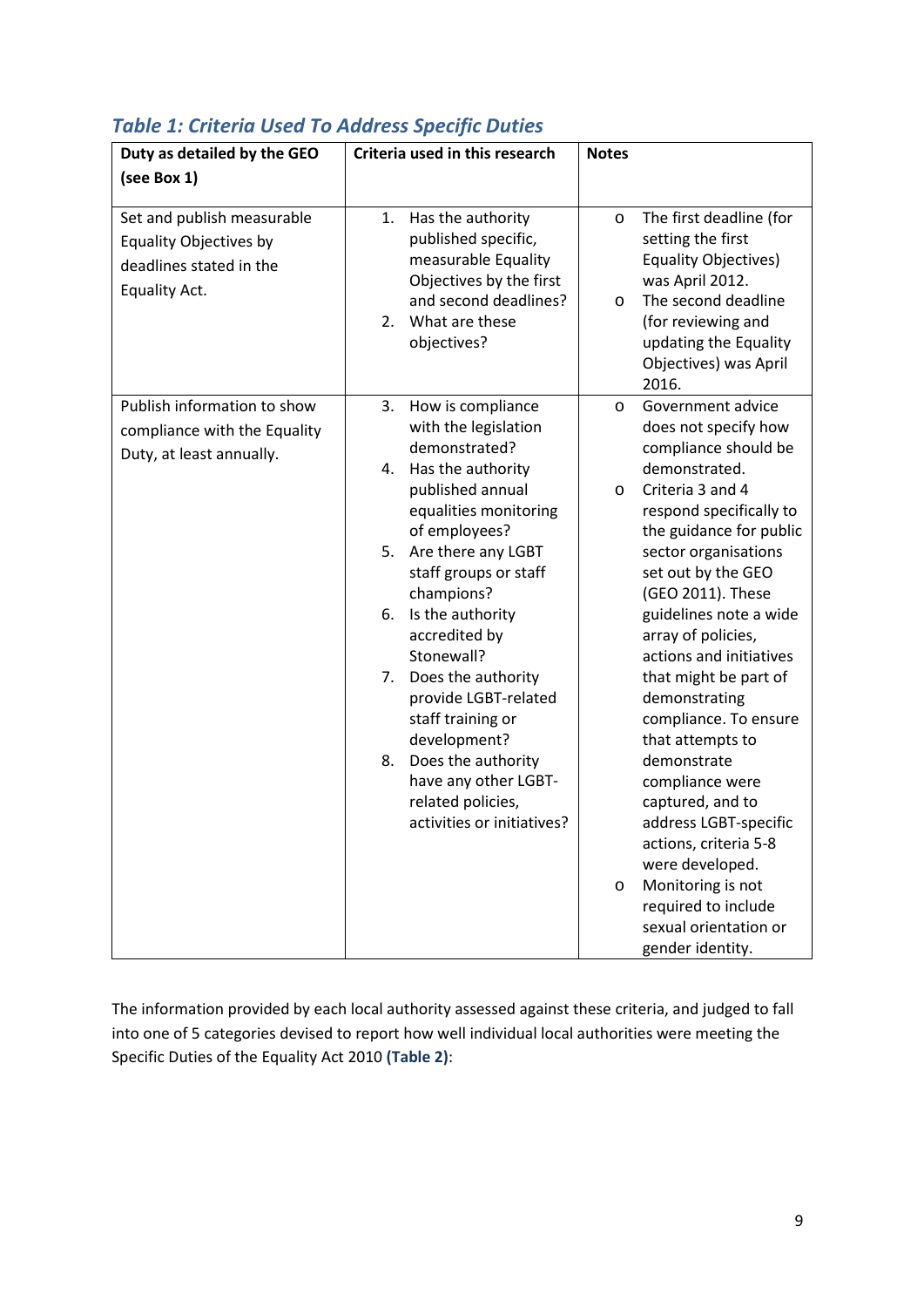| Category                                   | <b>Details</b>                                               |
|--------------------------------------------|--------------------------------------------------------------|
| Category 1 (full compliance)               | Councils clearly met each of the eight key                   |
|                                            | criteria above, within the specified deadlines               |
| Category 2 (full compliance but April 2016 | As above, but the councils consulted on and                  |
| deadline missed)                           | produced revised Equality Objectives after the               |
|                                            | April 2016 deadline                                          |
| Category 3 (weak compliance)               | Councils met the key criteria but there were a)              |
|                                            | notable difficulties in identifying or accessing             |
|                                            | the relevant information <sup>i</sup> , or b) councils doing |
|                                            | the 'bare minimum' in their Equality Objectives              |
|                                            | or demonstration of compliance <sup>ii</sup>                 |
| Category 4 (not demonstrating compliance)  | Councils not meeting one or more of the key                  |
|                                            | criteria                                                     |
| Category 5 (unaware of legislation)        | Councils which do not appear to mention the                  |
|                                            | Equality Act or the Public Sector Equality                   |
|                                            | Duties, or which are using outdated legislation              |
|                                            | instead                                                      |
|                                            |                                                              |

# *Table 2: Categories of Complying With the Specific Duties*

Following this, an assessment was made regarding the LGBT equality work being undertaken. The work was qualitatively coded as either *undertaking LGBT equalities work* or not, and those who were undertaking LGBT equalities work were coded once more to identify those who were undertaking limited work in this area. Limited work was categorised as: publicising LGBT-related compliances such as LGBT History Month; LGBT-related accreditation or charter mark without associated action; providing basic LGBT information on webpages; vaguely described or limited actions such as an LGBT section in libraries; or no evidence of action after 2012.

In addition to the Equality Act 2010, the Marriage (Same-Sex Couples) Act 2013 has been seen as demonstrating LGBT inclusion (The Guardian, 2014). There is no legislative requirement for local councils to provide details about same-sex marriages on their websites, but due to the perceived importance of this legislation, this research also reviewed how same-sex marriage, civil partnerships and conversions of civil partnerships to marriage were presented on councils' website. This report notes how many local authorities provided information about these three services (limited to those authorities that must provide them). **Table 3** lists how this research assessed this data: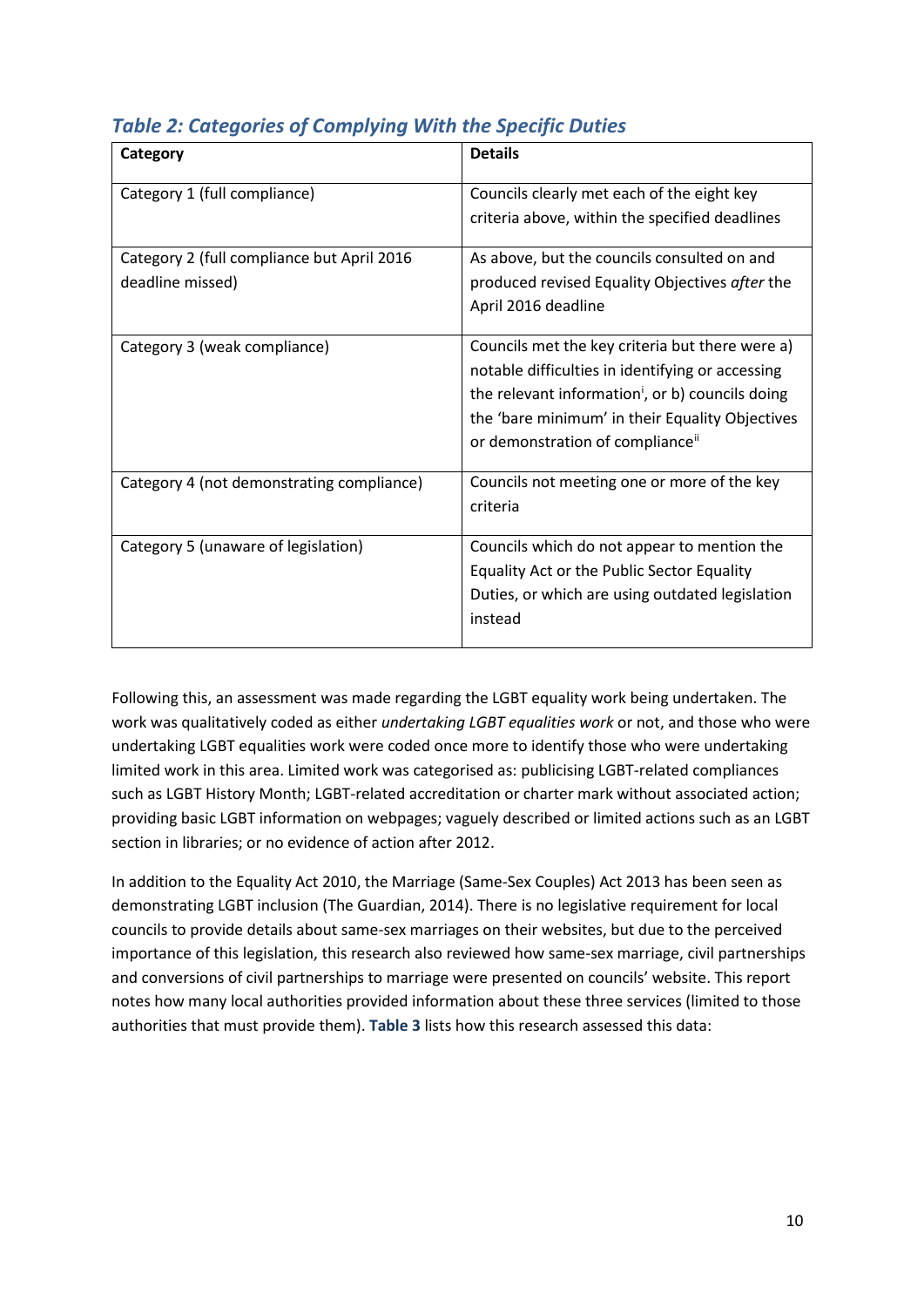|  |  | <b>Table 3: Same-Sex Marriage and Civil Partnerships</b> |
|--|--|----------------------------------------------------------|
|  |  |                                                          |

| <b>Civil Ceremony</b>                                    | Criteria used in this research                                                                            |
|----------------------------------------------------------|-----------------------------------------------------------------------------------------------------------|
| Same-Sex Marriage                                        | Has the authority provided details about<br>how to have a Same-Sex Marriage?                              |
| Civil Partnership                                        | Has the authority provided details about<br>how to have a Civil Partnership?                              |
| Converting a Civil Partnership to a Same-Sex<br>Marriage | Has the authority provided details about<br>how to convert a Civil Partnership to a<br>Same-Sex Marriage? |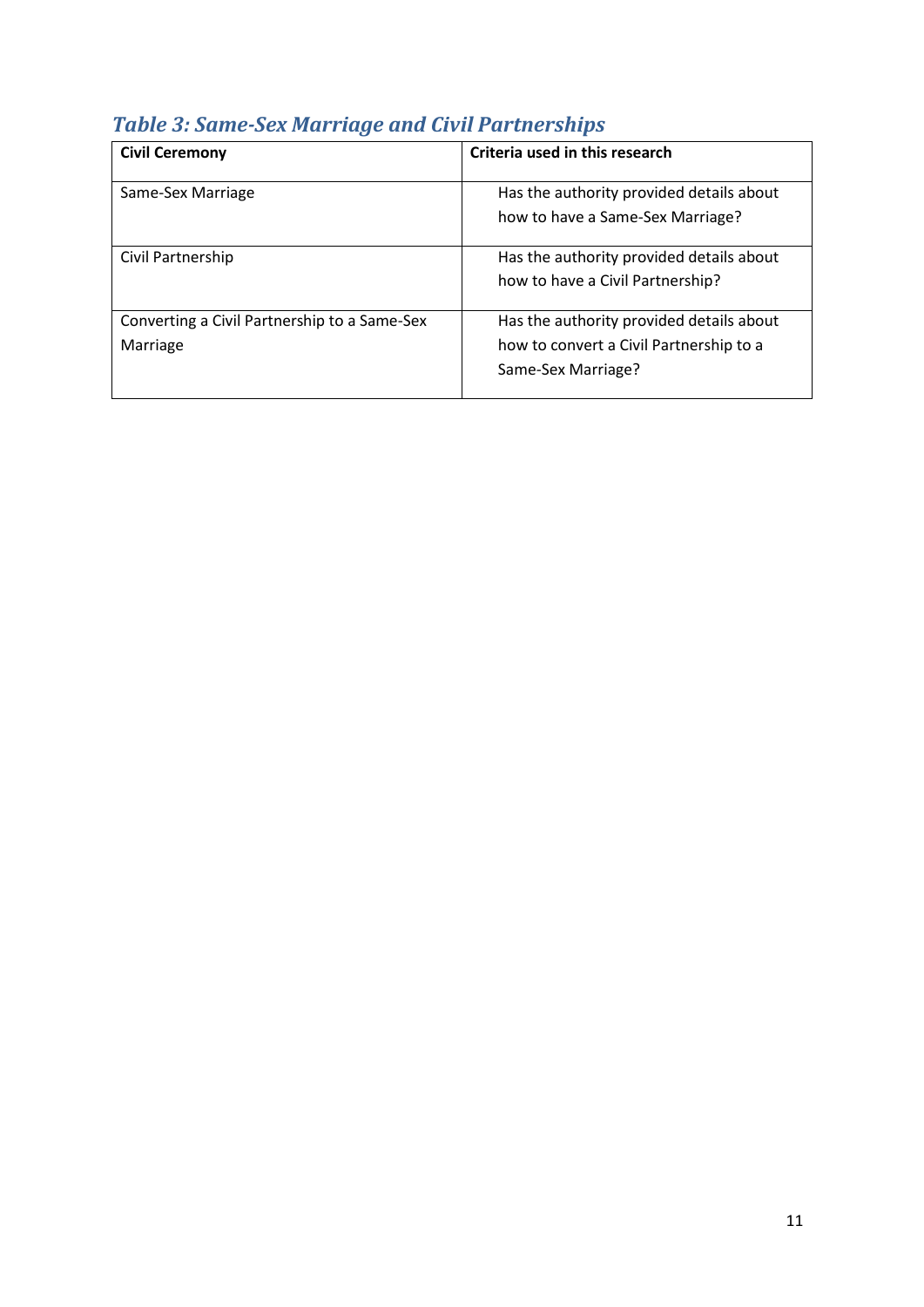# <span id="page-11-0"></span>**2. Findings**

#### <span id="page-11-1"></span>**2.1 Availability of information**

Government guidance (GEO 2011) indicates that information published to meet this legislation should be easily available to the public. However, it was often difficult to find the information on local authorities' websites. As of the first phase of data collection (2014-2015), **only 39% (n. 136) of English local councils were judged to have published sufficient information under each factor of the data matrix on their website to demonstrate compliance of the duties.** The remaining 61 % (n. 217) were contacted to request additional information to supplement data gathered from their websites.

Researchers found that local authorities' websites can be difficult to navigate, and this emerged as a complicating factor regarding councils' compliance of their duties under the Equality Act 2010 (see councils listed under Category 3 in Table 4, below). Additionally, when local councils were contacted directly or via Freedom Of Information (FOI) request, **63% of those councils asked (n. 136) either did not respond to requests for information (including direct emails) or did not provide sufficient information in their answer.** For instance, some Freedom of Information (FOI) responses simply stated that a particular document or policy existed without providing details on what was contained within it, or without providing information about how to access or view these details.

Finally, during the second phase of data collection, the research found that **10% of all councils (n. 36) had removed a significant amount of equalities-related information from their websites between the first phase of data collection in 2014 and the second phase of data collection in 2016**[iii](#page-45-2).

#### <span id="page-11-2"></span>**2.2 Complying With the Specific Duties of the Equality Act**

**Table 4** summarises the compliance of the Public Sector Equality Duties of the Equality Act 2010, including how ratings in Phase 2 compared with these authorities' previous ratings in Phase 1: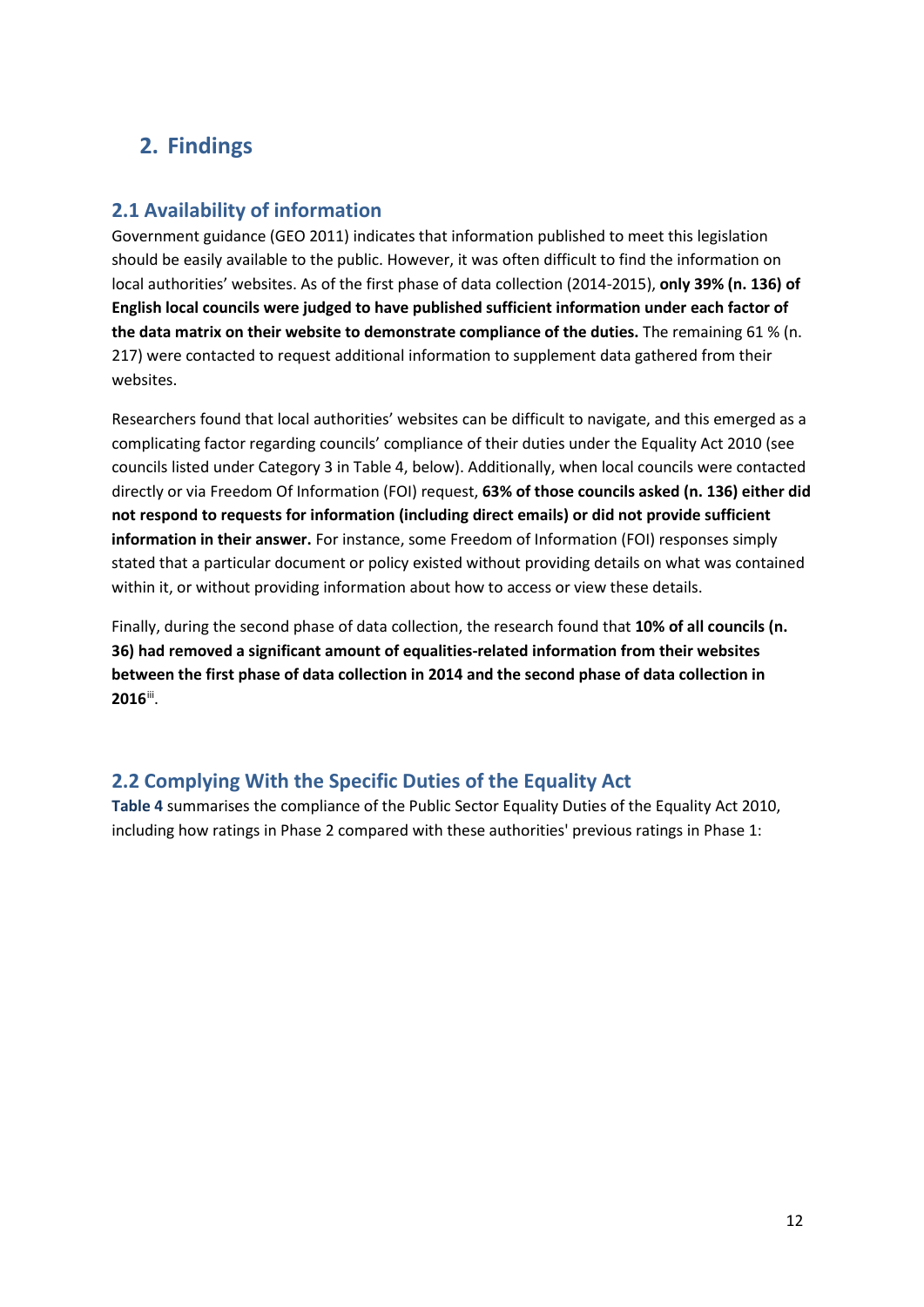# *Table 4: Categorising Compliance of Public Sector Equality Duties of the Equality Act 2010*

|                      | Phase 1 (Nov 2014 - | Phase 2 (Aug 2016) | Change within and      |
|----------------------|---------------------|--------------------|------------------------|
|                      | Jan 2015)           |                    | between the            |
|                      |                     |                    | categories             |
|                      |                     |                    |                        |
| Category $1 - full$  | 68%                 | 27%                | 22% (n. 21) improved,  |
| compliance           |                     |                    | 78% (n. 74) remained   |
|                      | (n. 239)            | (n. 95)            | the same               |
| Category $2 - full$  | N/A                 | 16%                | 15% (n.8) improved;    |
| compliance but April |                     |                    | 85% (n.47) worsened    |
| 2016 deadline missed |                     | (n.55)             |                        |
|                      |                     |                    |                        |
| Category 3 - weak    | 8%                  | 4%                 | 40% (n. 6) improved,   |
| compliance           |                     |                    | 60% (n. 9) worsened    |
|                      | (n. 30)             | (n. 15)            |                        |
|                      |                     |                    | (Note small numbers)   |
| Category $4 - not$   | 22%                 | 50%                | 1% (n. 2) improved,    |
| demonstrating        |                     |                    | 30% (n. 53) stayed the |
| compliance           | (n. 78)             | (n. 178)           | same and 69% (n. 123)  |
|                      |                     |                    | worsened               |
|                      |                     |                    |                        |
| Category 5 - unaware | 2%                  | 3%                 | 30% (n. 3) stayed the  |
| of legislation       | (n. 6)              | (n. 10)            | same, 70% (n.7)        |
|                      |                     |                    | worsened               |
|                      |                     |                    | (Note small numbers)   |

Overall, the research found that:

- As of Jan 2015, 68% of local authorities achieved full compliance, with a further 8% achieving weak compliance. 24% (Categories 4 and 5) did not demonstrate compliance.
- As of August 2016, the number of local authorities achieving compliance had decreased, with only 42% (Categories 1 & 2) achieving full compliance and of whom around a third (Category 2) missed the deadline for publishing this information. 53% (Categories 4 & 5) did not demonstrate compliance. This was primarily due to councils not publishing demonstration of compliance of duties annually (e.g. not presenting data for 2015 and/or 2016).
- If missing the April deadline is taken to count as not complying with the duty, then as of mid-2016 more than two thirds of local authorities (69%, n. 243) are not complying with key aspects of the Equality Act 2010.

Table 4 also shows that the majority of local authorities (53% n. 182) moved down a category in Phase 2 compared to Phase 1 (37% n. 130 remained the same), and only around 10% (n. 37) improved their rating, with 5% newly achieving a 'full compliance' rating. This demonstrates that it is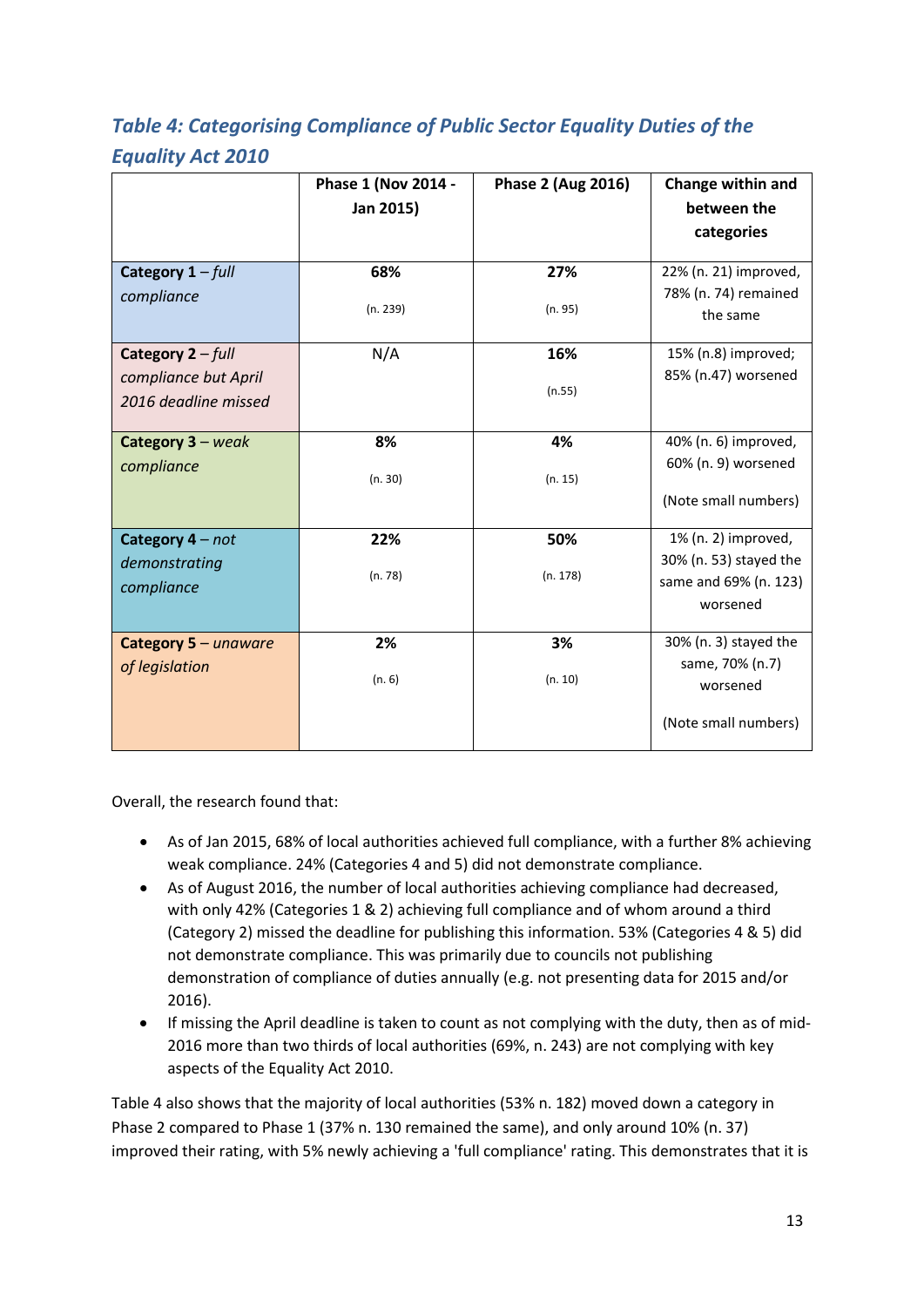possible to improve compliance with legislation under current circumstances, but it is concerning that the majority of councils got worse.

The research found evidence that austerity was a factor in this decline for some local authorities. For example, both Norwich City Council (2016: 3) and Leicester City Council (2015) made explicit statements about the impact of recent cuts to local authority budgets on equalities work.

Other councils challenged or resisted equalities work, Ribble Valley Borough Council (2016, category 4) responds to the Equality Duty by presenting a 'Common misunderstanding (sic) about the Equality Duty' page (box 3). Other local authorities similarly took pains to emphasise actions they were **not**  required to take under the Equality Act, with an employee from Hambleton council responding 'There is no longer a requirement to undertake a formal EIA... At Hambleton we operate a system of embedded equality consideration across all our services... Should it be deemed necessary, and always mindful of data sensitivity and other confidentiality issues, this can be made available to the relevant parties through the consultation process'. (Hambleton 2015, personal correspondence, category 4 2014/2015, category 3 2016). While we recognise that equality-related processes in local authorities can indeed be reduced to tick box exercises without significant impact on local marginalised communities (see conclusion in Section 3), the emphasis in these examples (and others) appears to be on reducing workload and addressing accusations of political correctness and indeed 'treating everyone the same'.

# *Box 3: Ribble Valley Council: Common Misunderstanding about the Equality Duty Web Page*

#### **'Common Misunderstanding about the Equality Duty**

The new Equality Duty should be applied in such a way as to not be an **overly bureaucratic and burdensome** approach, so that the focus is on performance, not process.

- The Equality Duty does **not impose a legal requirement to conduct an Equality Impact Assessment**. Nor is there is any practical need to conduct one. Compliance with the Equality Duty involves consciously thinking about the three aims of the Equality Duty as part of the process of decision-making. That will entail understanding the potential effects of the organisation's activities on different people, but there is no prescribed process for doing this. Keeping a simple record of how decisions were reached will help public bodies show how they considered the Equality Duty.
- The Equality Duty **does not mean that public bodies have to examine equality issues** where they are not relevant to the matter in hand.
- The Equality Duty does not require **public bodies to take disproportionate action on equality**.
- The Equality Duty **does not require public bodies to treat everyone the same**.
- The Equality Duty **does not require public bodies to treat all religions as being equal or to treat all religious festivals equally**.
- The Equality Duty **does not require public bodies to make services homogeneous or to try to**

**remove or ignore differences** between people'

(Ribble Valley Council Website, 2016, emphasis added. [https://www.ribblevalley.gov.uk/info/200391/diversity\\_and\\_equality/1361/the\\_councils\\_response\\_to\\_the\\_equality\\_duty/2\)](https://www.ribblevalley.gov.uk/info/200391/diversity_and_equality/1361/the_councils_response_to_the_equality_duty/2)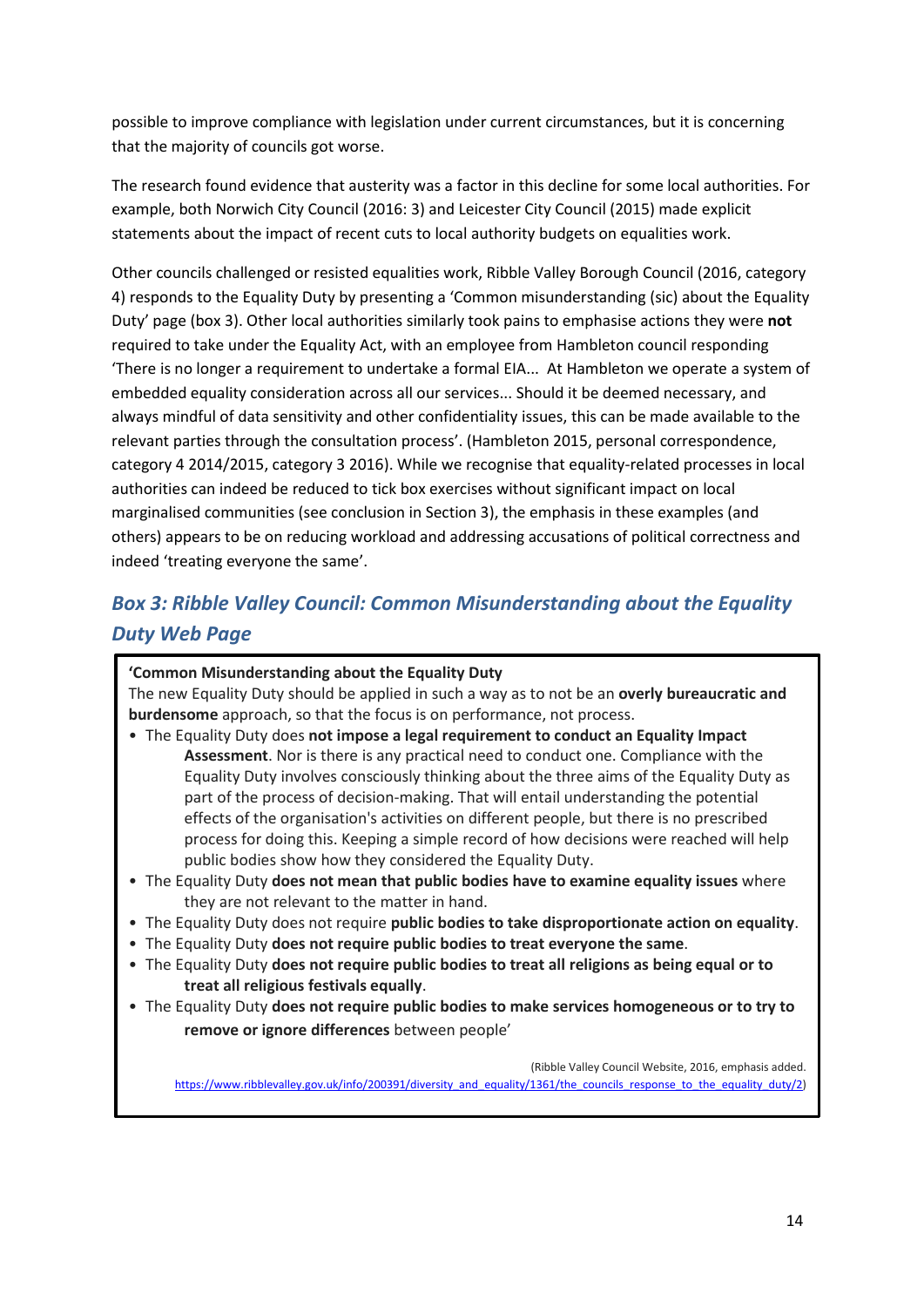#### <span id="page-14-0"></span>**2.3 Complying With Duties Regarding Sexual Orientation and Gender Identity**

**Only 20 councils (6% of all councils) had Equality Objectives specifically aimed at LGBT people during the first phase of data collection (2014/2015).** These were primarily objectives to develop better relationships with LGBT communities; to establish particular LGBT groups; and to tackle LGBTrelated bullying. **Only one council had set an Equality Objective specifically with regard to trans people** (as opposed to more general LGBT equalities work), which was a commitment to support local trans projects.

39% (n. 136) of local authorities published information relating to employees and sexual orientation in 2014/2015. This fell to 33% (n. 116) in 2016. 26 (7%) of local authorities published information relating to employees and gender identities in 2014/2015. In 2016 this fell to 17 (5%). Therefore, **monitoring of numbers of LGBT employees has decreased**. This may be due to the overall drop in workforce monitoring reports being published, rather than LGB and T specifically being removed from monitoring.

In relation to the duty to publish information relating to employees and LGBT equalities, aside from the monitoring noted above the most common forms for this information to take were:

- Details of LGBT staff groups<sup>[iv](#page-45-3)</sup> (19% of councils, n. 67)
- Details of LGBT staff champions (2% of councils, n. 8)
- Accreditation by Stonewall as Diversity Champions or participation in Workplace Equality Index[v](#page-45-4) (15% of councils, n.52)
- General equality-related staff training/development<sup>[vi](#page-45-5)</sup> (77% of local councils, n. 272)
- LGBT-specific staff training/development (8% of local councils, n. 29) this was often limited and specific to particular issues or jobs – libraries, hate crime, young people, transitioning staff etc.

In addition to the issues surrounding sexual orientation, some councils problematically listed 'transgender' as a third alternative to 'male' or 'female', which fails to allow trans people to list their chosen gender and their trans histories, while others conflated it with Sexual Orientation.

#### <span id="page-14-1"></span>**2.4 Lesbian, Gay, Bisexual and Trans-Specific Equalities Work**

Some 194 (55%) of councils did not meet the criteria of full compliance but nonetheless published information about (sometimes extensive) work around local LGBT equalities. Aside from work explicitly connected to the duties of the Equality Act 2010, these English local authorities had developed policy, actions or initiatives regarding LGBT people. However, of these authorities almost a third (32%, n. 62) were doing equalities work which *only* involved limited actions, such as promoting LGBT History Month or hosting an LGBT section in a local library (see Table 5).

Table 5 indicates that amongst local authorities who are complying with the Specific Duties of the equalities legislation (Category 1 - full compliance), 80% (n. 76) are undertaking some form of LGBT work, compared to 66% (n. 4) of those who are unaware of the legislation. Whilst examining the implementation of equalities legislation serves as an indicator of action by local authorities for LGBT equalities, 95 councils who do not perform well on this measure (categories 4 and 5) are undertaking some LGBT work.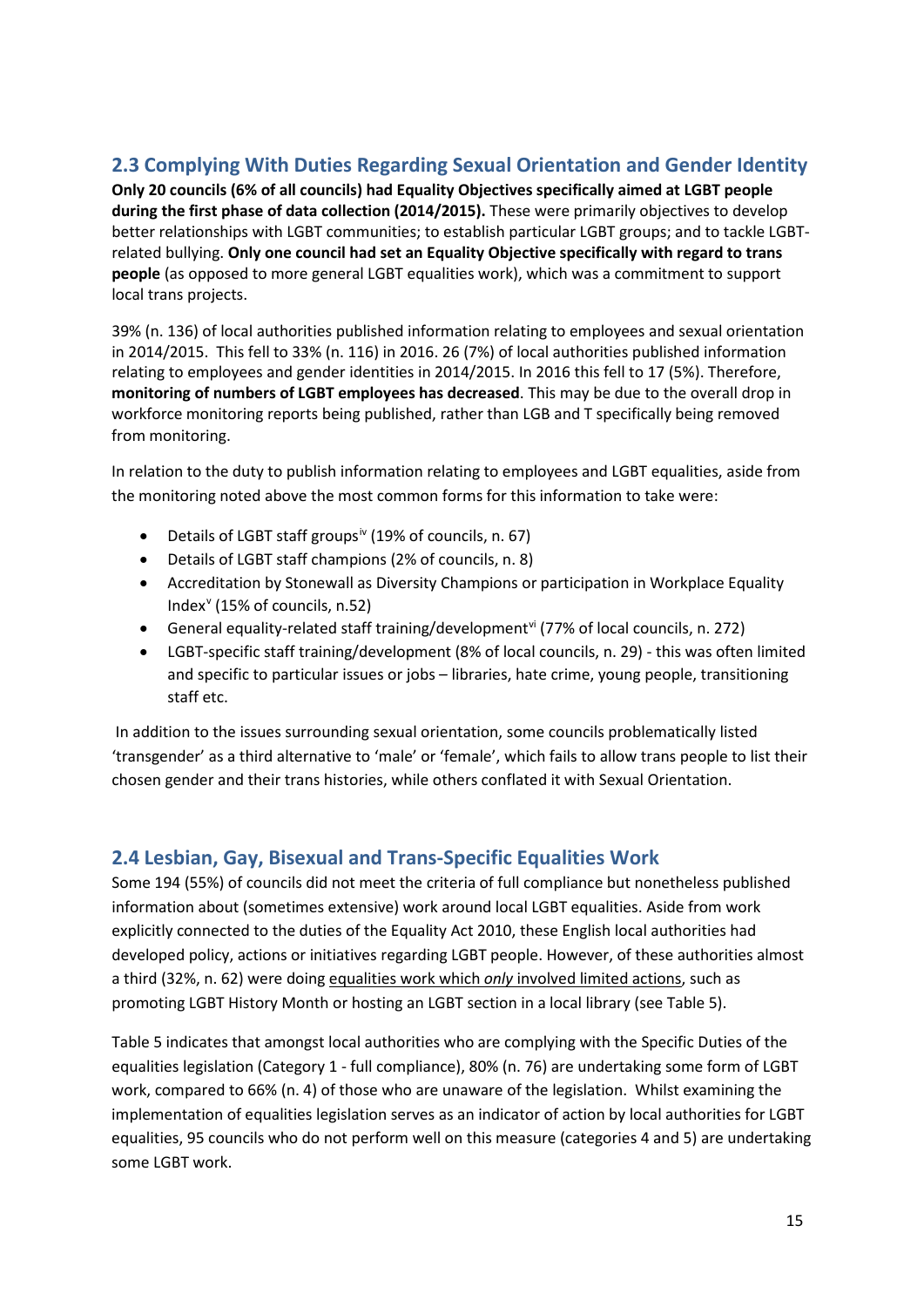# *Table 5: Councils Doing LGBT-Specific Equalities Work by Category of Compliance*

| Category                                                                     | <b>Total Number of</b><br><b>Councils Doing LGBT-</b><br><b>Specific Equalities</b><br><b>Work</b> | % Of This Total Which<br>Have Only Limited<br><b>Actions on LGBT</b><br><b>Specific Equalities</b> |
|------------------------------------------------------------------------------|----------------------------------------------------------------------------------------------------|----------------------------------------------------------------------------------------------------|
| Category 1 - full<br>compliance (n. 95)                                      | 65% (n. 62)                                                                                        | 23% (n. 14)                                                                                        |
| Category 2 - full<br>compliance but April<br>2016 deadline missed<br>(n. 55) | 56% (n. 31)                                                                                        | 36% (n. 11)                                                                                        |
| Category 3 - weak<br>compliance (n. 15)                                      | 40% (n. 6)                                                                                         | 33% (n. 2)                                                                                         |
| Category 4 - not<br>complying (n. 178)                                       | 52% (n. 92)                                                                                        | 34% (n. 31)                                                                                        |
| Category 5 - unaware<br>of legislation (n. 10)                               | 30% (n. 3)                                                                                         | 33% (n. 1)                                                                                         |

**Box 4** details some examples of laudable LGBT specific work being undertaken across three categories. Further work is needed to explore the effectiveness and outcomes of this work and the links to broader equalities work/legislative compliance.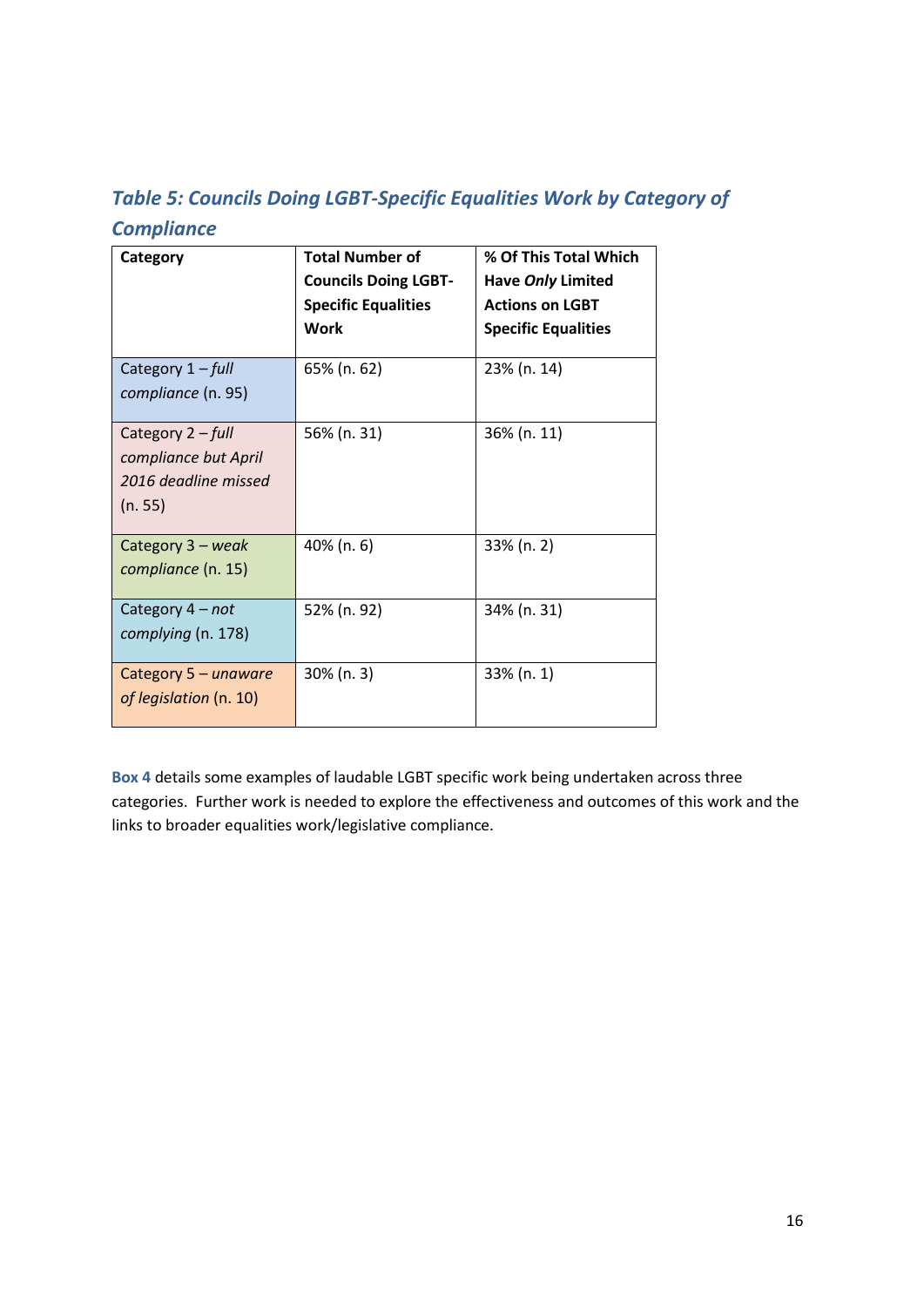#### *Box 4: Examples of LGBT Work Without Full Compliance With Specific Duties*

In 2016 Bristol City Council (Category 2, *full compliance but April 2016 deadline missed*) had not updated their Equality Objectives per the April 2016 deadline, however their website detailed specific Equality Objective actions to improve monitoring of LGBT people and homophobia; a community survey on and consultation with local trans people; a community survey on and consultation with LGB people; specific work in local libraries; an LGBT youth group; multiple forms of guidance around LGBT people in the workplace; documents to improve LGBT awareness; funding local groups such as LGBT Bristol; and signposting to a number of local and national LGBT groups and helplines.

In 2014 Stockton On Tees Borough Council (Category 3, *weak compliance*) had weakly mainstreamed Equality Objectives but held annual events for LGBT History Month and events for LGBT Adopting And Fostering Week.

In 2014 Hinckley & Bosworth Borough Council (Category 4, *non-compliance*) had no identifiable Equality Objectives but had signed up to LGBT-specific policy points in a partnership Equality Scheme, and had undertaken some work to improve LGBT awareness in rural areas.

#### <span id="page-16-0"></span>**2.5 Information About Same-Sex Marriages and Civil Partnerships**

Of the 353 English local authorities, 153 (43%) provide marriage services including same-sex marriages, civil partnerships and the conversion of civil partnerships to same-sex marriages (where desired).

In the first phase of data collection (2014/2015), of the 153 councils that provide these services, **one eligible council had no details on same-sex marriages or civil partnerships and four eligible councils had no details on same-sex marriages.** However, **62 (41% of eligible councils, including the 4 lacking details on civil partnerships and/or same-sex marriage) had no details on converting existing civil partnerships to same-sex marriages**, an option that became available following legislation implemented in December 2014. While there is no specific legislative requirement to do so, the majority of English local councils that carry out these civil ceremonies are making information about them publicly available.

During the second phase of data collection (2016)**, many of these councils had updated their websites and only 24 (16% of eligible councils) were found not to provide details of civil partnerships, same-sex marriages, and conversion of the former to the latter.**

Of those councils providing full information regarding same-sex marriages, civil partnerships and the conversion of civil partnerships to same-sex marriages (129 out of the 153 eligible), 21 did not report any LGBT equality work and 19 are doing weak/limited LGBT equality work. Thus, **31% (n. 40) of those councils fully promoting same-sex marriage either are doing no LGBT work or only very limited LGBT work.**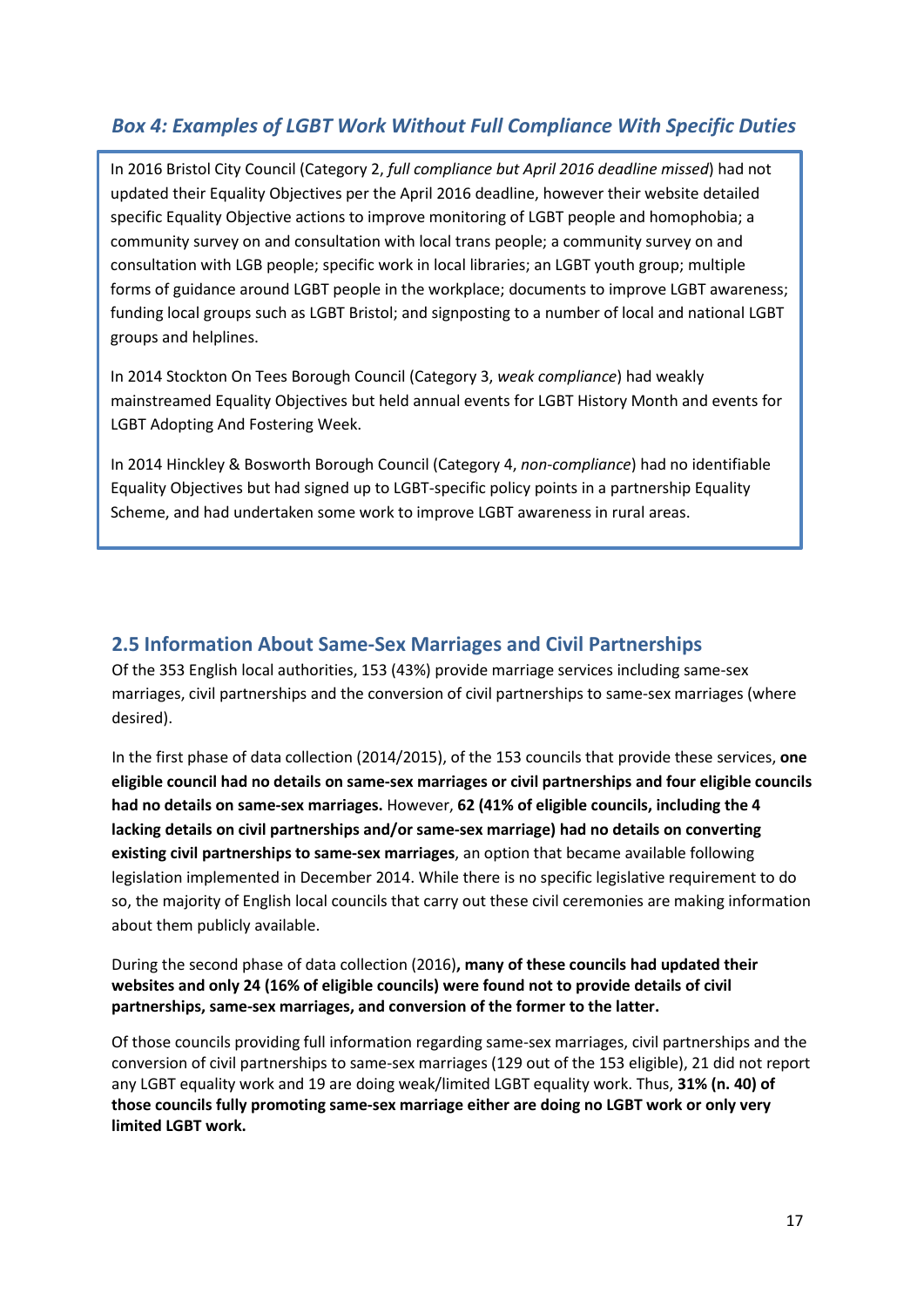This research found an increase from Jan 2015 to Aug 2016 in the number of local authorities providing information on their website about civil partnerships, same-sex marriages, and the conversion of civil partnerships to marriages. In the same period, there was a decrease in the number of local authorities fulfilling the requirements of the Equality Act 2010 (see Section 2.2). This demonstrates inconsistency in response to different pieces of legislation addressing LGBTQ issues, and reveals that while some legislation is widely celebrated and implemented, other LGBTQ work is side-lined.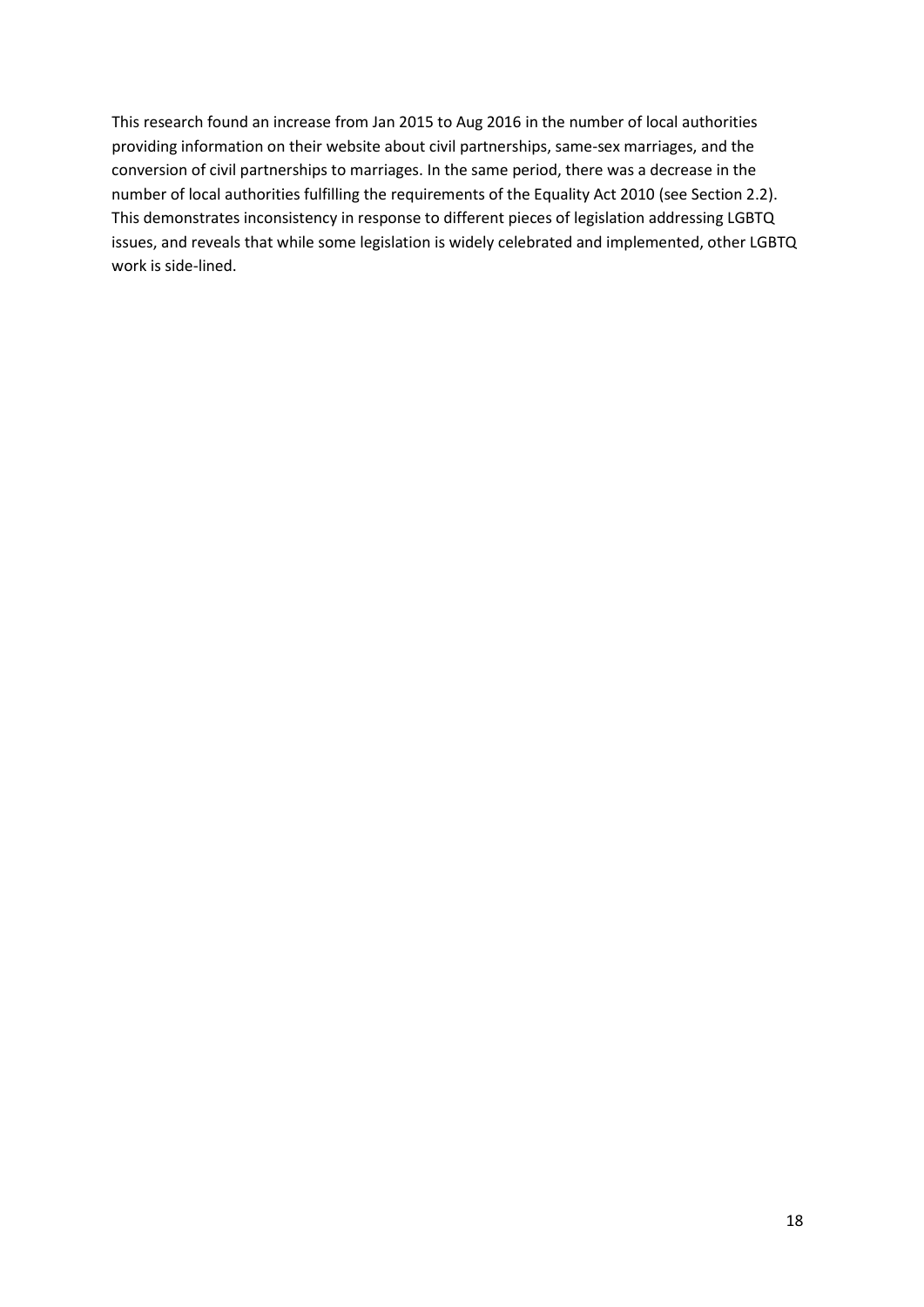# <span id="page-18-0"></span>**3. Conclusion**

Box 5 indicates the overall key findings from the data collected. This report will conclude by providing some brief reflections on equalities legislation.

#### *Box 5: Key Findings*

This report has shown that:

- 1. There are issues with local authorities' compliance with the Equality Act 2010, and compliance with this legislation declined between 2014 and 2016.
- 2. Whilst some LGBT work is reported by local authorities who are not meeting the Specific Duties (publishing Equality Objectives and demonstrating compliance), more of those who are better at meeting these duties are undertaking more LGBT-specific work.
- 3. Whilst some of this work is robust in its approach to LGBT equalities, other local authorities just mark events like IDAHOBIT (International Day Against Homophobia, Transphobia and Biphobia) and LGBT History Month.
- 4. More local authorities promote same-sex marriage than undertake LGBT specific equalities work, even though there is no legal obligation to do so.
- 5. Whilst councils should be demonstrating compliance with the legislation, the quality of the work being undertaken is important. This research has not investigated the effectiveness of the legislation and associated guidance in meeting the wider General Public Sector Equality Duties of 'eliminating discrimination', 'advancing equality of opportunity' and 'fostering good relations' for LGBT people (Equality Act 2010, s 149).

Legislation that provides protections and seeks equalities can have significant effects on cultural inclusions for some LGBT people. An audit of compliance with legislation such as this offers data that can be used locally to highlight the strengths and weaknesses in local practice compared to other areas. The Equality Act 2010 and associated Government Equalities Office guidelines (2011) set out a number of criteria by which local authorities can be held to account. These can be useful in dialogues with local authority staff/departments seeking to advance all forms of equalities work, including LGBTQ equalities. However, focusing only on legislation and legislative compliance could also neglect to account for some work that is being undertaken on LGBTQ issues. This may fail to engage with the outcomes and impacts of local authority actions and initiatives, which ultimately are the focus of LGBTQ demands for equalities. Conversely, while legislation is often used as a measure of 'homophobia' or 'LGBT friendliness', this report demonstrates that this legislation is variously implemented, and it is not possible to ascertain if this implementation is having a tangible effect on LGBT lives.

In the UK equalities legislation exists and imposes duties, however further exploration is needed to interrogate how (or whether) this legislation and associated guidance can work towards the goal of the Equality Act 2010, that is, to eliminate discrimination. Public sector workers themselves are critically aware that actions to comply with legislation may be performed as a bureaucratic 'tick box exercise', and that even when undertaken with the 'spirit' of the policy in mind they may still fail to genuinely identify and tackle LGBT equality issues (Ahmed, 2012; McGlynn, 2014; Richardson & Monro, 2013). The legislation also mandates publicly accessible measures through which local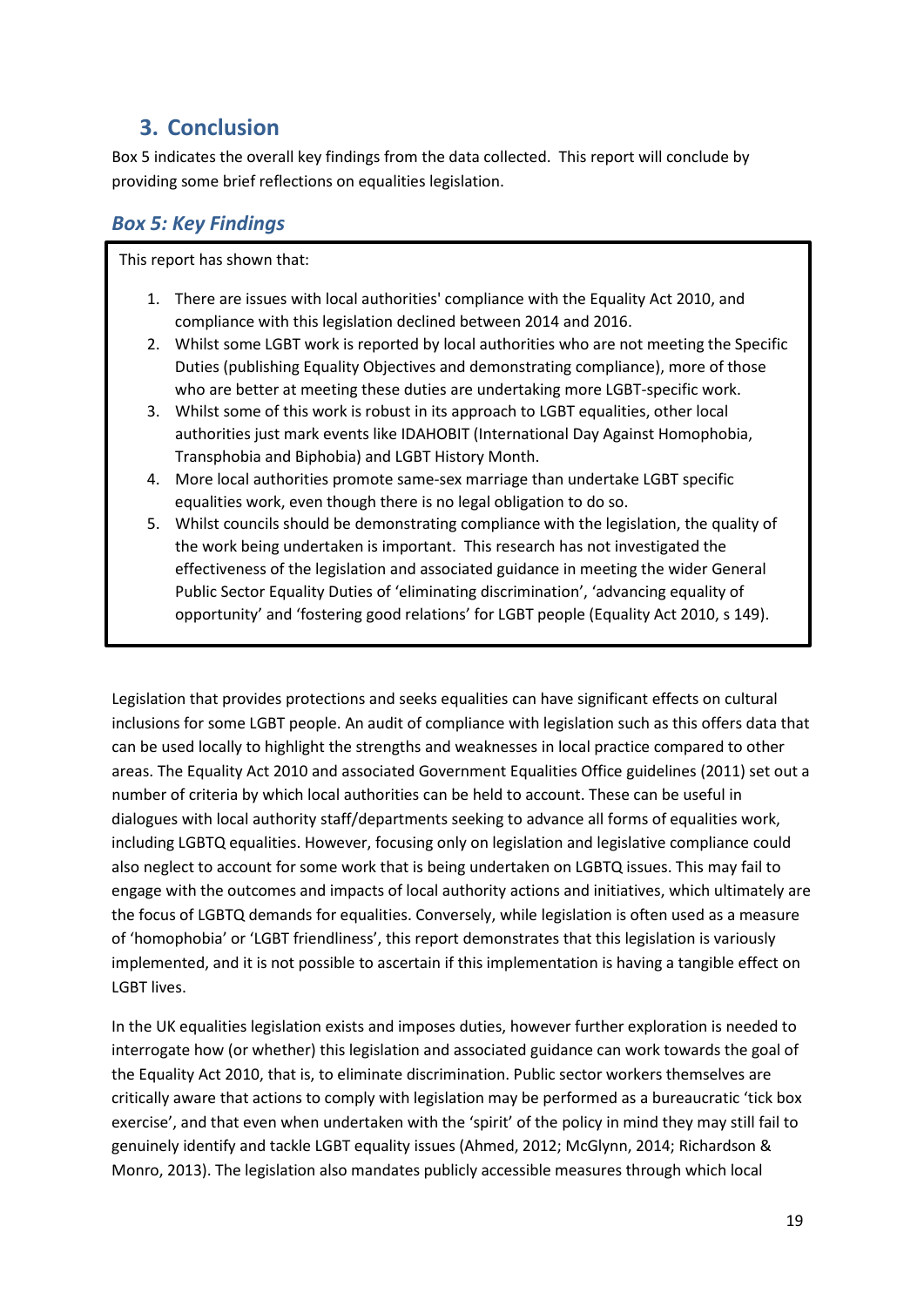authorities can be held to account by local people in marginalised groups. Where these do not exist, this report has shown that certain LGBT equalities work can occur, and other evidence suggests that this is often undertaken by individuals and small groups (see for example Ahmed, 2012; Cooper, 1994; Cooper & Monro, 2003).

Despite claims of legislative advances, for decades academics and activists have been critical of same-sex marriage as a driver for change for LGBTQ people, seeing this as part of systematic efforts to privilege certain groups over others (see for example Bernstein & Taylor, 2013; Duggan, 2003; Warner, 1999). This data indicates that their fears may be well founded, where other LGBT work is not undertaken by local government that publicise information regarding same-sex marriage. Further work to explore this finding is needed, including assessing the efficacy of the work undertaken, and acknowledging that local authorities are complex and multifarious organisations.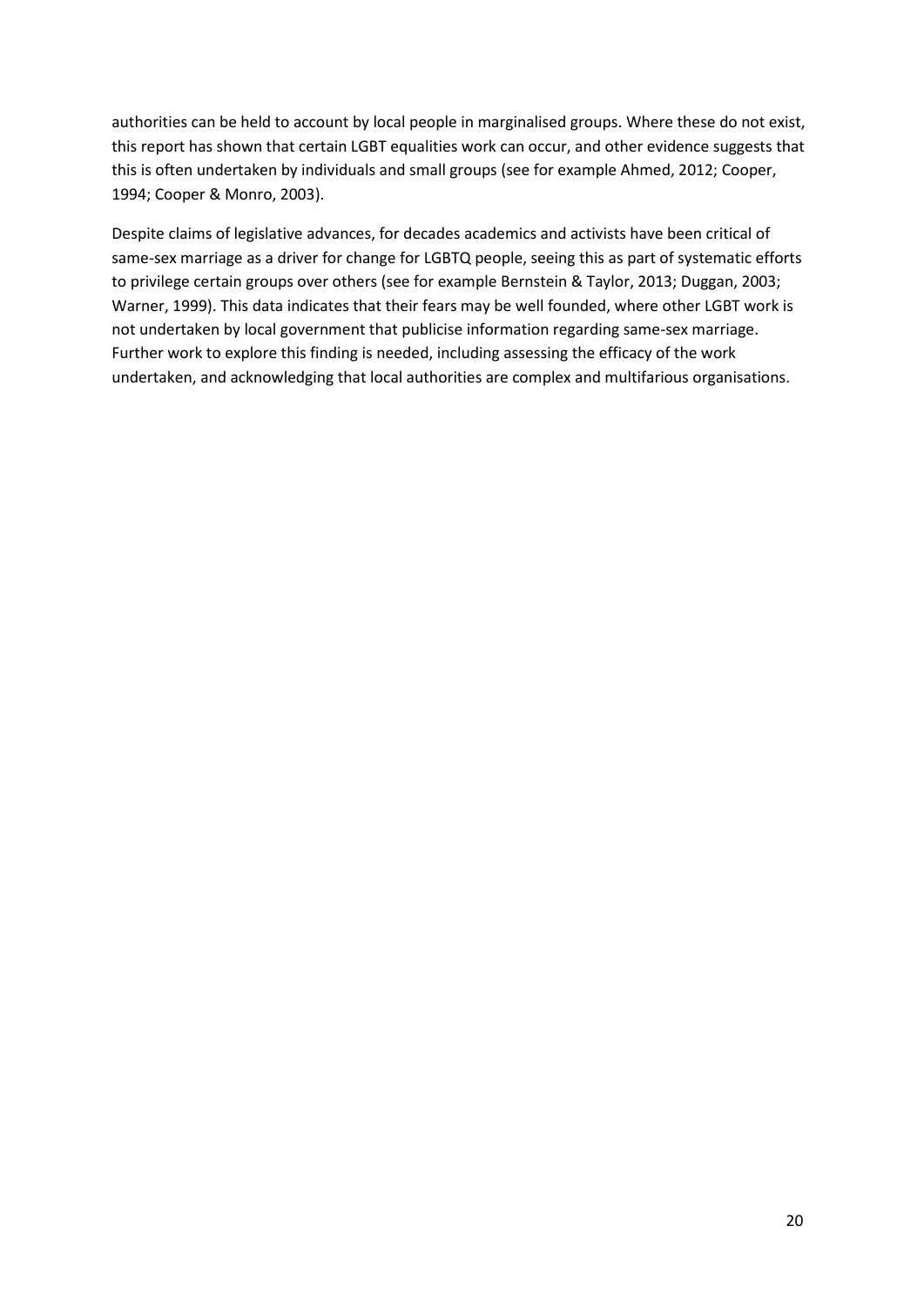#### <span id="page-20-0"></span>**References**

Ahmed, S. (2012). *On Being Included: racism and diversity in institutional life.* London: Duke University Press.

BBC (2010). *The New Equality Act And You*. Available at [http://www.bbc.co.uk/news/business-](http://www.bbc.co.uk/news/business-11453052/)[11453052/.](http://www.bbc.co.uk/news/business-11453052/) Accessed 29/9/2016.

Bernstein, M. & Taylor, V. (2013). *The Marrying Kind?: Debating Same-Sex Marriage Within the Lesbian and Gay Movement*. Minnesota: University of Minneapolis Press.

Browne, K. & Bakshi, L. (2013). *Ordinary in Brighton?: LGBT, Activisms and the City*. Surrey: Ashgate.

Cooper, D. (1994). *Sexing the City: Lesbian and Gay Politics Within the Activist State*. London: Rivers Oram Press.

Cooper, D. & Monro, S. (2003). Governing From the Margins – queering the state of local government?, *Contemporary Politics* (9)3.

Crown (2014). *The Equality Act 2010 and Schools.* Available at [https://www.gov.uk/government/uploads/system/uploads/attachment\\_data/file/315587/Equality\\_](https://www.gov.uk/government/uploads/system/uploads/attachment_data/file/315587/Equality_Act_Advice_Final.pdf/) Act Advice Final.pdf/. Accessed 13/9/2016.

Duggan, L. (2003). *The Twilight of Equality?: Neoliberalism, Cultural Politics and the Attack on Democracy*. Beacon Press.

Equality Act (2010). Available at

[http://www.legislation.gov.uk/ukpga/2010/15/pdfs/ukpga\\_20100015\\_en.pdf/.](http://www.legislation.gov.uk/ukpga/2010/15/pdfs/ukpga_20100015_en.pdf/) Accessed 12/9/2016.

Equality Act 2010 (Specific Duties) Regulations (2011). Available at [http://www.legislation.gov.uk/ukdsi/2011/9780111512951/.](http://www.legislation.gov.uk/ukdsi/2011/9780111512951/) Accessed 13/9/2016.

Government Equalities Office (2011). *Equality Act 2010: Specific Duties To Support The Equality Duty – What Do I Need To Know? A Quick Start Guide For Public Sector Organisations.* Available at [https://www.gov.uk/government/publications/public-sector-quick-start-guide-to-the-specific](https://www.gov.uk/government/publications/public-sector-quick-start-guide-to-the-specific-duties/)[duties/.](https://www.gov.uk/government/publications/public-sector-quick-start-guide-to-the-specific-duties/) Accessed 13/9/2016.

Leicester City Council (2015). *Corporate Equality and Diversity Strategy.* Available at [https://www.leicester.gov.uk/media/179246/equality-and-diversity-strategy.pdf/.](https://www.leicester.gov.uk/media/179246/equality-and-diversity-strategy.pdf/) Accessed 13/9/2016.

Marriage (Same Sex Couples) Act (2013). Available at [http://www.legislation.gov.uk/ukpga/2013/30/pdfs/ukpga\\_20130030\\_en.pdf/.](http://www.legislation.gov.uk/ukpga/2013/30/pdfs/ukpga_20130030_en.pdf/) Accessed 13/9/2016.

McGlynn, N. & Browne, K. (2011). *Lesbian, Gay, Bisexual and Trans Equalities in Hastings, Rother and East Sussex - Mapping Exercise Initial Findings.* Brighton: University of Brighton.

McGlynn, N. (2012). *Lesbian, Gay, Bisexual and Trans Equalities in Hastings, Rother and East Sussex - Online Questionnaire Initial Findings Report.* Brighton: University of Brighton.

McGlynn, N. (2014). *In The Shadow of the Gay Capital: Lesbian, Gay, Bisexual and Trans Equalities in Rural and 'Non-Urban' East Sussex.* Unpublished PhD Thesis. University of Brighton.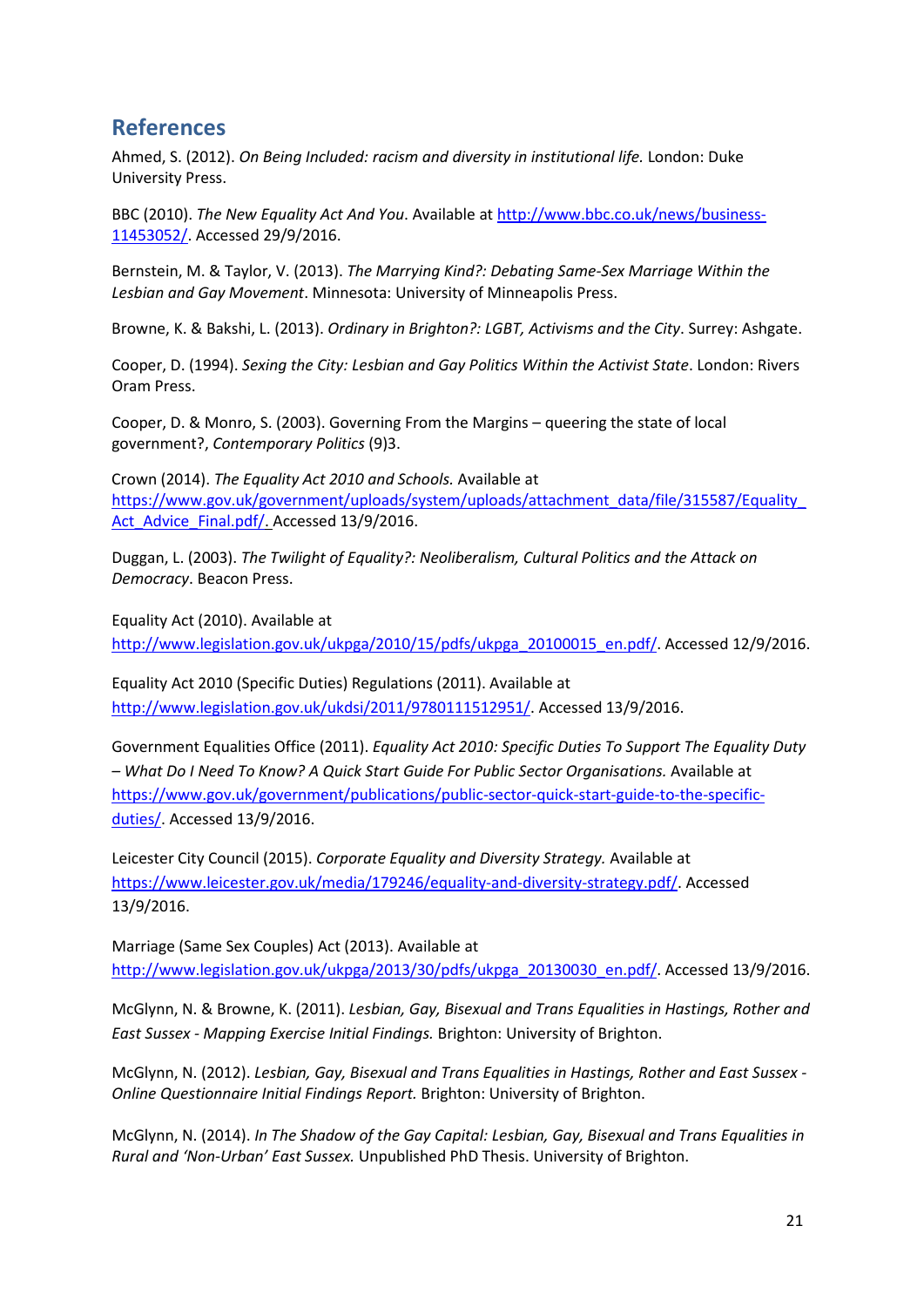Norwich City Council (2016). *Equality Information Report 2016.* Available at [http://www.norwich.gov.uk/download/downloads/id/2673/equality\\_information\\_report\\_2016.docx](http://www.norwich.gov.uk/download/downloads/id/2673/equality_information_report_2016.docx/) [/.](http://www.norwich.gov.uk/download/downloads/id/2673/equality_information_report_2016.docx/) Accessed 13/9/2016.

Ribble Valley Borough Council (2016). *The Council's Response to the Equality Duty – Common Misunderstanding about the Equality Duty.* Available at https://www.ribblevalley.gov.uk/info/200391/diversity\_and\_equality/1361/the\_councils\_response to the equality duty/2/. Accessed 29/9/2016.

Richardson, D. & Monro, S. (2012). *Sexuality, Equality and Diversity.* NY: Palgrave Macmillan.

Richardson, D. & Monro, S. (2013). Public Duty and Private Prejudice: Sexualities Equalities and Local Government, *The Sociological Review* 61: 131-152.

Sykes, W. and Groom, C. (2016) Awareness and understanding of EHRC guidance on the Public Sector Equality Duty: A qualitative study Equality and Human Rights commission. Available at [https://www.equalityhumanrights.com/sites/default/files/research-report-100-awareness-and](https://www.equalityhumanrights.com/sites/default/files/research-report-100-awareness-and-understanding-of-ehrc-guidance-on-the-public-sector-equality-duty.pdf)[understanding-of-ehrc-guidance-on-the-public-sector-equality-duty.pdf.](https://www.equalityhumanrights.com/sites/default/files/research-report-100-awareness-and-understanding-of-ehrc-guidance-on-the-public-sector-equality-duty.pdf) Accessed 1/10/2016.

The Guardian (2014). *Gay marriage: a joyous day for respect and love.* Available at [https://www.theguardian.com/commentisfree/2014/mar/30/gay-marriage-happy-day-equality](https://www.theguardian.com/commentisfree/2014/mar/30/gay-marriage-happy-day-equality-tolerance-same-sex-weddings/)[tolerance-same-sex-weddings/.](https://www.theguardian.com/commentisfree/2014/mar/30/gay-marriage-happy-day-equality-tolerance-same-sex-weddings/) Accessed 29/9/2016.

Warner, M. (1999). *Fear of a Queer Planet: Queer Politics and Social Theory.* Minnesota: University of Minneapolis Press.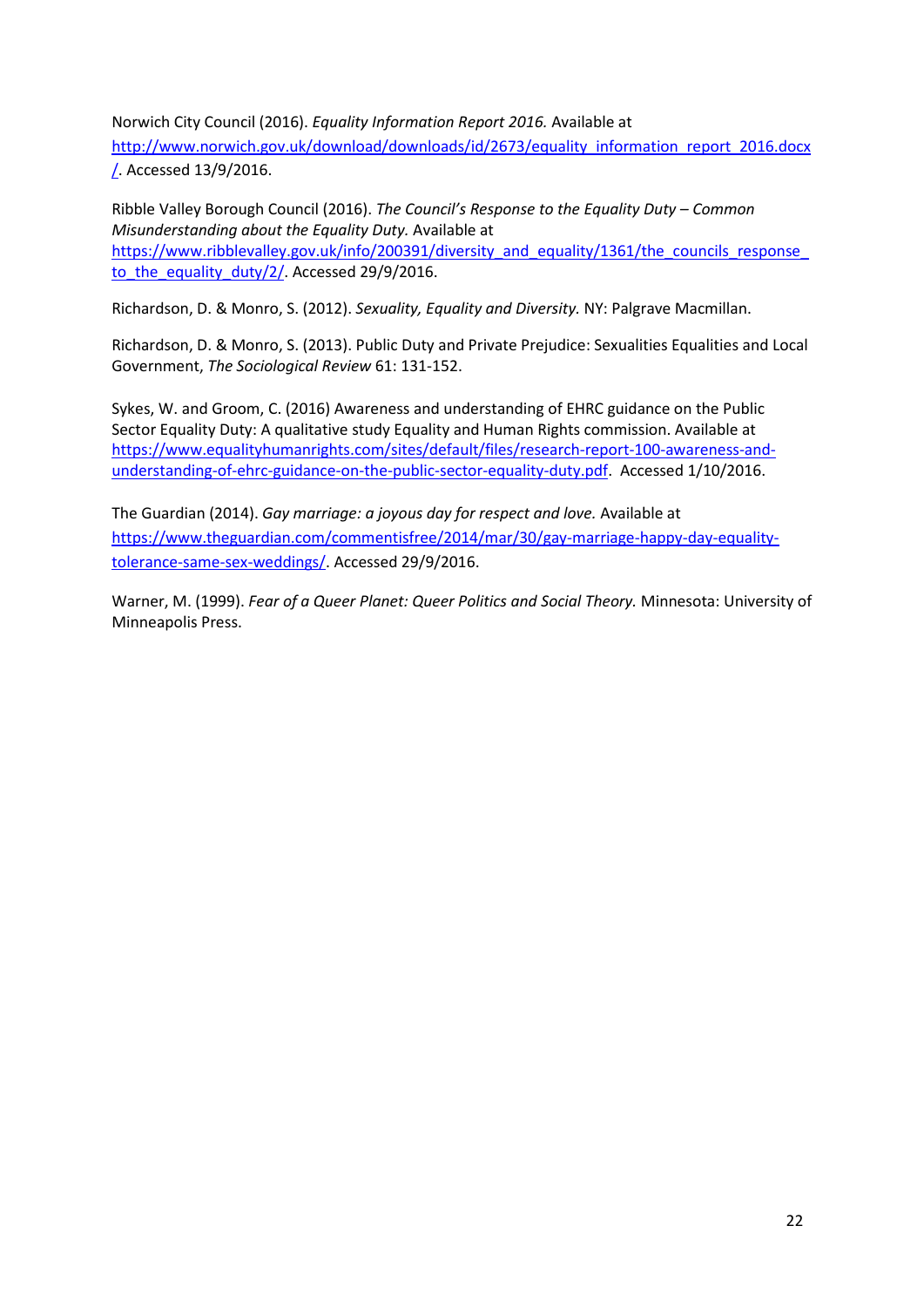# <span id="page-22-0"></span>**Appendix 1: Details of The Liveable Lives Project**

Liveable Lives is an Economic and Social Research Council (ESRC)-supported project (grant number ES/M000931/1) and a collaboration between academics and activists working with LGBTQ people in the UK and India to explore what makes life 'liveable' for LGBTQ people. Other aspects of the Liveable Lives research project explore the broader range of factors that LGBTQ people say are significant in their lives, including recent legislation. Acknowledging the ways in which legislation impacts on LGBTQ lives, the project audited website information from local authorities in England on implementation of the Equality Act 2010 and subsequent duties imposed on local authorities, alongside a number of other research activities. For further information about the project, visit [https://liveablelives.org/.](https://liveablelives.org/)

#### *Box 6: The Liveable Lives Project In Brief*

- **Aim:** to explore what makes lives 'liveable' for LGBTQ people in India and the UK.
- **Partners:** Liveable Lives works in partnership with LGBTQ activists and academics and Kolkata-based LBT activist forum Sappho For Equality [\(http://www.sapphokolkata.in/\)](http://www.sapphokolkata.in/).
- **Funding:** Liveable Lives is funded by the ESRC.
- **Methods and data collection:** Liveable Lives uses participatory mixed methods research:
	- o 5 UK Project Workshops (Brighton x1, Southampton x1, Leicester x1, Hull x2) including individual interviews, group discussions, mapmaking, timelines, collages
		- o 5 India Project Workshops (Siliguri x1, Kolkata x2, Kolkata surrounding area x2) including group discussions, mapmaking, timelines, collages
		- o 26 in-depth interviews (India)
		- o 5 online surveys via the project website [\(https://liveablelives.org/\)](https://liveablelives.org/)
		- o Online discussion forum via the project website
		- o 6x LGBTQ street theatre workshops and 5xperformances (India & UK)
		- o 3x desk-based reviews (1 of global indices relating to LGBTQ equalities; 2 exploring media discussion of LGBTQ rights and legislation in India; and of the implementation of equalities legislation in the UK).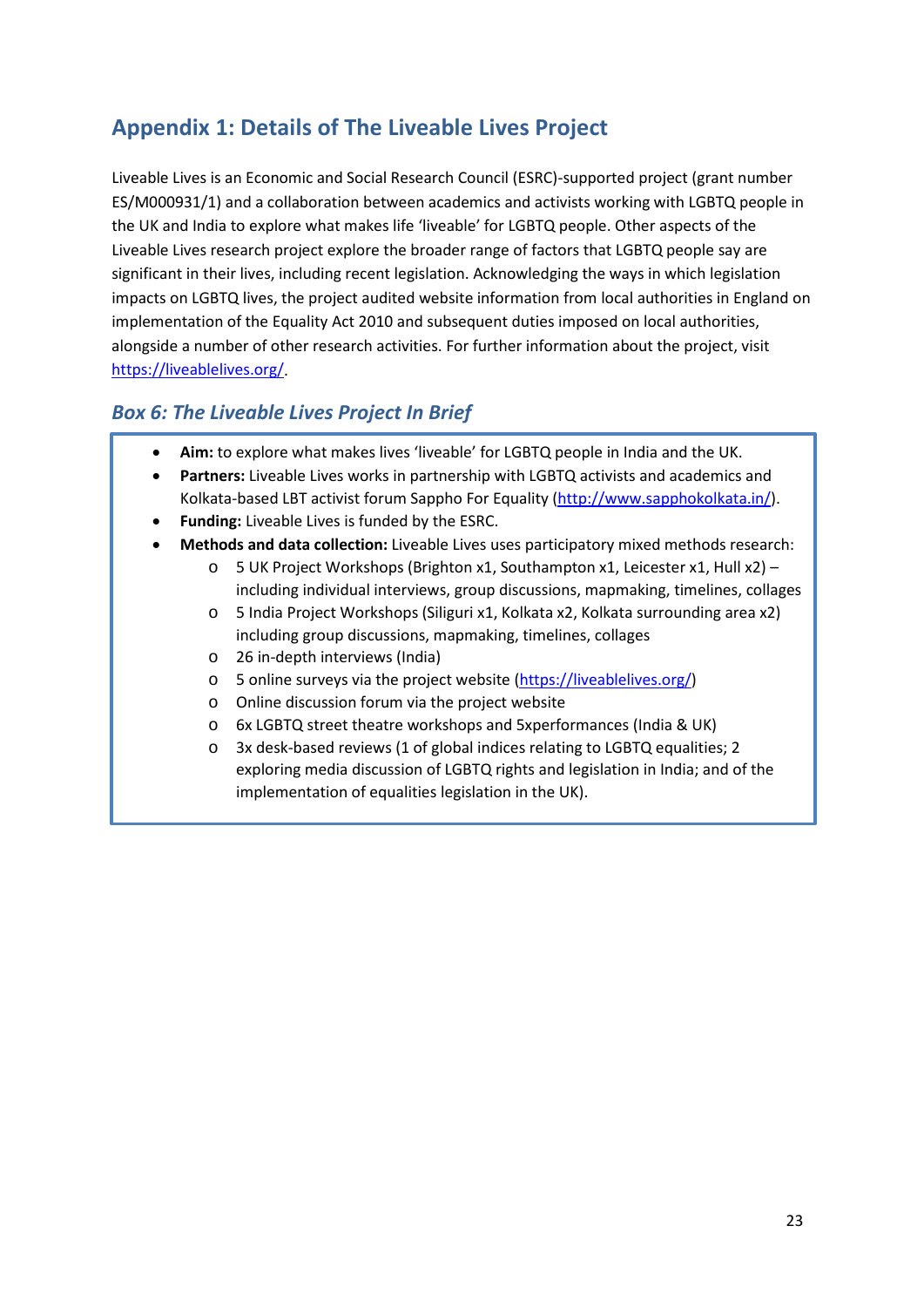# <span id="page-23-0"></span>**Appendix 2: Data Collection Details**

Data was initially gathered from November 2014 to January 2015 (with some additional details provided directly by some councils until March 2015) by visiting each council's website in turn (following Browne, 2012). The initial website search involved a visual scan of the front page and any list of services/departments for any equality-related information. Searches of the website via embedded search tools<sup>[vii](#page-45-6)</sup> followed this, and policies or documents mentioned but not linked to were also searched for in this way. Where embedded search tools appeared not to function or where they returned no hits, an external search via Google was performed. This often returned information not found by the embedded search tool, suggesting that LGBT equalities information is not foregrounded on websites and is difficult to locate. Where insufficient or no data was found, direct contact was made with the council. Contact was made with a dedicated equalities department or officer where possible, and otherwise via the council's general enquiries email address or phone number. Where no response was received, an additional email or (where possible) Freedom of Information request was sent. Not all councils responded to contact.

Where no Equality Objectives were found, but a list of clear equality-related aims framed around the Equality Act 2010 existed, these were taken to be Equality Objectives.

During the analysis of the extensive data collected from late 2014 to early 2015, many local authorities' responses to the Equality Act 2010 and the Public Sector Equality Duties appeared formative. The researchers also noted the Act's emphasis on the annual nature of publishing to take place with regard to demonstrating compliance with the duties. Furthermore, on April 6th 2016 a legislative deadline came into play, by when councils should have updated their Equality Objectives (Equality Act 2010 (Specific Duties) Regulations 2011, s 3(1)(b)). Therefore, a second period of data collection was undertaken. The aim of this data collection phase was more limited – specifically, to identify any changes in how local authorities were demonstrating compliance with the Specific Duties of the Equality Act 2010. This phase used the review of websites only (with no direct contact or Freedom of Information (requests), regarding Equality Objectives, means of demonstrating compliance, workforce equalities monitoring and (to capture other legislative details) information regarding same-sex marriage, civil partnerships, and the conversion of the latter to the former.

While LGBT equalities legislation specifically engages with schools and education, local authorities' work with schools was not included in the data collection as this would necessitate a much more detailed exploration of thousands of schools, beyond the scope of this project (for more information see Crown, 2014).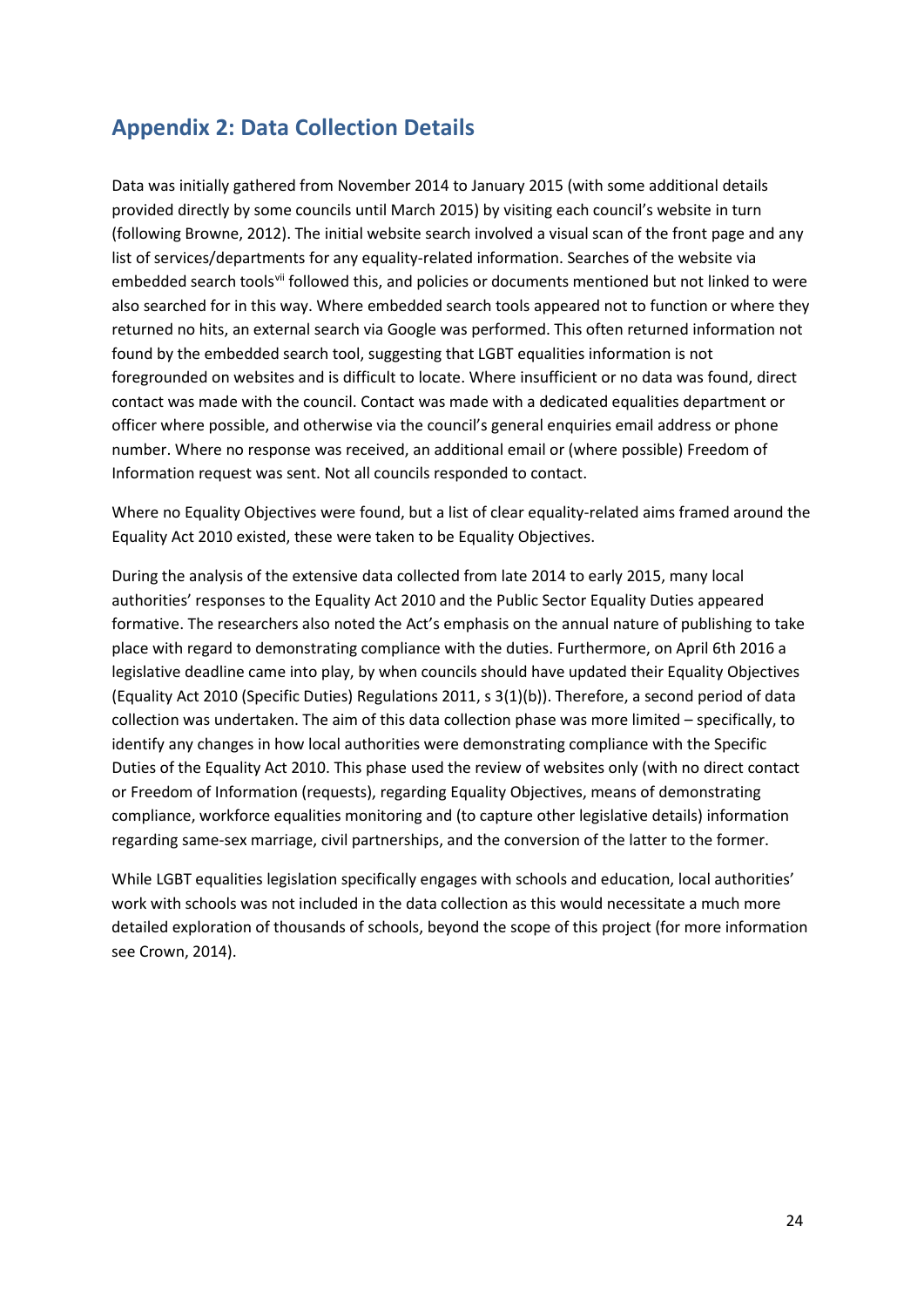# <span id="page-24-0"></span>**Appendix 3: Categorisation of Local Authorities' Compliance with Specific Duty of Equality Act 2010 By Categories Defined in this Report**

To see this information presented in alphabetical order, see **Appendix 4.**

#### <span id="page-24-1"></span>**First Phase of Data Collection (Nov 2014 – Jan 2015)**

| <b>Adur District Council</b>           |
|----------------------------------------|
| Allerdale Borough Council              |
| Amber Valley Borough Council           |
| <b>Arun District Council</b>           |
| Ashford Borough Council                |
| <b>Babergh District Council</b>        |
| Barking and Dagenham Council           |
| <b>Barnet Council</b>                  |
| <b>Basildon Council</b>                |
| Basingstoke & Deane Borough<br>Council |
| <b>Bassetlaw District Council</b>      |
| <b>Bedford Borough Council</b>         |
| <b>Bexley Council</b>                  |
| Blackburn with Darwen Council          |
| <b>Blackpool Council</b>               |
| <b>Bolsolver District Council</b>      |
| Borough Council of                     |
| Wellingborough                         |
| Borough of Poole                       |
| Bournemouth Borough Council            |
| <b>Bracknell Forest Council</b>        |
| <b>Bradford Metropolitan District</b>  |
| Council<br><b>Brent Council</b>        |
| Brighton & Hove City Council           |
| <b>Bristol City Council</b>            |
| <b>Broadland District Council</b>      |
| <b>Bromsgrove District Council</b>     |
| <b>Broxbourne Council</b>              |
| <b>Broxtowe Borough Council</b>        |
| <b>Bury Council</b>                    |
| Calderdale Council                     |
| Cambridge City Council                 |
|                                        |

#### *Category 1 (full compliance)*

| Camden Council                     |
|------------------------------------|
| <b>Cannock Chase Council</b>       |
| Canterbury City Council            |
| Carlisle City Council              |
| Castle Point Borough Council       |
| Central Bedfordshire Council       |
| Charnwood Borough Council          |
| <b>Chelmsford City Council</b>     |
| Cheltenham Borough Council         |
| <b>Cherwell District Council</b>   |
| <b>Cheshire East Council</b>       |
| <b>Cheshire West and Chester</b>   |
| Council                            |
| <b>Chichester District Council</b> |
| <b>Chiltern District Council</b>   |
| Chorley Borough Council            |
| Christchurch Borough Council       |
| City of Lincoln Council            |
| City of Westminster Council        |
| City of York Council               |
| Colchester Borough Council         |
| <b>Cornwall Council</b>            |
| <b>Cotswold District Council</b>   |
| Coventry City Council              |
| <b>Craven District Council</b>     |
| Crawley Borough Council            |
| Dacorum Borough Council            |
| Darlington Borough Council         |
| Dartford Borough Council           |
| Daventry District Council          |
| Derby City Council                 |
| Derbyshire County Council          |
| Derbyshire Dales District Council  |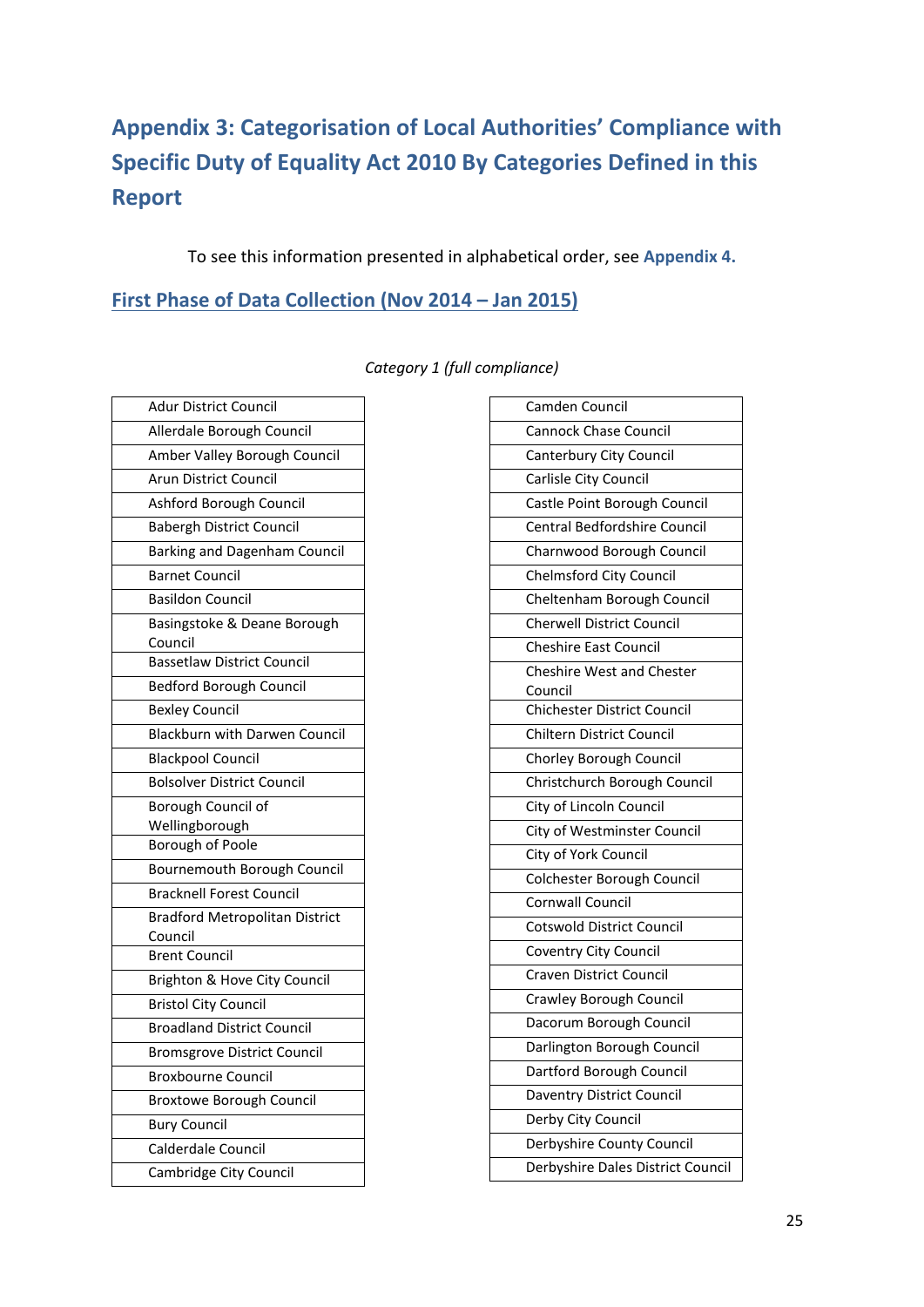| Devon County Council                    |
|-----------------------------------------|
| Doncaster Metropolitan                  |
| <b>Borough Council</b>                  |
| Dorset County Council                   |
| Durham County Council                   |
| <b>Ealing Council</b>                   |
| East Cambridgeshire District<br>Council |
| East Dorset District Council            |
| East Hertfordshire Council              |
| East Lindsey District Council           |
| East Northamptonshire Council           |
| East Riding of Yorkshire Council        |
| East Staffordshire Borough              |
| Council                                 |
| Eastbourne Borough Council              |
| <b>Eden District Council</b>            |
| <b>Enfield Council</b>                  |
| <b>Epping Forest District Council</b>   |
| <b>Essex County Council</b>             |
| <b>Exeter City Council</b>              |
| Fareham Borough Council                 |
| Forest of Dean District Council         |
| <b>Gateshead Council</b>                |
| Gloucestershire County Council          |
| Gosport Borough Council                 |
| Guildford Borough Council               |
| <b>Hackney Council</b>                  |
| Halton Borough Council                  |
| Hampshire County Council                |
| Harborough District Council             |
| <b>Haringey Council</b>                 |
| <b>Harlow Council</b>                   |
| <b>Harrow Council</b>                   |
| Hartlepool Borough Council              |
| Hastings Borough Council                |
| <b>Havering Council</b>                 |
| Herefordshire Council                   |
| Hertfordshire County Council            |
| Hertsmere Borough Council               |
| Hillingdon Council                      |
| Horsham District Council                |
| <b>Hounslow Council</b>                 |
| Huntingdonshire District Council        |
| Isle of Wight Council                   |
| Islington Council                       |
|                                         |

| Kent County Council                     |
|-----------------------------------------|
| Lambeth Council                         |
| Leicester City Council                  |
| Leicestershire County Council           |
| Lewes District Council                  |
| Lewisham Council                        |
| Lichfield District Council              |
| Lincolnshire County Council             |
| Liverpool City Council                  |
| Maidstone Borough Council               |
| <b>Maldon District Council</b>          |
| <b>Malvern Hills District Council</b>   |
| Manchester City Council                 |
| <b>Mansfield District Council</b>       |
| Melton Borough Council                  |
| Mendip District Council                 |
| Mid Devon District Council              |
| Mid Suffolk District Council            |
| Mid Sussex District Council             |
| Middlesbrough Council                   |
| Milton Keynes Council                   |
| Mole Valley District Council            |
| <b>Newark and Sherwood District</b>     |
| Council                                 |
| Newcastle Under Lyme Borough<br>Council |
| Newham Council                          |
| <b>Norfolk County Council</b>           |
| North Devon Council                     |
| North Dorset District Council           |
| North Hertfordshire District            |
| Council                                 |
| North Tyneside Council                  |
| North Yorkshire County Council          |
| Northampton Borough Council             |
| Northamptonshire County<br>Council      |
| Northumberland County Council           |
| Norwich City Council                    |
| Nottinghamshire County Council          |
| Nuneaton & Bedworth Borough             |
| Council<br>Oadby and Wigston Borough    |
| Council                                 |
| Oldham Council                          |
| Oxford City Council                     |
| <b>Oxfordshire County Council</b>       |
|                                         |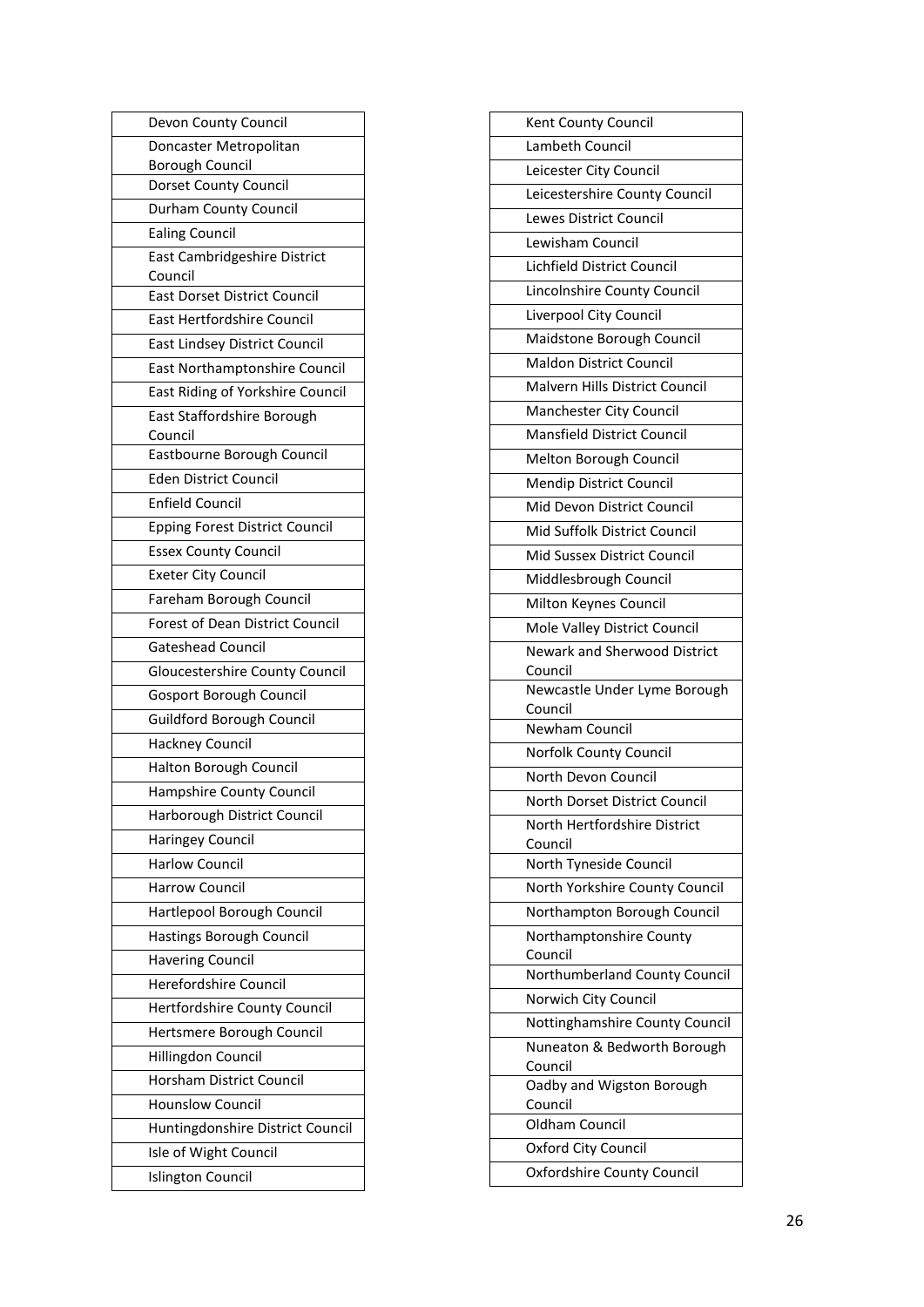| Peterborough City Council                |  |
|------------------------------------------|--|
| Plymouth City Council                    |  |
| Preston City Council                     |  |
| <b>Purbeck District Council</b>          |  |
| Redbridge Council                        |  |
| Redditch Borough Council                 |  |
| Reigate & Banstead Borough<br>Council    |  |
| Richmond Council                         |  |
| Richmondshire District Council           |  |
| Rochdale Borough Council                 |  |
| Rochford District Council                |  |
| Rossendale Borough Council               |  |
| <b>Rother District Council</b>           |  |
| Royal Borough of Greenwich               |  |
| Royal Borough of Kensington              |  |
| and Chelsea                              |  |
| Royal Borough of Kingston Upon           |  |
| Thames                                   |  |
| Royal Borough of Windsor and             |  |
| Maidenhead<br>Rugby Borough Council      |  |
| Runnymede Borough Council                |  |
|                                          |  |
| Rushcliffe Borough Council               |  |
| <b>Ryedale District Council</b>          |  |
| Salford City Council                     |  |
| Sandwell Council                         |  |
| Scarborough Borough Council              |  |
| Sedgemoor District Council               |  |
| Selby District Council                   |  |
| Sevenoaks District Council               |  |
| Sheffield City Council                   |  |
| <b>Shepway District Council</b>          |  |
| Slough Borough Council                   |  |
| Solihull Metropolitan Borough<br>Council |  |
| Somerset County Council                  |  |
| South Cambridgeshire District            |  |
| Council                                  |  |
| South Gloucestershire Council            |  |
| South Hams District Council              |  |
| South Kesteven District Council          |  |
| South Lakeland District Council          |  |
| South Norfolk Council                    |  |
| South Northamptonshire Council           |  |
| South Oxfordshire District               |  |
| Council                                  |  |

| South Somerset District Council                            |
|------------------------------------------------------------|
| South Staffordshire Council                                |
| Southampton City Council                                   |
| Southend-on-Sea Borough                                    |
| Council<br>Southwark Council                               |
| Stevenage Borough Council                                  |
| Stockport Metropolitan Borough                             |
| Council                                                    |
| Stoke-on-Trent City Council                                |
| Stratford-on-Avon District                                 |
| Council                                                    |
| <b>Stroud District Council</b>                             |
| <b>Suffolk County Council</b>                              |
| <b>Sunderland City Council</b>                             |
| <b>Surrey County Council</b>                               |
| Surrey Heath Borough Council                               |
| Swale Borough Council                                      |
| Swindon Borough Council                                    |
| Tameside Metropolitan Borough<br>Council                   |
| <b>Tandridge District Council</b>                          |
| Taunton Deane Borough Council                              |
| Telford & Wrekin Council                                   |
| Tewkesbury Borough Council                                 |
| <b>Thanet District Council</b>                             |
| Three Rivers District Council                              |
| <b>Thurrock Council</b>                                    |
| Tonbridge & Malling Borough                                |
| Council                                                    |
| <b>Torbay Council</b>                                      |
| <b>Torridge District Council</b>                           |
| <b>Tower Hamlets Council</b>                               |
| <b>Trafford Council</b>                                    |
| Tunbridge Wells Borough<br>Council                         |
| <b>Uttlesford District Council</b>                         |
| Vale of White Horse District                               |
| Council                                                    |
| Wakefield Council                                          |
| Walsall Metropolitan Borough                               |
| Council                                                    |
| <b>Waltham Forest Council</b><br><b>Wandsworth Council</b> |
|                                                            |
| <b>Warwick District Council</b>                            |
| <b>Warwickshire County Council</b>                         |
| Watford Borough Council                                    |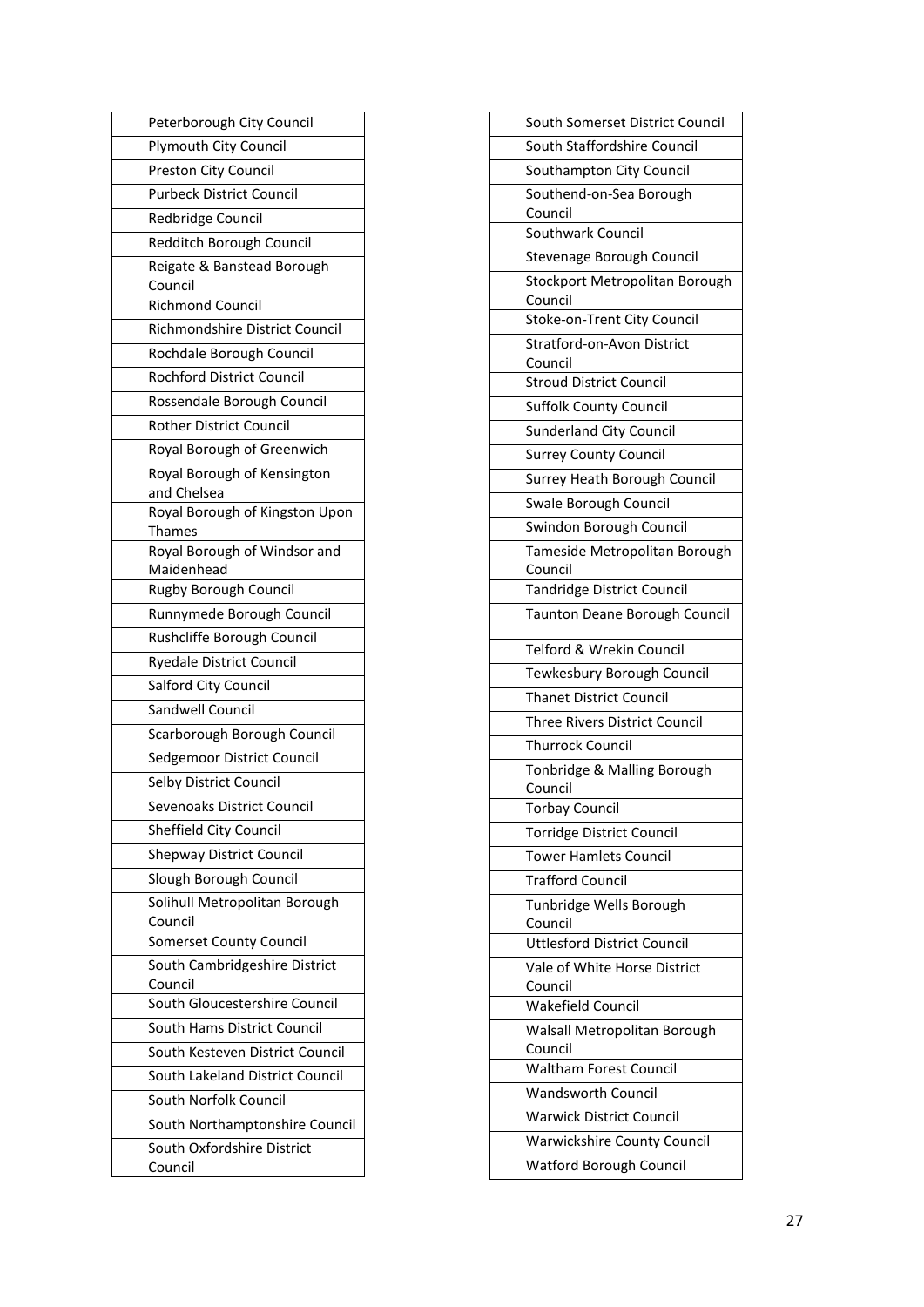| <b>West Sussex County Council</b><br>Wirral Borough Council<br><b>Woking Borough Council</b><br><b>Wolverhampton City Council</b><br><b>Worcestershire County Council</b> | <b>West Somerset Council</b>    |
|---------------------------------------------------------------------------------------------------------------------------------------------------------------------------|---------------------------------|
|                                                                                                                                                                           |                                 |
|                                                                                                                                                                           |                                 |
|                                                                                                                                                                           |                                 |
|                                                                                                                                                                           |                                 |
|                                                                                                                                                                           |                                 |
|                                                                                                                                                                           | <b>Worthing Borough Council</b> |

#### *Category 3 (weak compliance)*

| Bath & North East Somerset      |
|---------------------------------|
| Council                         |
| <b>Bolton Council</b>           |
| Bromley Council                 |
| Cambridgeshire County Council   |
| Chesterfield Borough Council    |
| City of London Council          |
| Croydon Council                 |
| East Sussex County Council      |
| <b>Fenland District Council</b> |
| Gedling Borough Council         |
| <b>Gloucester City Council</b>  |
| Hammersmith & Fulham Council    |
| Harrogate Borough Council       |
| Hart District Council           |
| Havant Borough Council          |
|                                 |

| Hull City Council                           |
|---------------------------------------------|
| Kettering Borough Council                   |
| Lancashire County Council                   |
| Lancaster City Council                      |
| Medway Council                              |
| Redcar and Cleveland Borough<br>Council     |
| South Ribble Borough Council                |
| Spelthorne Borough Council                  |
| St Albans City & District Council           |
| <b>Staffordshire County Council</b>         |
| Staffordshire Moorlands District<br>Council |
| <b>Sutton Council</b>                       |
| Wigan Council                               |
| <b>Winchester City Council</b>              |
| Wycombe District Council                    |
|                                             |

#### *Category 4 (non- compliance)*

| Corby Borough Council                  |
|----------------------------------------|
| <b>Cumbria County Council</b>          |
| Dover District Council                 |
| Dudley Metropolitan Borough<br>Council |
| East Devon District Council            |
| East Hampshire District Council        |
| Eastleigh Borough Council              |
| Elmbridge Borough Council              |
| Epsom & Ewell Borough Council          |
| Erewash Borough Council                |
| <b>Forest Health Council</b>           |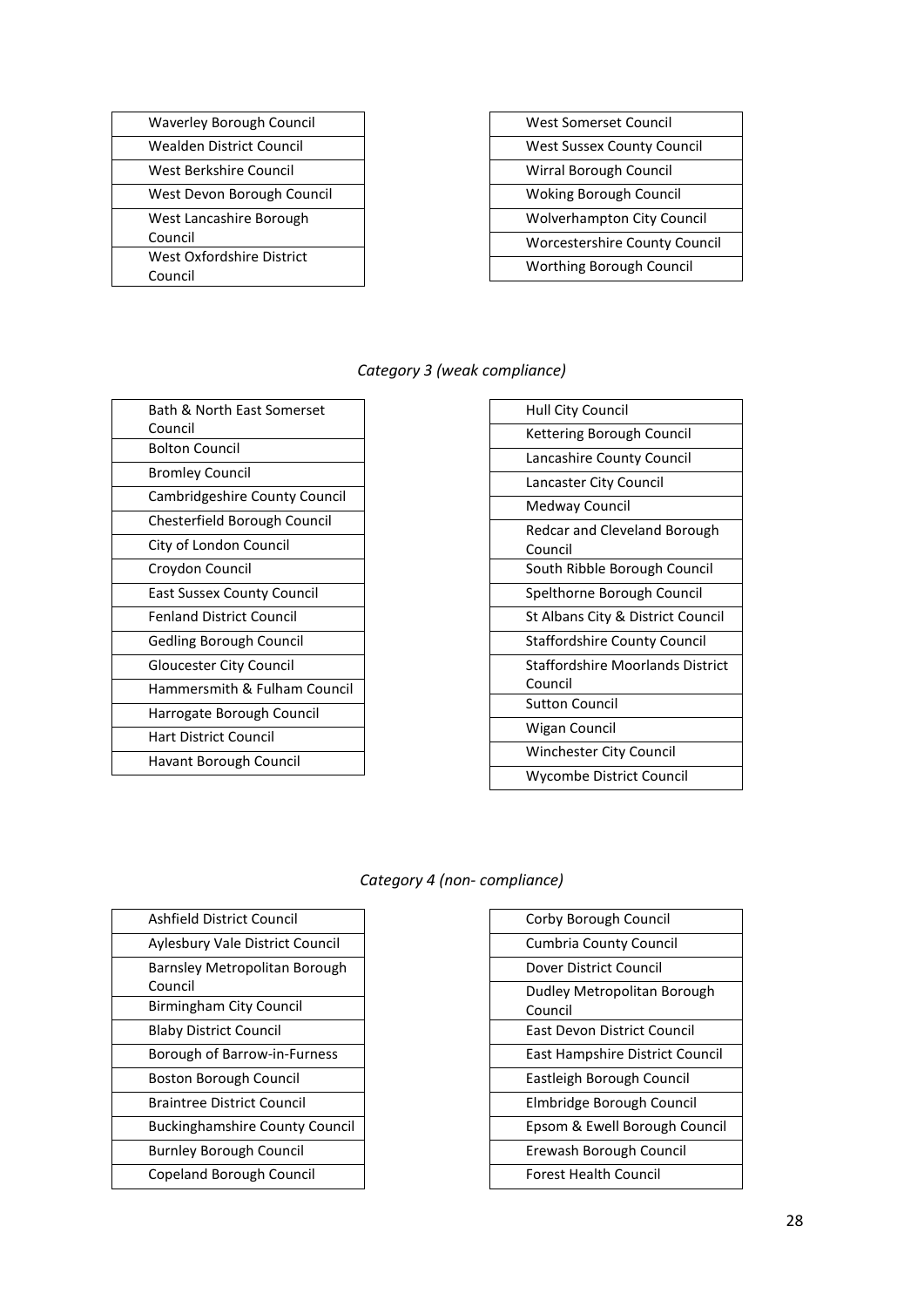| Fylde Borough Council                    |
|------------------------------------------|
| Gravesham Borough Council                |
| <b>Great Yarmouth Borough</b><br>Council |
| <b>Hambleton District Council</b>        |
| High Peak Borough Council                |
| Hinckley & Bosworth Borough<br>Council   |
| Hyndburn Borough Council                 |
| Ipswich Borough Council                  |
| Kirklees Council                         |
| Knowsley Council                         |
| Leeds City Council                       |
| Luton Borough Council                    |
| <b>Merton Council</b>                    |
| <b>New Forest District Council</b>       |
| <b>Newcastle City Council</b>            |
| North East Derbyshire District           |
| Council                                  |
| North East Lincolnshire Council          |
| North Kesteven District Council          |
| North Lincolnshire Council               |
| North Norfolk District Council           |
| North Somerset Council                   |
| North Warwickshire Borough<br>Council    |
| North West Leicestershire                |
| District Council                         |
| Nottingham City Council                  |
| Pendle Borough Council                   |
| Portsmouth City Council                  |
| <b>Reading Borough Council</b>           |
| Ribble Valley Borough Council            |

| Rotherham Metropolitan                    |
|-------------------------------------------|
| <b>Borough Council</b>                    |
| <b>Rutland County Council</b>             |
| <b>Sefton Council</b>                     |
| Shropshire Council                        |
| South Bucks District Council              |
| South Derbyshire District Council         |
| South Tyneside Council                    |
| St Edmundsbury Borough<br>Council         |
| St Helens Metropolitan Borough<br>Council |
| <b>Stafford Borough Council</b>           |
| Stockton On Tees Borough<br>Council       |
| <b>Suffolk Coastal District Council</b>   |
| Tamworth Borough Council                  |
| Teignbridge District Council              |
| <b>Tendring District Council</b>          |
| <b>Test Valley Borough Council</b>        |
| Warrington Borough Council                |
| <b>Waveney District Council</b>           |
| Welwyn Hatfield Borough<br>Council        |
| West Dorset District Council              |
| West Lindsey District Council             |
| Weymouth & Portland Borough<br>Council    |
| <b>Wiltshire Council</b>                  |
| Wokingham Borough Council                 |
| <b>Worcester City Council</b>             |
| <b>Wychavon District Council</b>          |
| <b>Wyre Council</b>                       |
| Wyre Forest District Council              |

## *Category 5 (unaware of legislation)*

| Borough Council of King's Lynn & |
|----------------------------------|
| <b>West Norfolk</b>              |
| <b>Breckland Council</b>         |
| Brentwood Borough Council        |

| Council of the Isles of Scilly |
|--------------------------------|
| Rushmoor Borough Council       |
| South Holland District Council |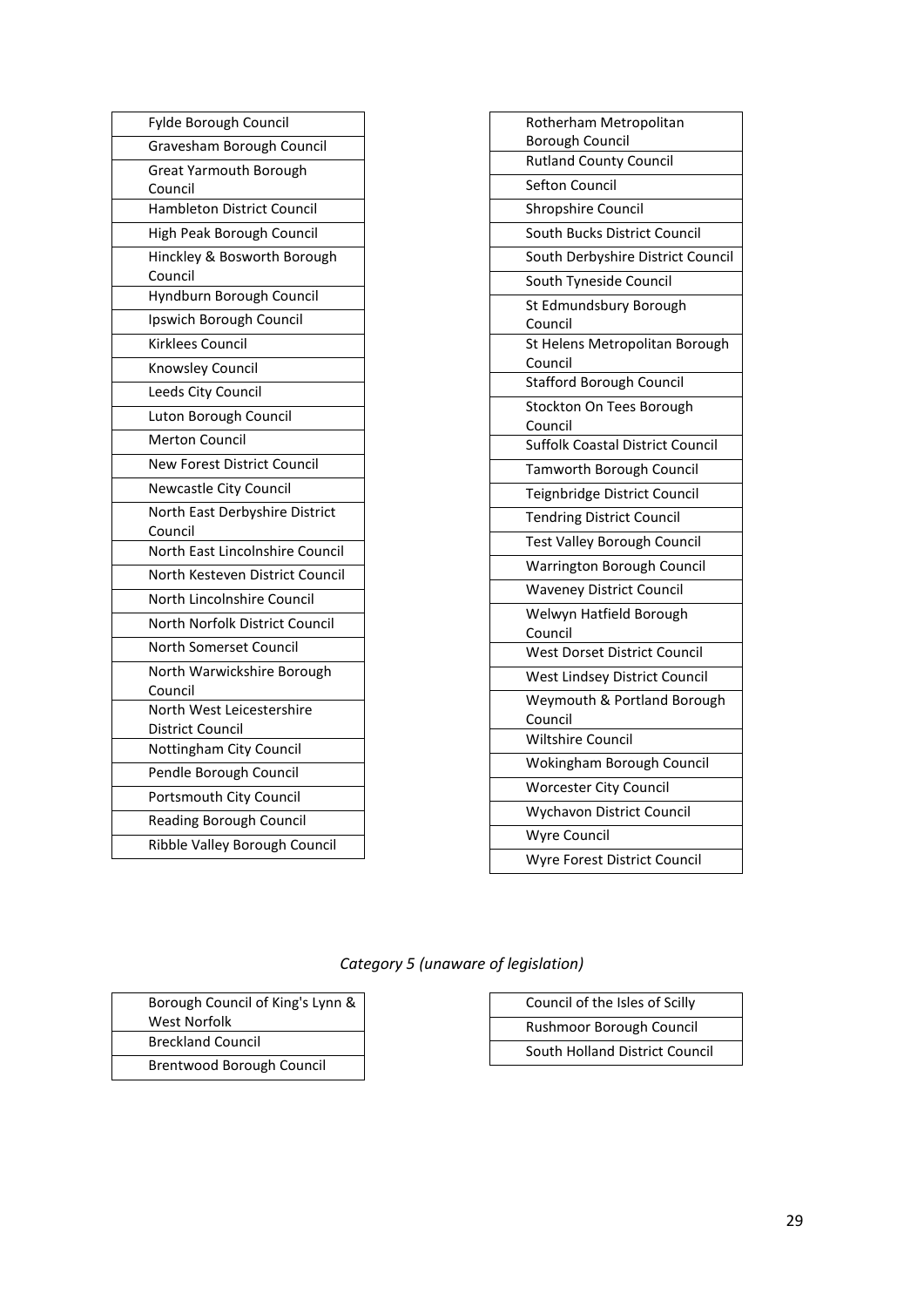# <span id="page-29-0"></span>**Second Phase of Data Collection (Aug 2016)**

|  |  | Category 1 (full compliance) |  |
|--|--|------------------------------|--|
|--|--|------------------------------|--|

| Ashfield District Council                                |
|----------------------------------------------------------|
|                                                          |
| Ashford Borough Council                                  |
| Aylesbury Vale District Council                          |
| Basingstoke & Deane Borough                              |
| Council                                                  |
| <b>Blaby District Council</b>                            |
| <b>Bolton Council</b>                                    |
| Borough Council of Wellingborough                        |
| <b>Boston Borough Council</b>                            |
| <b>Brent Council</b>                                     |
| <b>Broadland District Council</b>                        |
| Cambridge City Council                                   |
| Carlisle City Council                                    |
| Chesterfield Borough Council                             |
| Chorley Borough Council                                  |
| City of Lincoln Council                                  |
| Colchester Borough Council                               |
| <b>Cornwall Council</b>                                  |
| Coventry City Council                                    |
| Derby City Council                                       |
| Doncaster Metropolitan Borough<br>Council                |
| East Northamptonshire Council                            |
|                                                          |
| East Staffordshire Borough Council                       |
| <b>Epping Forest District Council</b>                    |
| <b>Essex County Council</b>                              |
| Forest of Dean District Council                          |
| <b>Gateshead Council</b>                                 |
| Halton Borough Council                                   |
|                                                          |
| Harborough District Council<br>Harrogate Borough Council |
| <b>Hart District Council</b>                             |
| Hartlepool Borough Council                               |
| Herefordshire Council                                    |
| Hertfordshire County Council                             |
| Hinckley & Bosworth Borough                              |
| Council<br><b>Hounslow Council</b>                       |
| <b>Islington Council</b>                                 |
| Kirklees Council                                         |

| Lancashire County Council          |
|------------------------------------|
| Lancaster City Council             |
| Leeds City Council                 |
| Leicestershire County Council      |
| Lewisham Council                   |
| Liverpool City Council             |
| Mansfield District Council         |
| <b>Medway Council</b>              |
| Melton Borough Council             |
| Mendip District Council            |
| Mid Devon District Council         |
| Mid Sussex District Council        |
| Milton Keynes Council              |
| Mole Valley District Council       |
| Norfolk County Council             |
| North East Derbyshire District     |
| Council                            |
| North Tyneside Council             |
| North Yorkshire County Council     |
| Northampton Borough Council        |
| Northamptonshire County Council    |
| Northumberland County Council      |
| Oldham Council                     |
| Plymouth City Council              |
| <b>Purbeck District Council</b>    |
| Redbridge Council                  |
| <b>Richmond Council</b>            |
| Richmondshire District Council     |
| <b>Rugby Borough Council</b>       |
| Salford City Council               |
| Sedgemoor District Council         |
| Sheffield City Council             |
| Shropshire Council                 |
| Solihull Metropolitan Borough      |
| Council                            |
| South Kesteven District Council    |
| South Northamptonshire Council     |
| South Oxfordshire District Council |
| St Albans City & District Council  |
| Suffolk County Council             |
| Sunderland City Council            |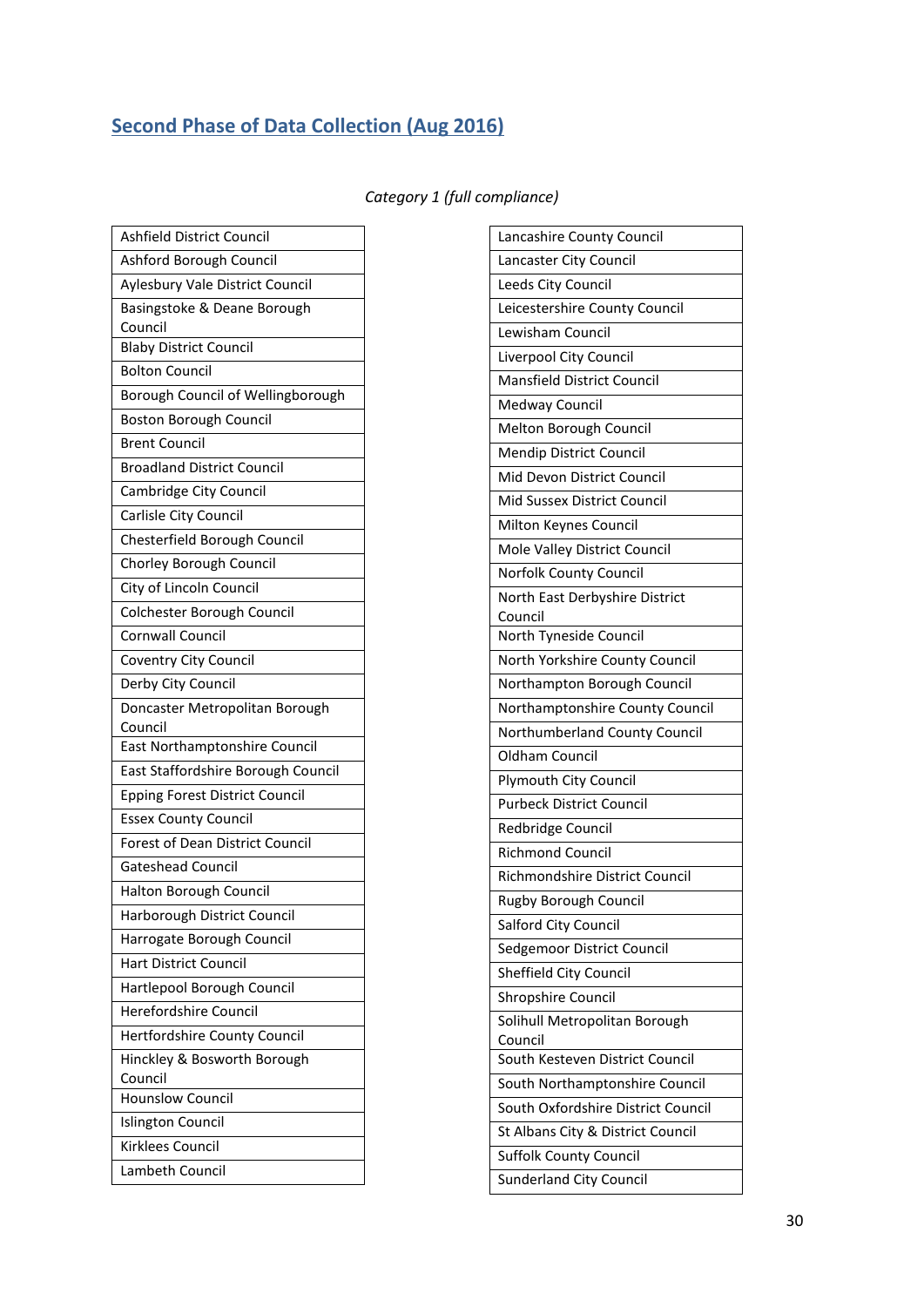| <b>Surrey County Council</b>    |
|---------------------------------|
| Sutton Council                  |
| Swindon Borough Council         |
| Tameside Metropolitan Borough   |
| Council                         |
| <b>Tamworth Borough Council</b> |
| <b>Thanet District Council</b>  |
| Three Rivers District Council   |
| <b>Tower Hamlets Council</b>    |
| <b>Trafford Council</b>         |

| Tunbridge Wells Borough Council      |
|--------------------------------------|
| Vale of White Horse District Council |
| Walsall Metropolitan Borough         |
| Council                              |
| Waltham Forest Council               |
| Wandsworth Council                   |
| Welwyn Hatfield Borough Council      |
| West Berkshire Council               |
| Wiltshire Council                    |
| <b>Woking Borough Council</b>        |

#### *Category 2 (full compliance but April 2016 deadline missed)*

| Amber Valley Borough Council             |
|------------------------------------------|
| <b>Bedford Borough Council</b>           |
| <b>Bexley Council</b>                    |
| <b>Blackburn with Darwen Council</b>     |
| Bournemouth Borough Council              |
| <b>Bracknell Forest Council</b>          |
| <b>Bradford Metropolitan District</b>    |
| Council                                  |
| Brighton & Hove City Council             |
| <b>Bristol City Council</b>              |
| <b>Bromley Council</b>                   |
| Calderdale Council                       |
| <b>Cherwell District Council</b>         |
| <b>Cheshire West and Chester Council</b> |
| <b>Chichester District Council</b>       |
| Christchurch Borough Council             |
| (partnered with East Dorset District     |
| Council)                                 |
| <b>Cotswold District Council</b>         |
| <b>Craven District Council</b>           |
| Darlington Borough Council               |
| Dartford Borough Council                 |
| Daventry District Council                |
| Derbyshire County Council                |
| Dorset County Council                    |
| Dudley Metropolitan Borough              |
| Council                                  |
| <b>Durham County Council</b>             |
| <b>Ealing Council</b>                    |
| <b>East Dorset District Council</b>      |
| (partnered with Christchurch             |
| Borough Council)                         |

| <b>East Sussex County Council</b>              |
|------------------------------------------------|
| <b>Enfield Council</b>                         |
| <b>Gedling Borough Council</b>                 |
| <b>Hackney Council</b>                         |
| <b>Haringey Council</b>                        |
| Hillingdon Council                             |
| Ipswich Borough Council                        |
| Kent County Council                            |
| Lichfield District Council                     |
| Manchester City Council                        |
| <b>Newark and Sherwood District</b><br>Council |
| <b>Newham Council</b>                          |
| Norwich City Council                           |
| <b>Oxfordshire County Council</b>              |
| Peterborough City Council                      |
| Slough Borough Council                         |
| <b>Somerset County Council</b>                 |
| South Derbyshire District Council              |
| South Gloucestershire Council                  |
| South Somerset District Council                |
| Southwark Council                              |
| Stevenage Borough Council                      |
| <b>Tandridge District Council</b>              |
| Teignbridge District Council                   |
| <b>Telford &amp; Wrekin Council</b>            |
| <b>Test Valley Borough Council</b>             |
| <b>Uttlesford District Council</b>             |
| <b>Wealden District Council</b>                |
| West Lancashire Borough Council                |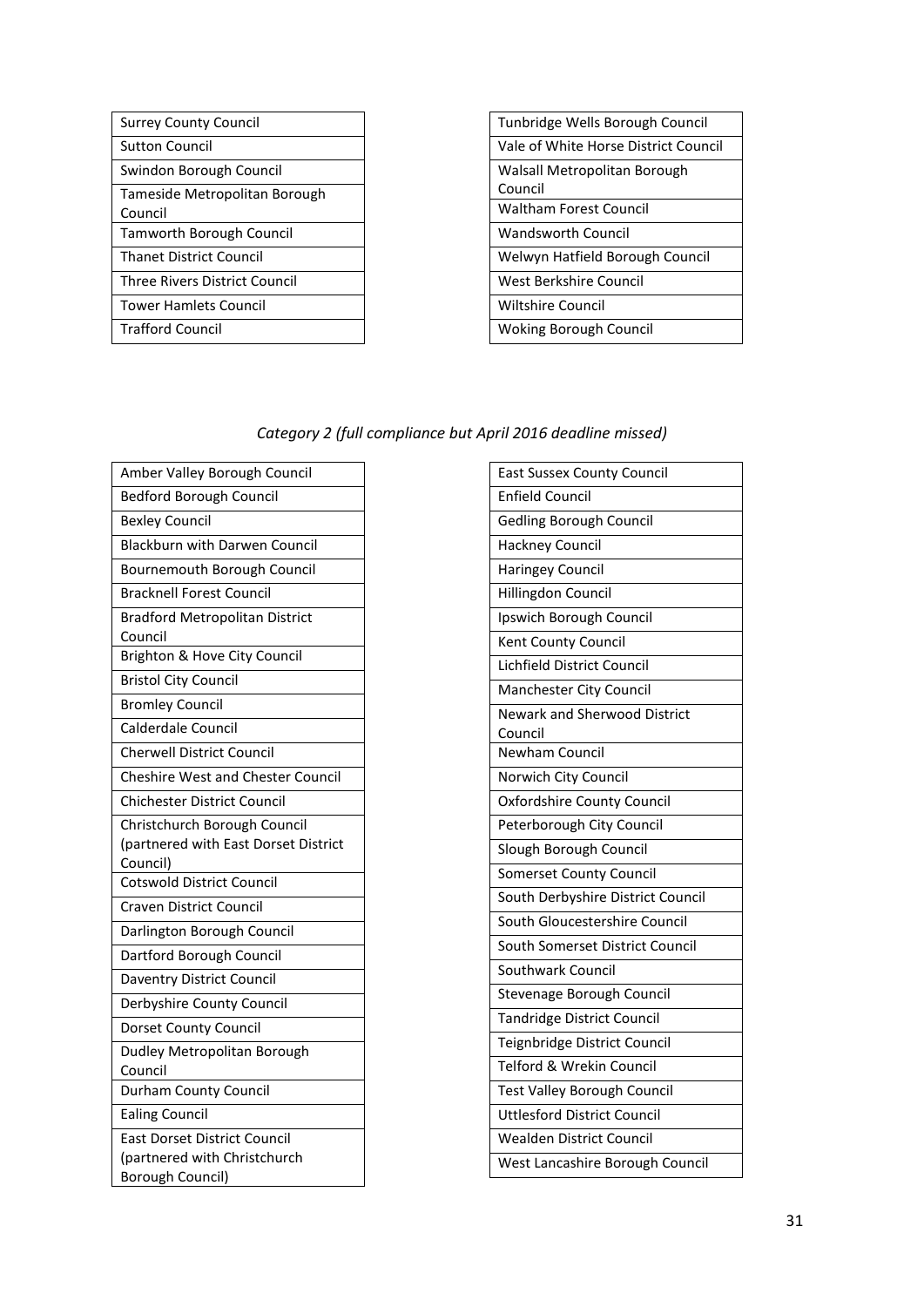## *Category 3 (weak compliance)*

| Barnet Council                   |
|----------------------------------|
| Burnley Borough Council          |
| Bury Council                     |
| <b>Canterbury City Council</b>   |
| East Riding of Yorkshire Council |
| Isle of Wight Council            |
| Knowsley Council                 |
| Middlesbrough Council            |

| Newcastle Under Lyme Borough         |
|--------------------------------------|
| Council                              |
| North Hertfordshire District Council |
| North Warwickshire Borough Council   |
| Nuneaton & Bedworth Borough          |
| Council                              |
| Ribble Valley Borough Council        |
| South Holland District Council       |
| Wyre Council                         |

#### *Category 4 (non-compliance)*

| <b>Adur District Council</b>                            |
|---------------------------------------------------------|
| Allerdale Borough Council                               |
| <b>Arun District Council</b>                            |
| <b>Babergh District Council</b>                         |
| Barking and Dagenham Council                            |
| Barnsley Metropolitan Borough<br>Council                |
| <b>Basildon Council</b>                                 |
| <b>Bassetlaw District Council</b>                       |
| Bath & North East Somerset Council                      |
| <b>Birmingham City Council</b>                          |
| <b>Blackpool Council</b>                                |
| <b>Bolsolver District Council</b>                       |
| Borough Council of King's Lynn &<br><b>West Norfolk</b> |
| <b>Borough of Poole</b>                                 |
| <b>Braintree District Council</b>                       |
| <b>Breckland Council</b>                                |
| <b>Bromsgrove District Council</b>                      |
| Broxbourne Council                                      |
| <b>Broxtowe Borough Council</b>                         |
| <b>Buckinghamshire County Council</b>                   |
| Cambridgeshire County Council                           |
| Camden Council                                          |
| Castle Point Borough Council                            |
| <b>Central Bedfordshire Council</b>                     |
| Charnwood Borough Council                               |

| <b>Chelmsford City Council</b>       |
|--------------------------------------|
| Cheltenham Borough Council           |
| <b>Cheshire East Council</b>         |
| <b>Chiltern District Council</b>     |
| City of London Council               |
| City of Westminster Council          |
| City of York Council                 |
| Copeland Borough Council             |
| Corby Borough Council                |
| Crawley Borough Council              |
| Croydon Council                      |
| <b>Cumbria County Council</b>        |
| Dacorum Borough Council              |
| Derbyshire Dales District Council    |
| Devon County Council                 |
| Dover District Council               |
| East Cambridgeshire District Council |
| <b>East Devon District Council</b>   |
| East Hampshire District Council      |
| East Hertfordshire Council           |
| East Lindsey District Council        |
| Eastbourne Borough Council           |
| Eastleigh Borough Council            |
| <b>Eden District Council</b>         |
| Elmbridge Borough Council            |
| Epsom & Ewell Borough Council        |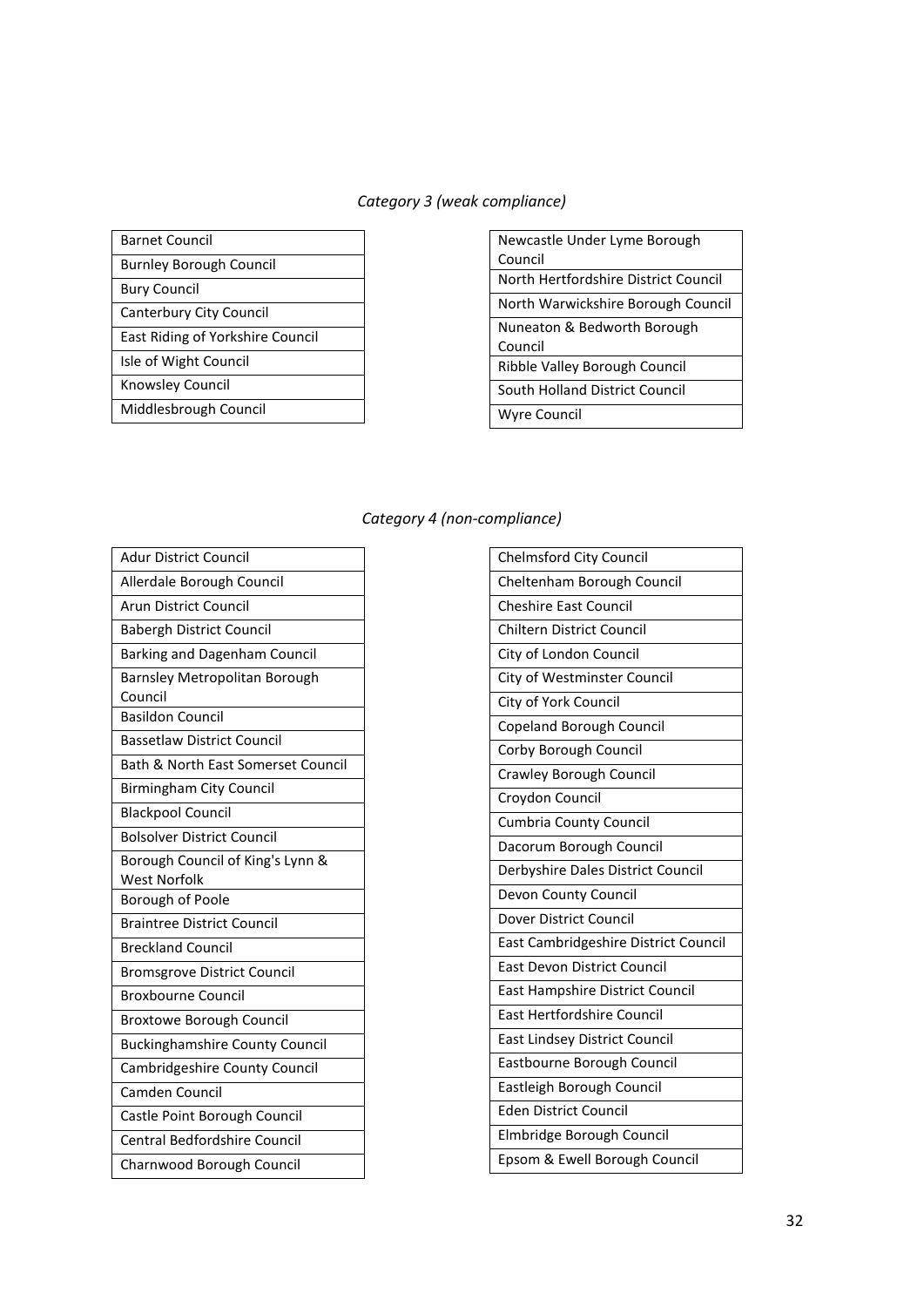| Erewash Borough Council                       |
|-----------------------------------------------|
| <b>Exeter City Council</b>                    |
| Fareham Borough Council                       |
| <b>Fenland District Council</b>               |
| <b>Forest Health Council</b>                  |
| Fylde Borough Council                         |
| <b>Gloucester City Council</b>                |
| Gloucestershire County Council                |
| Gosport Borough Council                       |
| Gravesham Borough Council                     |
| Great Yarmouth Borough Council                |
| <b>Guildford Borough Council</b>              |
| <b>Hambleton District Council</b>             |
| Hammersmith & Fulham Council                  |
| Hampshire County Council                      |
| <b>Harlow Council</b>                         |
| <b>Harrow Council</b>                         |
| Hastings Borough Council                      |
| Havant Borough Council                        |
| <b>Havering Council</b>                       |
| Hertsmere Borough Council                     |
| High Peak Borough Council                     |
| <b>Horsham District Council</b>               |
| Hull City Council                             |
| Huntingdonshire District Council              |
| Kettering Borough Council                     |
| Leicester City Council                        |
| <b>Lewes District Council</b>                 |
| Lincolnshire County Council                   |
| Luton Borough Council                         |
| Maidstone Borough Council                     |
| <b>Maldon District Council</b>                |
| <b>Merton Council</b>                         |
| Mid Suffolk District Council                  |
| New Forest District Council                   |
| Newcastle City Council                        |
| North Devon Council                           |
| North Dorset District Council                 |
| North East Lincolnshire Council               |
| North Kesteven District Council               |
| North Lincolnshire Council                    |
| North Norfolk District Council                |
| North Somerset Council                        |
| North West Leicestershire District<br>Council |

| Nottingham City Council                    |
|--------------------------------------------|
| Nottinghamshire County Council             |
| Oadby and Wigston Borough Council          |
| <b>Oxford City Council</b>                 |
| Pendle Borough Council                     |
| Portsmouth City Council                    |
| <b>Preston City Council</b>                |
| Reading Borough Council                    |
| Redcar and Cleveland Borough               |
| Council                                    |
| Reigate & Banstead Borough Council         |
| Rochdale Borough Council                   |
| Rochford District Council                  |
| Rossendale Borough Council                 |
| Rother District Council                    |
| Rotherham Metropolitan Borough             |
| Council                                    |
| Royal Borough of Greenwich                 |
| Royal Borough of Kensington and<br>Chelsea |
| Royal Borough of Kingston Upon             |
| Thames                                     |
| Royal Borough of Windsor and               |
| Maidenhead                                 |
| Runnymede Borough Council                  |
| Rushcliffe Borough Council                 |
| <b>Rutland County Council</b>              |
| <b>Ryedale District Council</b>            |
| Sandwell Council                           |
| Scarborough Borough Council                |
| Sefton Council                             |
| Selby District Council                     |
| Sevenoaks District Council                 |
| <b>Shepway District Council</b>            |
| South Bucks District Council               |
| South Cambridgeshire District              |
| Council                                    |
| South Hams District Council                |
| South Lakeland District Council            |
| South Norfolk Council                      |
| South Ribble Borough Council               |
| South Staffordshire Council                |
| South Tyneside Council                     |
| Southampton City Council                   |
| Southend-on-Sea Borough Council            |
| Spelthorne Borough Council                 |
| St Edmundsbury Borough Council             |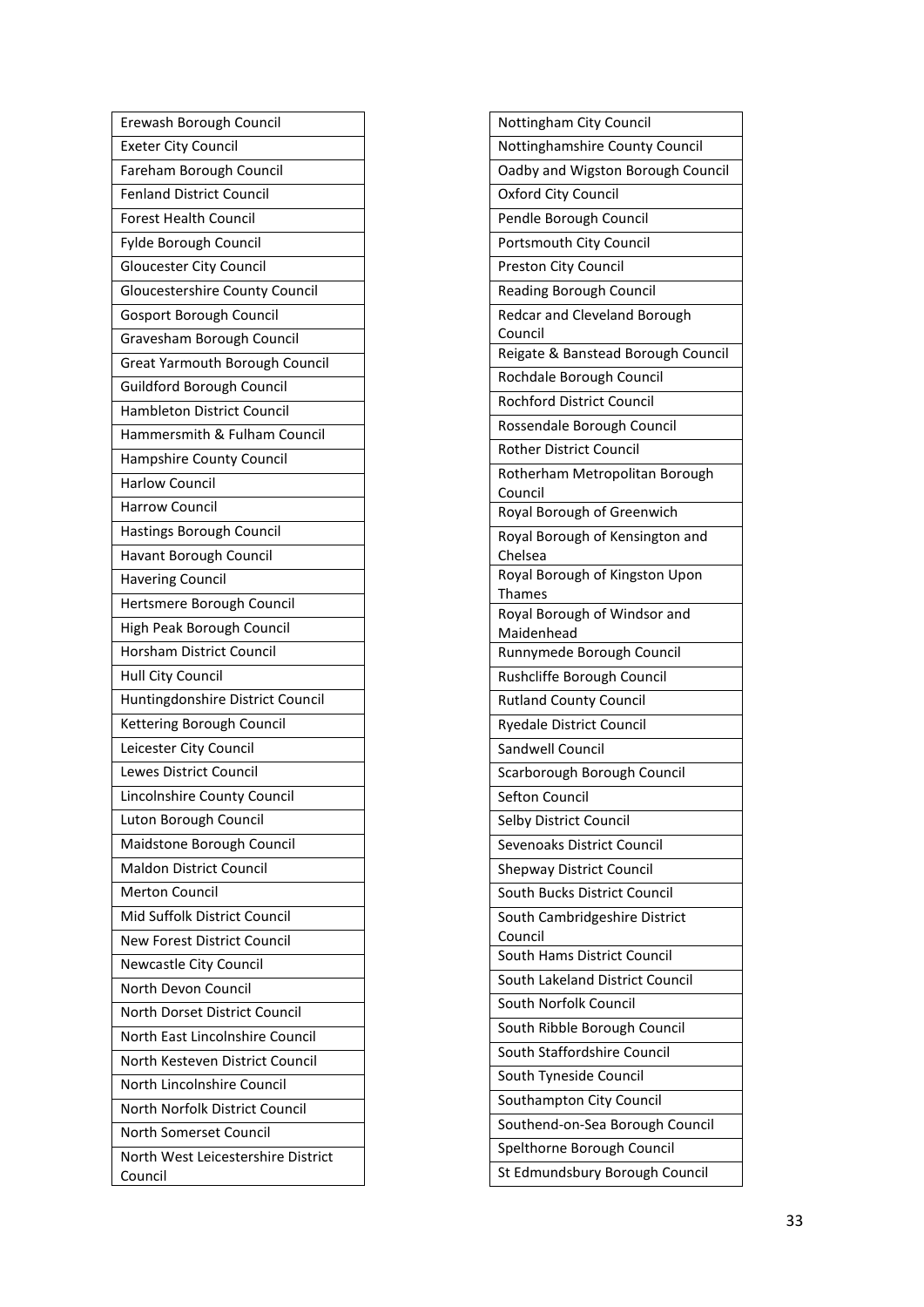| St Helens Metropolitan Borough          | <b>Warwickshire County Council</b>   |
|-----------------------------------------|--------------------------------------|
| Council                                 | <b>Watford Borough Council</b>       |
| <b>Stafford Borough Council</b>         | <b>Waveney District Council</b>      |
| <b>Staffordshire County Council</b>     | <b>Waverley Borough Council</b>      |
| Stockport Metropolitan Borough          | West Devon Borough Council           |
| Council                                 | West Dorset District Council         |
| Stockton On Tees Borough Council        |                                      |
| Stoke-on-Trent City Council             | West Lindsey District Council        |
| Stratford-on-Avon District Council      | West Oxfordshire District Council    |
| <b>Stroud District Council</b>          | <b>West Somerset Council</b>         |
| <b>Suffolk Coastal District Council</b> | <b>West Sussex County Council</b>    |
| Surrey Heath Borough Council            | Weymouth & Portland Borough          |
| Swale Borough Council                   | Council                              |
|                                         | Wigan Council                        |
| <b>Taunton Deane Borough Council</b>    | Winchester City Council              |
| <b>Tendring District Council</b>        | Wirral Borough Council               |
| Tewkesbury Borough Council              | <b>Wolverhampton City Council</b>    |
| <b>Thurrock Council</b>                 | <b>Worcester City Council</b>        |
| Tonbridge & Malling Borough             | <b>Worcestershire County Council</b> |
| Council                                 | Worthing Borough Council             |
| <b>Torbay Council</b>                   |                                      |
| <b>Torridge District Council</b>        | <b>Wychavon District Council</b>     |
| <b>Wakefield Council</b>                | Wycombe District Council             |
| Warrington Borough Council              | Wyre Forest District Council         |
| <b>Warwick District Council</b>         |                                      |

#### *Category 5 (unaware of legislation)*

| Borough of Barrow-in-Furness   |
|--------------------------------|
| Brentwood Borough Council      |
| Cannock Chase Council          |
| Council of the Isles of Scilly |
| Hyndburn Borough Council       |

| <b>Malvern Hills District Council</b>   |
|-----------------------------------------|
| Redditch Borough Council                |
| Rushmoor Borough Council                |
| <b>Staffordshire Moorlands District</b> |
| Council                                 |
| Wokingham Borough Council               |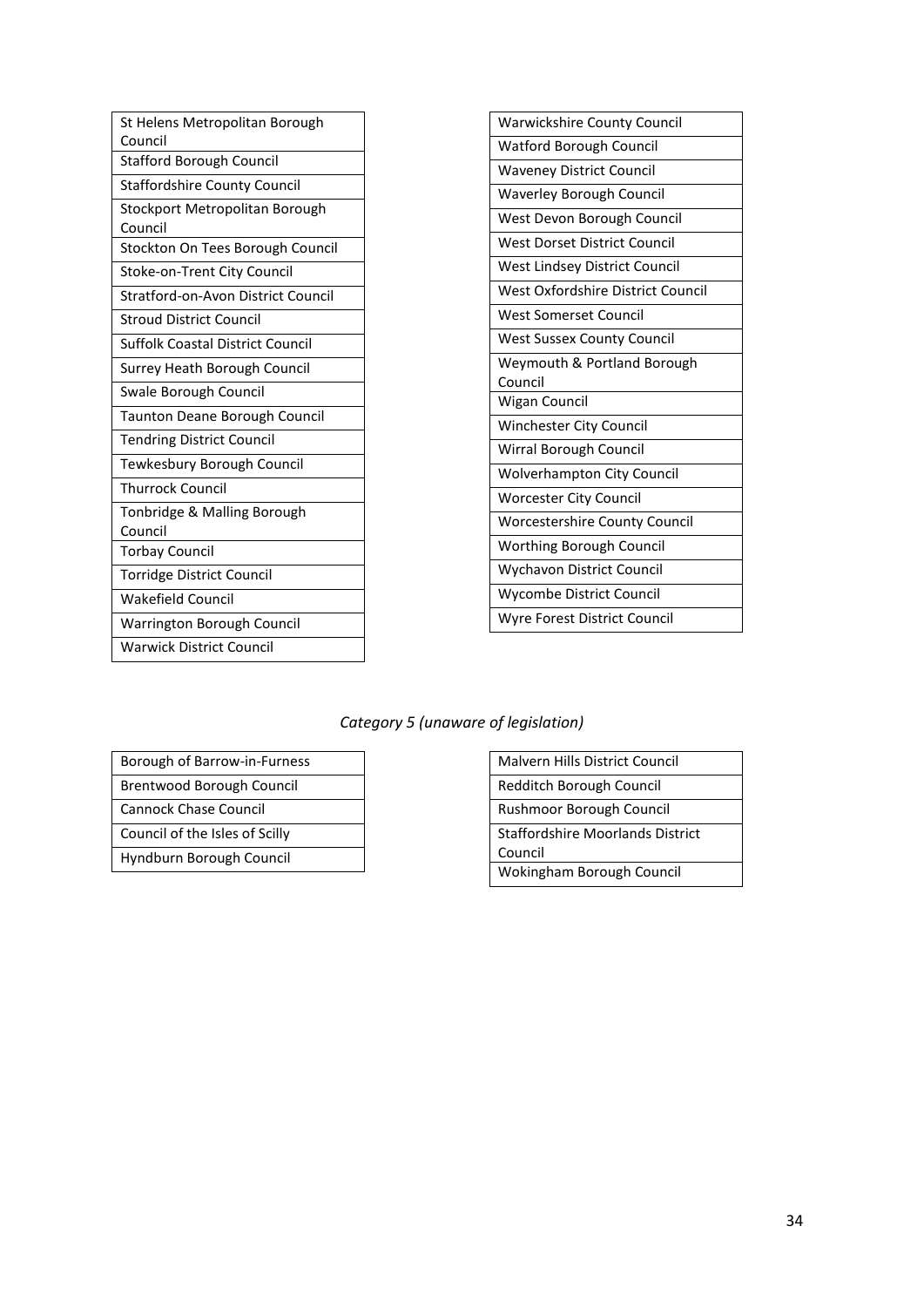# <span id="page-34-0"></span>**Appendix 4: Categorisation of Local Authorities' Compliance with Specific Duty of Equality Act 2010 By Alphabetical Order**

To see this information presented in order of category, see **Appendix 3.**

# <span id="page-34-1"></span>**First Phase of Data Collection (Nov 2014 – Jan 2015)**

| <b>Adur District Council</b>      | 1            |
|-----------------------------------|--------------|
| Allerdale Borough Council         | 1            |
| Amber Valley Borough              |              |
| Council                           | 1            |
| Arun District Council             | $\mathbf{1}$ |
| Ashfield District Council         | 4            |
| Ashford Borough Council           | 1            |
| Aylesbury Vale District           |              |
| Council                           | 4            |
| <b>Babergh District Council</b>   | 1            |
| Barking and Dagenham              |              |
| Council                           | 1            |
| <b>Barnet Council</b>             | 1            |
| <b>Barnsley Metropolitan</b>      |              |
| <b>Borough Council</b>            | 4            |
| <b>Basildon Council</b>           | 1            |
| Basingstoke & Deane               |              |
| <b>Borough Council</b>            | 1            |
| <b>Bassetlaw District Council</b> | 1            |
| <b>Bath &amp; North East</b>      |              |
| Somerset Council                  | 3            |
| <b>Bedford Borough Council</b>    | $\mathbf{1}$ |
| <b>Bexley Council</b>             | 1            |
| <b>Birmingham City Council</b>    | 4            |
| <b>Blaby District Council</b>     | 4            |
| <b>Blackburn with Darwen</b>      |              |
| Council                           | 1            |
| <b>Blackpool Council</b>          | $\mathbf{1}$ |
| <b>Bolsolver District Council</b> | 1            |
| Bolton Council                    | 3            |
| Borough Council of King's         |              |
| Lynn & West Norfolk               | 5            |
| Borough Council of                |              |
| Wellingborough                    | 1            |
| Borough of Barrow-in-             |              |
| Furness                           | 4            |
| Borough of Poole                  | 1            |
| Boston Borough Council            | 4            |
| Bournemouth Borough               |              |
| Council                           | 1            |
| <b>Bracknell Forest Council</b>   | 1            |

| <b>Bradford Metropolitan</b>              |   |
|-------------------------------------------|---|
| <b>District Council</b>                   | 1 |
| <b>Braintree District Council</b>         | 4 |
| <b>Breckland Council</b>                  | 5 |
| <b>Brent Council</b>                      | 1 |
| Brentwood Borough                         |   |
| Council                                   | 5 |
| Brighton & Hove City                      |   |
| Council                                   | 1 |
| <b>Bristol City Council</b>               | 1 |
| <b>Broadland District Council</b>         | 1 |
| <b>Bromley Council</b>                    | 3 |
| <b>Bromsgrove District</b>                |   |
| Council                                   | 1 |
| <b>Broxbourne Council</b>                 | 1 |
| <b>Broxtowe Borough Council</b>           | 1 |
| <b>Buckinghamshire County</b>             |   |
| Council                                   | 4 |
| <b>Burnley Borough Council</b>            | 4 |
| <b>Bury Council</b>                       | 1 |
| Calderdale Council                        | 1 |
| Cambridge City Council                    | 1 |
| Cambridgeshire County                     |   |
| Council                                   | 3 |
| Camden Council                            | 1 |
| <b>Cannock Chase Council</b>              | 1 |
| Canterbury City Council                   | 1 |
| Carlisle City Council                     | 1 |
| Castle Point Borough                      |   |
| Council                                   | 1 |
| Central Bedfordshire                      |   |
| Council                                   | 1 |
| Charnwood Borough                         | 1 |
| Council<br><b>Chelmsford City Council</b> |   |
|                                           | 1 |
| Cheltenham Borough<br>Council             | 1 |
| <b>Cherwell District Council</b>          | 1 |
| <b>Cheshire East Council</b>              |   |
| Cheshire West and                         | 1 |
| <b>Chester Council</b>                    | 1 |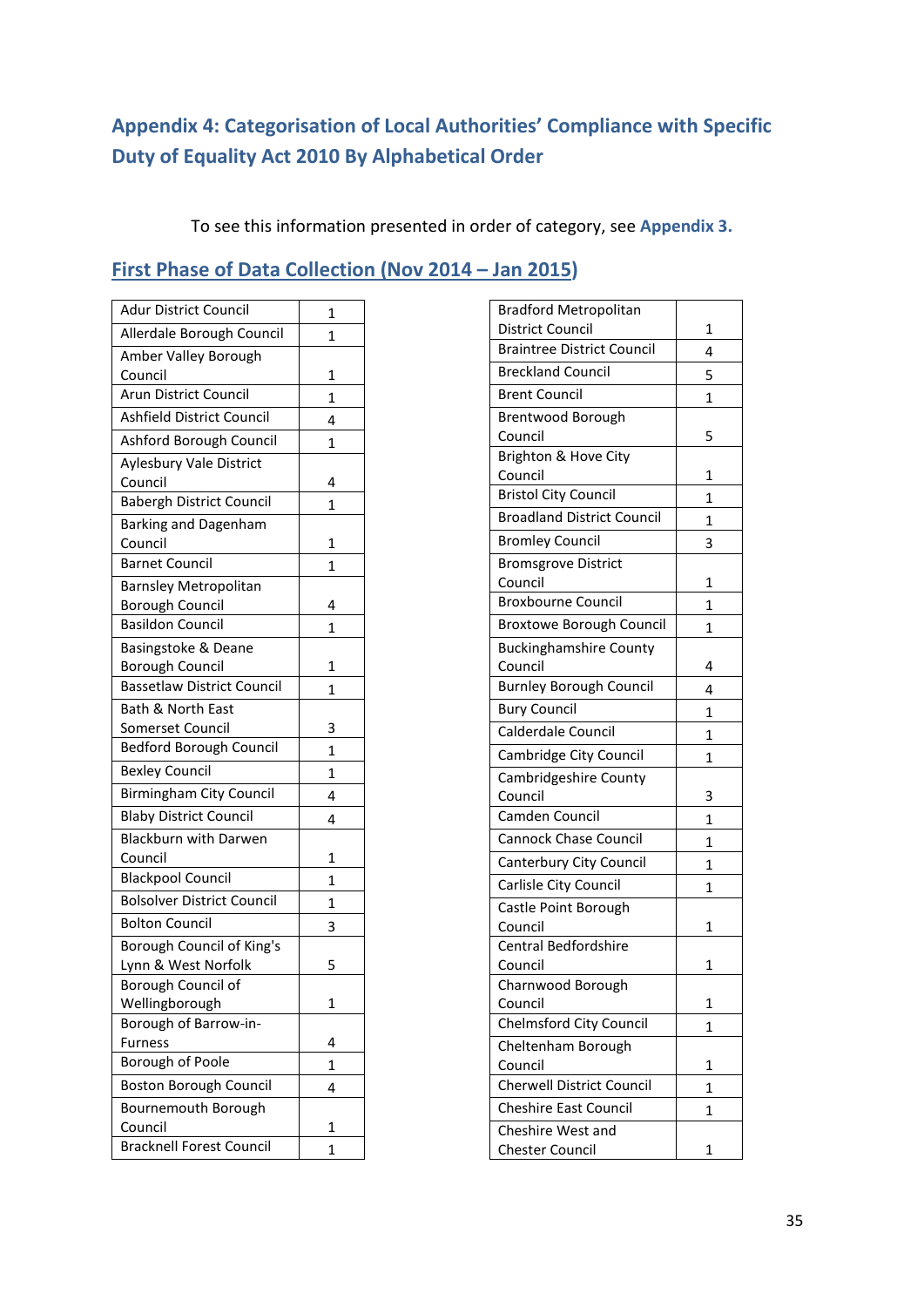| Chesterfield Borough                            |                   |
|-------------------------------------------------|-------------------|
| Council<br>Chichester District Council          | 3                 |
| Chiltern District Council                       | $\mathbf{1}$      |
| Chorley Borough Council                         | 1                 |
| Christchurch Borough                            | 1                 |
| Council                                         | $\mathbf{1}$      |
| City of Lincoln Council                         | $\mathbf{1}$      |
| City of London Council                          | 3                 |
| City of Westminster                             |                   |
| Council                                         | 1                 |
| City of York Council                            | 1                 |
| Colchester Borough                              |                   |
| Council<br>Copeland Borough Council             | 1<br>4            |
| Corby Borough Council                           | 4                 |
| <b>Cornwall Council</b>                         |                   |
| <b>Cotswold District Council</b>                | 1<br>$\mathbf{1}$ |
| Council of the Isles of Scilly                  | 5                 |
| Coventry City Council                           | 1                 |
| <b>Craven District Council</b>                  | 1                 |
| Crawley Borough Council                         | $\overline{1}$    |
| Croydon Council                                 | 3                 |
| <b>Cumbria County Council</b>                   | 4                 |
| Dacorum Borough Council                         | 1                 |
| Darlington Borough                              |                   |
| Council                                         | 1                 |
| Dartford Borough Council                        | $\mathbf{1}$      |
| Daventry District Council                       | 1                 |
| Derby City Council                              | 1                 |
| Derbyshire County Council                       | 1                 |
| Derbyshire Dales District                       |                   |
| Council<br>Devon County Council                 | 1                 |
|                                                 |                   |
|                                                 | 1                 |
| Doncaster Metropolitan                          |                   |
| Borough Council                                 | 1                 |
| Dorset County Council<br>Dover District Council | 1                 |
| Dudley Metropolitan                             | 4                 |
| <b>Borough Council</b>                          | 4                 |
| Durham County Council                           | 1                 |
| <b>Ealing Council</b>                           | 1                 |
| East Cambridgeshire                             |                   |
| <b>District Council</b>                         | 1                 |
| East Devon District Council                     | 4                 |
| <b>East Dorset District</b>                     | 1                 |
| Council<br><b>East Hampshire District</b>       |                   |
| Council<br>East Hertfordshire Council           | 4                 |

| <b>East Lindsey District</b>         |   |
|--------------------------------------|---|
| Council                              | 1 |
| <b>East Northamptonshire</b>         |   |
| Council                              | 1 |
| East Riding of Yorkshire             |   |
| Council                              | 1 |
| East Staffordshire Borough           |   |
| Council<br><b>East Sussex County</b> | 1 |
| Council                              | 3 |
| Eastbourne Borough                   |   |
| Council                              | 1 |
| Eastleigh Borough Council            | 4 |
| <b>Eden District Council</b>         | 1 |
| Elmbridge Borough                    |   |
| Council                              | 4 |
| <b>Enfield Council</b>               | 1 |
| <b>Epping Forest District</b>        |   |
| Council                              | 1 |
| Epsom & Ewell Borough                |   |
| Council                              | 4 |
| Erewash Borough Council              | 4 |
| <b>Essex County Council</b>          | 1 |
| <b>Exeter City Council</b>           | 1 |
| Fareham Borough Council              | 1 |
| <b>Fenland District Council</b>      | 3 |
| <b>Forest Health Council</b>         | 4 |
| Forest of Dean District              |   |
| Council                              | 1 |
| Fylde Borough Council                | 4 |
| <b>Gateshead Council</b>             | 1 |
| Gedling Borough Council              | 3 |
| Gloucester City Council              |   |
|                                      | 3 |
| Gloucestershire County               |   |
| Council                              | 1 |
| Gosport Borough Council              | 1 |
| Gravesham Borough                    |   |
| Council                              | 4 |
| <b>Great Yarmouth Borough</b>        |   |
| Council                              | 4 |
| Guildford Borough Council            | 1 |
| <b>Hackney Council</b>               | 1 |
| <b>Halton Borough Council</b>        | 1 |
| Hambleton District Council           | 4 |
| Hammersmith & Fulham<br>Council      | 3 |
| Hampshire County Council             | 1 |
| Harborough District                  |   |
| Council                              | 1 |
| Haringey Council                     | 1 |
| <b>Harlow Council</b>                | 1 |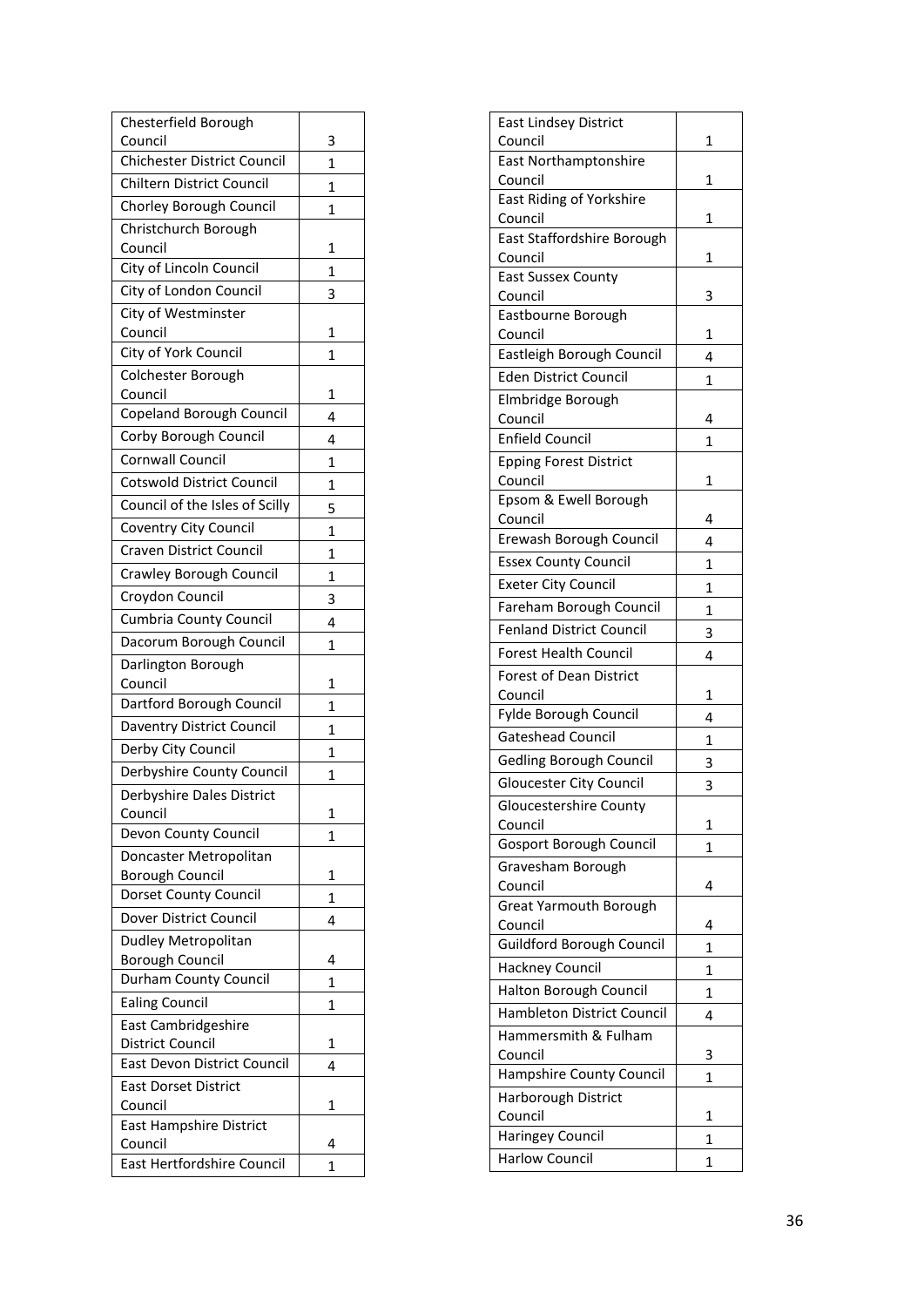| Harrogate Borough<br>Council                  |                   |
|-----------------------------------------------|-------------------|
| <b>Harrow Council</b>                         | 3<br>$\mathbf{1}$ |
| <b>Hart District Council</b>                  | 3                 |
| Hartlepool Borough                            |                   |
| Council                                       | 1                 |
| Hastings Borough Council                      | 1                 |
| Havant Borough Council                        | 3                 |
| <b>Havering Council</b>                       | 1                 |
| <b>Herefordshire Council</b>                  | 1                 |
| <b>Hertfordshire County</b>                   |                   |
| Council                                       | 1                 |
| Hertsmere Borough                             |                   |
| Council<br>High Peak Borough Council          | 1                 |
|                                               | 4                 |
| Hillingdon Council                            | 1                 |
| Hinckley & Bosworth<br><b>Borough Council</b> | 4                 |
| Horsham District Council                      | $\mathbf{1}$      |
| <b>Hounslow Council</b>                       | $\mathbf{1}$      |
| Hull City Council                             |                   |
| Huntingdonshire District                      | 3                 |
| Council                                       | 1                 |
| Hyndburn Borough                              |                   |
| Council                                       | 4                 |
| Ipswich Borough Council                       | 4                 |
| Isle of Wight Council                         | 1                 |
| <b>Islington Council</b>                      | $\overline{1}$    |
| Kent County Council                           | 1                 |
| Kettering Borough Council                     | 3                 |
| Kirklees Council                              | 4                 |
| Knowsley Council                              | 4                 |
| <b>Lambeth Council</b>                        | $\mathbf{1}$      |
| Lancashire County Council                     | 3                 |
| Lancaster City Council                        | 3                 |
| Leeds City Council                            | 4                 |
| Leicester City Council                        | 1                 |
| Leicestershire County                         |                   |
| Council                                       | 1                 |
| Lewes District Council                        | 1                 |
| Lewisham Council                              | 1                 |
| Lichfield District Council                    | 1                 |
| Lincolnshire County                           |                   |
| Council                                       | $\mathbf{1}$      |
| Liverpool City Council                        | 1                 |
| Luton Borough Council                         | 4                 |
| Maidstone Borough<br>Council                  | 1                 |
| <b>Maldon District Council</b>                | 1                 |
|                                               |                   |

| Malvern Hills District            |   |
|-----------------------------------|---|
| Council                           | 1 |
| Manchester City Council           | 1 |
| <b>Mansfield District Council</b> | 1 |
| Medway Council                    | 3 |
| Melton Borough Council            | 1 |
| Mendip District Council           | 1 |
| <b>Merton Council</b>             | 4 |
| Mid Devon District Council        | 1 |
| Mid Suffolk District              |   |
| Council                           | 1 |
| Mid Sussex District Council       | 1 |
| Middlesbrough Council             | 1 |
| Milton Keynes Council             | 1 |
| Mole Valley District              |   |
| Council                           | 1 |
| <b>New Forest District</b>        |   |
| Council                           | 4 |
| <b>Newark and Sherwood</b>        |   |
| District Council                  | 1 |
| Newcastle City Council            | 4 |
| Newcastle Under Lyme              |   |
| <b>Borough Council</b>            | 1 |
| Newham Council                    | 1 |
| Norfolk County Council            | 1 |
| North Devon Council               | 1 |
| North Dorset District             |   |
| Council                           | 1 |
| North East Derbyshire             |   |
| <b>District Council</b>           | 4 |
| North East Lincolnshire           |   |
| Council<br>North Hertfordshire    | 4 |
| District Council                  | 1 |
| North Kesteven District           |   |
| Council                           | 4 |
| North Lincolnshire Council        | 4 |
| North Norfolk District            |   |
| Council                           | 4 |
| North Somerset Council            | 4 |
| North Tyneside Council            | 1 |
| North Warwickshire                |   |
| <b>Borough Council</b>            | 4 |
| North West Leicestershire         |   |
| District Council                  | 4 |
| North Yorkshire County            |   |
| Council                           | 1 |
| Northampton Borough<br>Council    | 1 |
| Northamptonshire County           |   |
| Council                           | 1 |
|                                   |   |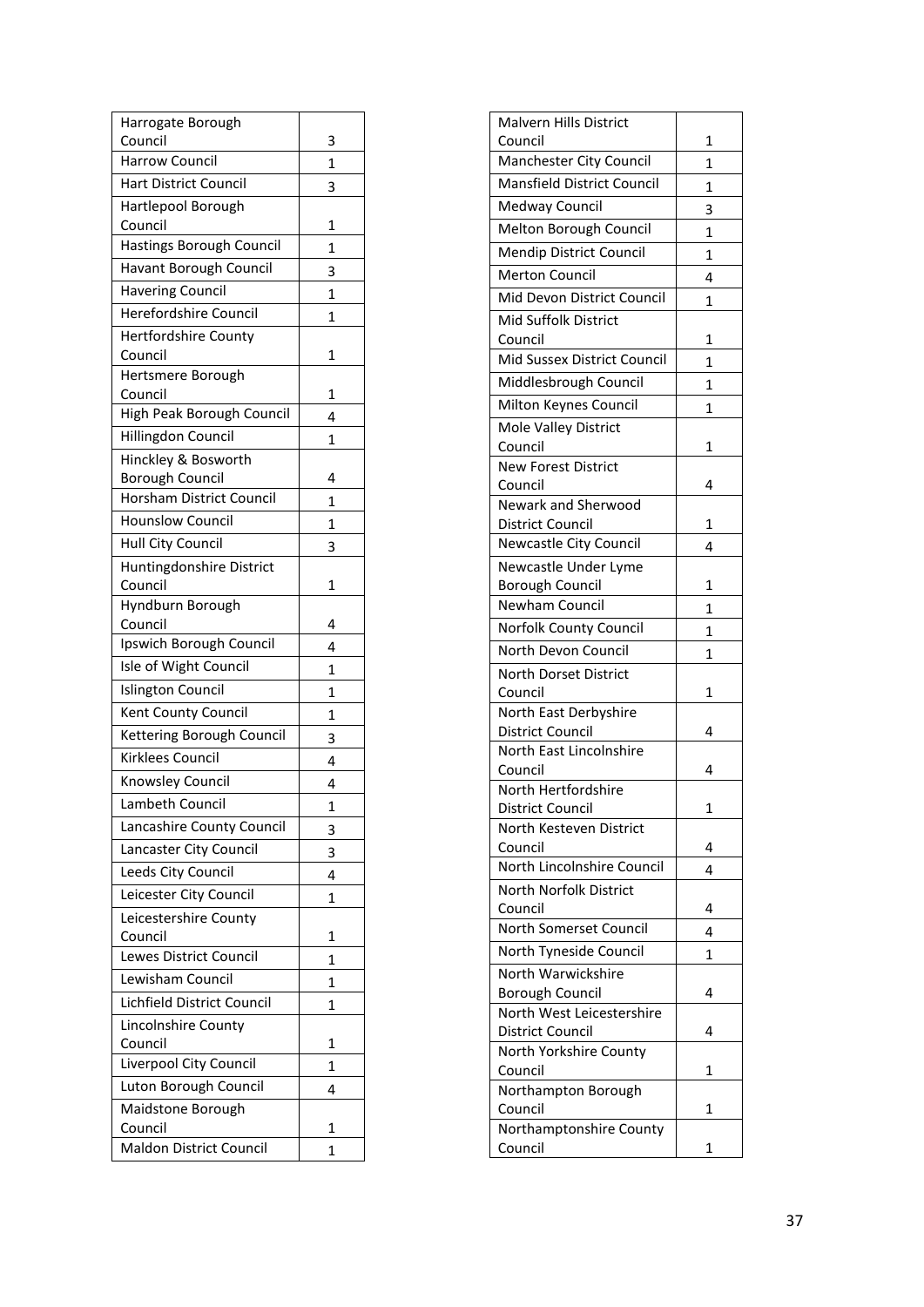| Northumberland County                       |                |
|---------------------------------------------|----------------|
| Council<br>Norwich City Council             | 1              |
|                                             | $\mathbf{1}$   |
| Nottingham City Council                     | 4              |
| Nottinghamshire County                      |                |
| Council<br>Nuneaton & Bedworth              | 1              |
|                                             | 1              |
| <b>Borough Council</b><br>Oadby and Wigston |                |
| <b>Borough Council</b>                      | 1              |
| <b>Oldham Council</b>                       | 1              |
| Oxford City Council                         |                |
| Oxfordshire County                          | 1              |
| Council                                     | 1              |
| Pendle Borough Council                      |                |
|                                             | 4              |
| Peterborough City Council                   | 1              |
| <b>Plymouth City Council</b>                | 1              |
| Portsmouth City Council                     | 4              |
| Preston City Council                        | 1              |
| <b>Purbeck District Council</b>             | $\mathbf{1}$   |
| <b>Reading Borough Council</b>              | 4              |
| Redbridge Council                           | 1              |
| <b>Redcar and Cleveland</b>                 |                |
| <b>Borough Council</b>                      | 3              |
| Redditch Borough Council                    | 1              |
| Reigate & Banstead                          |                |
| <b>Borough Council</b>                      | 1              |
| Ribble Valley Borough                       |                |
| Council                                     | 4              |
| <b>Richmond Council</b>                     | 1              |
| Richmondshire District                      |                |
| Council                                     | 1              |
| Rochdale Borough Council                    | 1              |
| Rochford District Council                   | 1              |
| Rossendale Borough                          |                |
| Council                                     | 1              |
| <b>Rother District Council</b>              | $\overline{1}$ |
| Rotherham Metropolitan                      |                |
| Borough Council                             | 4              |
| Royal Borough of                            |                |
| Greenwich                                   | 1              |
| Royal Borough of                            |                |
| Kensington and Chelsea                      | 1              |
| Royal Borough of Kingston                   |                |
| <b>Upon Thames</b>                          | 1              |
| Royal Borough of Windsor<br>and Maidenhead  | 1              |
| Rugby Borough Council                       |                |
|                                             | 1              |
| Runnymede Borough<br>Council                | 1              |
| Rushcliffe Borough Council                  |                |
|                                             | 1              |

| Rushmoor Borough                                |   |
|-------------------------------------------------|---|
| Council                                         | 5 |
| <b>Rutland County Council</b>                   | 4 |
| <b>Ryedale District Council</b>                 | 1 |
| Salford City Council                            | 1 |
| Sandwell Council                                | 1 |
| Scarborough Borough                             |   |
| Council                                         | 1 |
| Sedgemoor District                              |   |
| Council                                         | 1 |
| Sefton Council                                  | 4 |
| Selby District Council                          | 1 |
| <b>Sevenoaks District Council</b>               | 1 |
| Sheffield City Council                          | 1 |
| <b>Shepway District Council</b>                 | 1 |
| Shropshire Council                              | 4 |
| Slough Borough Council                          |   |
|                                                 | 1 |
| Solihull Metropolitan<br><b>Borough Council</b> | 1 |
| <b>Somerset County Council</b>                  | 1 |
| South Bucks District                            |   |
| Council                                         | 4 |
| South Cambridgeshire                            |   |
| District Council                                | 1 |
| South Derbyshire District                       |   |
| Council                                         | 4 |
| South Gloucestershire                           |   |
| Council                                         | 1 |
| <b>South Hams District</b>                      |   |
| Council                                         | 1 |
| South Holland District                          |   |
| Council                                         | 5 |
| South Kesteven District<br>Council              | 1 |
| South Lakeland District                         |   |
| Council                                         | 1 |
| South Norfolk Council                           | 1 |
| South Northamptonshire                          |   |
| Council                                         | 1 |
| South Oxfordshire District                      |   |
| Council                                         | 1 |
| South Ribble Borough                            |   |
| Council                                         | 3 |
| South Somerset District                         |   |
| Council<br>South Staffordshire                  | 1 |
| Council                                         | 1 |
| South Tyneside Council                          |   |
|                                                 | 4 |
| Southampton City Council                        | 1 |
| Southend-on-Sea Borough<br>Council              | 1 |
| Southwark Council                               | 1 |
|                                                 |   |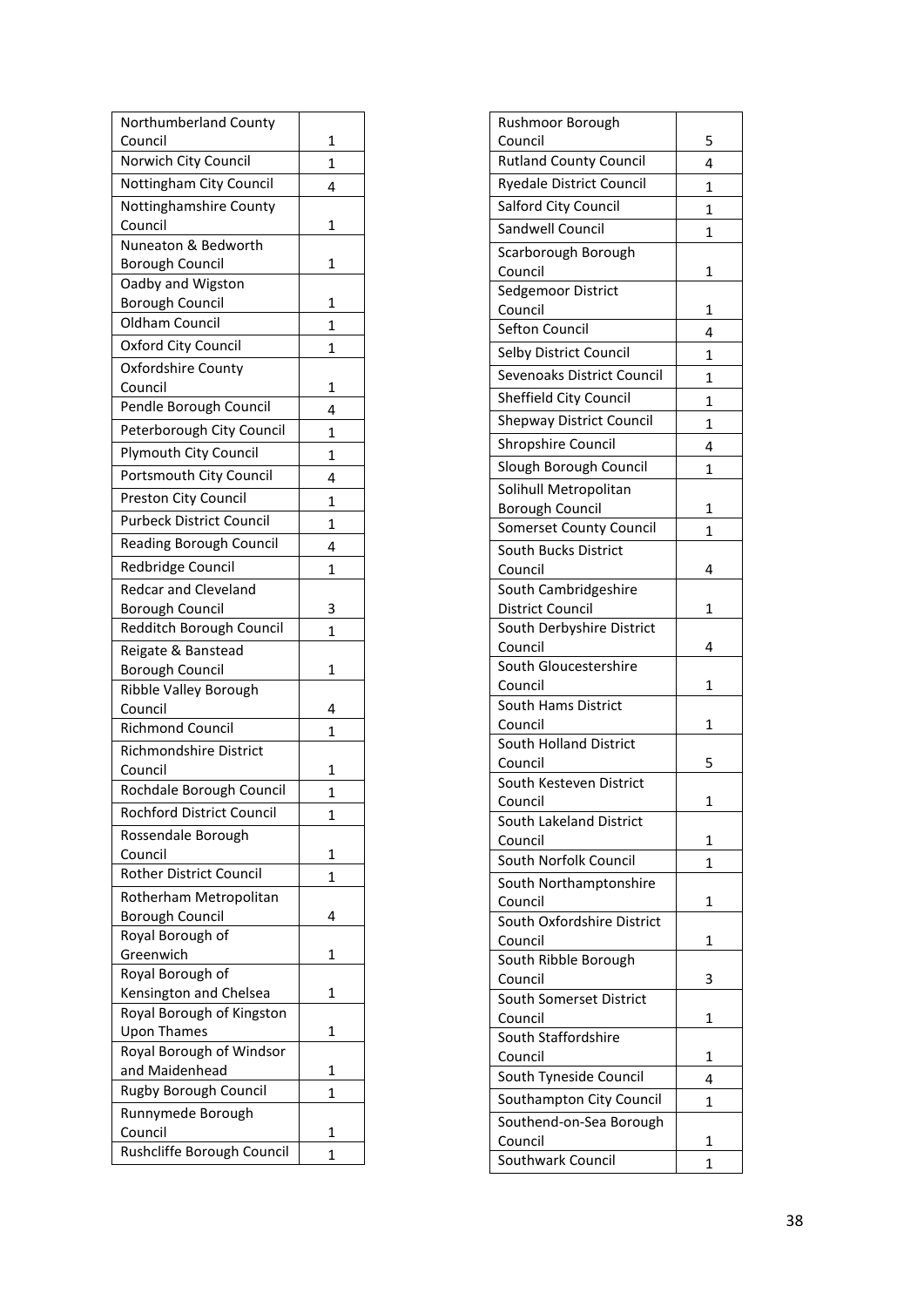| Spelthorne Borough                     |   |
|----------------------------------------|---|
| Council                                | 3 |
| St Albans City & District              |   |
| Council                                | 3 |
| St Edmundsbury Borough                 |   |
| Council                                | 4 |
| St Helens Metropolitan                 |   |
| <b>Borough Council</b>                 | 4 |
| <b>Stafford Borough Council</b>        | 4 |
| <b>Staffordshire County</b><br>Council | 3 |
| <b>Staffordshire Moorlands</b>         |   |
| District Council                       | 3 |
| Stevenage Borough                      |   |
| Council                                | 1 |
| Stockport Metropolitan                 |   |
| <b>Borough Council</b>                 | 1 |
| Stockton On Tees Borough               |   |
| Council                                | 4 |
| Stoke-on-Trent City                    |   |
| Council                                | 1 |
| Stratford-on-Avon District             |   |
| Council                                | 1 |
| <b>Stroud District Council</b>         | 1 |
| <b>Suffolk Coastal District</b>        |   |
| Council                                | 4 |
| <b>Suffolk County Council</b>          | 1 |
| Sunderland City Council                | 1 |
| <b>Surrey County Council</b>           | 1 |
| Surrey Heath Borough                   |   |
| Council                                | 1 |
| <b>Sutton Council</b>                  | 3 |
| Swale Borough Council                  | 1 |
| Swindon Borough Council                | 1 |
| Tameside Metropolitan                  |   |
| <b>Borough Council</b>                 | 1 |
| Tamworth Borough                       |   |
| Council                                | 4 |
| Tandridge District Council             | 1 |
| <b>Taunton Deane Borough</b>           |   |
| Council                                | 1 |
| Teignbridge District                   |   |
| Council                                | 4 |
| Telford & Wrekin Council               | 1 |
| <b>Tendring District Council</b>       | 4 |
| Test Valley Borough                    |   |
| Council                                | 4 |
| Tewkesbury Borough                     |   |
| Council                                | 1 |
| <b>Thanet District Council</b>         | 1 |
| <b>Three Rivers District</b>           |   |
| Council                                | 1 |
| <b>Thurrock Council</b>                | 1 |

| <b>Borough Council</b><br>1<br><b>Torbay Council</b><br>1<br>Torridge District Council<br>1<br><b>Tower Hamlets Council</b><br>$\mathbf{1}$<br><b>Trafford Council</b><br>1<br>Tunbridge Wells Borough<br>Council<br>1<br><b>Uttlesford District Council</b><br>$\overline{1}$<br>Vale of White Horse<br><b>District Council</b><br>1<br><b>Wakefield Council</b><br>1<br>Walsall Metropolitan<br><b>Borough Council</b><br>1<br><b>Waltham Forest Council</b><br>1<br><b>Wandsworth Council</b><br>1<br>Warrington Borough<br>4<br>Council<br><b>Warwick District Council</b><br>1<br><b>Warwickshire County</b><br>Council<br>1<br>Watford Borough Council<br>1<br><b>Waveney District Council</b><br>4<br><b>Waverley Borough Council</b><br>1<br><b>Wealden District Council</b><br>1<br>Welwyn Hatfield Borough<br>Council<br>4<br>West Berkshire Council<br>1<br>West Devon Borough<br>Council<br>1<br><b>West Dorset District</b><br>Council<br>4<br>West Lancashire Borough<br>Council<br>1<br>West Lindsey District<br>Council<br>4<br>West Oxfordshire District<br>Council<br>1<br><b>West Somerset Council</b><br>1<br>West Sussex County<br>Council<br>1<br>Weymouth & Portland<br><b>Borough Council</b><br>4<br>Wigan Council<br>3<br><b>Wiltshire Council</b><br>4<br>Winchester City Council<br>3<br>Wirral Borough Council<br>1<br>Woking Borough Council<br>1<br>Wokingham Borough<br>Council<br>4<br>Wolverhampton City<br>Council<br>1 | Tonbridge & Malling |  |
|------------------------------------------------------------------------------------------------------------------------------------------------------------------------------------------------------------------------------------------------------------------------------------------------------------------------------------------------------------------------------------------------------------------------------------------------------------------------------------------------------------------------------------------------------------------------------------------------------------------------------------------------------------------------------------------------------------------------------------------------------------------------------------------------------------------------------------------------------------------------------------------------------------------------------------------------------------------------------------------------------------------------------------------------------------------------------------------------------------------------------------------------------------------------------------------------------------------------------------------------------------------------------------------------------------------------------------------------------------------------------------------------------------------------------------------------------------|---------------------|--|
|                                                                                                                                                                                                                                                                                                                                                                                                                                                                                                                                                                                                                                                                                                                                                                                                                                                                                                                                                                                                                                                                                                                                                                                                                                                                                                                                                                                                                                                            |                     |  |
|                                                                                                                                                                                                                                                                                                                                                                                                                                                                                                                                                                                                                                                                                                                                                                                                                                                                                                                                                                                                                                                                                                                                                                                                                                                                                                                                                                                                                                                            |                     |  |
|                                                                                                                                                                                                                                                                                                                                                                                                                                                                                                                                                                                                                                                                                                                                                                                                                                                                                                                                                                                                                                                                                                                                                                                                                                                                                                                                                                                                                                                            |                     |  |
|                                                                                                                                                                                                                                                                                                                                                                                                                                                                                                                                                                                                                                                                                                                                                                                                                                                                                                                                                                                                                                                                                                                                                                                                                                                                                                                                                                                                                                                            |                     |  |
|                                                                                                                                                                                                                                                                                                                                                                                                                                                                                                                                                                                                                                                                                                                                                                                                                                                                                                                                                                                                                                                                                                                                                                                                                                                                                                                                                                                                                                                            |                     |  |
|                                                                                                                                                                                                                                                                                                                                                                                                                                                                                                                                                                                                                                                                                                                                                                                                                                                                                                                                                                                                                                                                                                                                                                                                                                                                                                                                                                                                                                                            |                     |  |
|                                                                                                                                                                                                                                                                                                                                                                                                                                                                                                                                                                                                                                                                                                                                                                                                                                                                                                                                                                                                                                                                                                                                                                                                                                                                                                                                                                                                                                                            |                     |  |
|                                                                                                                                                                                                                                                                                                                                                                                                                                                                                                                                                                                                                                                                                                                                                                                                                                                                                                                                                                                                                                                                                                                                                                                                                                                                                                                                                                                                                                                            |                     |  |
|                                                                                                                                                                                                                                                                                                                                                                                                                                                                                                                                                                                                                                                                                                                                                                                                                                                                                                                                                                                                                                                                                                                                                                                                                                                                                                                                                                                                                                                            |                     |  |
|                                                                                                                                                                                                                                                                                                                                                                                                                                                                                                                                                                                                                                                                                                                                                                                                                                                                                                                                                                                                                                                                                                                                                                                                                                                                                                                                                                                                                                                            |                     |  |
|                                                                                                                                                                                                                                                                                                                                                                                                                                                                                                                                                                                                                                                                                                                                                                                                                                                                                                                                                                                                                                                                                                                                                                                                                                                                                                                                                                                                                                                            |                     |  |
|                                                                                                                                                                                                                                                                                                                                                                                                                                                                                                                                                                                                                                                                                                                                                                                                                                                                                                                                                                                                                                                                                                                                                                                                                                                                                                                                                                                                                                                            |                     |  |
|                                                                                                                                                                                                                                                                                                                                                                                                                                                                                                                                                                                                                                                                                                                                                                                                                                                                                                                                                                                                                                                                                                                                                                                                                                                                                                                                                                                                                                                            |                     |  |
|                                                                                                                                                                                                                                                                                                                                                                                                                                                                                                                                                                                                                                                                                                                                                                                                                                                                                                                                                                                                                                                                                                                                                                                                                                                                                                                                                                                                                                                            |                     |  |
|                                                                                                                                                                                                                                                                                                                                                                                                                                                                                                                                                                                                                                                                                                                                                                                                                                                                                                                                                                                                                                                                                                                                                                                                                                                                                                                                                                                                                                                            |                     |  |
|                                                                                                                                                                                                                                                                                                                                                                                                                                                                                                                                                                                                                                                                                                                                                                                                                                                                                                                                                                                                                                                                                                                                                                                                                                                                                                                                                                                                                                                            |                     |  |
|                                                                                                                                                                                                                                                                                                                                                                                                                                                                                                                                                                                                                                                                                                                                                                                                                                                                                                                                                                                                                                                                                                                                                                                                                                                                                                                                                                                                                                                            |                     |  |
|                                                                                                                                                                                                                                                                                                                                                                                                                                                                                                                                                                                                                                                                                                                                                                                                                                                                                                                                                                                                                                                                                                                                                                                                                                                                                                                                                                                                                                                            |                     |  |
|                                                                                                                                                                                                                                                                                                                                                                                                                                                                                                                                                                                                                                                                                                                                                                                                                                                                                                                                                                                                                                                                                                                                                                                                                                                                                                                                                                                                                                                            |                     |  |
|                                                                                                                                                                                                                                                                                                                                                                                                                                                                                                                                                                                                                                                                                                                                                                                                                                                                                                                                                                                                                                                                                                                                                                                                                                                                                                                                                                                                                                                            |                     |  |
|                                                                                                                                                                                                                                                                                                                                                                                                                                                                                                                                                                                                                                                                                                                                                                                                                                                                                                                                                                                                                                                                                                                                                                                                                                                                                                                                                                                                                                                            |                     |  |
|                                                                                                                                                                                                                                                                                                                                                                                                                                                                                                                                                                                                                                                                                                                                                                                                                                                                                                                                                                                                                                                                                                                                                                                                                                                                                                                                                                                                                                                            |                     |  |
|                                                                                                                                                                                                                                                                                                                                                                                                                                                                                                                                                                                                                                                                                                                                                                                                                                                                                                                                                                                                                                                                                                                                                                                                                                                                                                                                                                                                                                                            |                     |  |
|                                                                                                                                                                                                                                                                                                                                                                                                                                                                                                                                                                                                                                                                                                                                                                                                                                                                                                                                                                                                                                                                                                                                                                                                                                                                                                                                                                                                                                                            |                     |  |
|                                                                                                                                                                                                                                                                                                                                                                                                                                                                                                                                                                                                                                                                                                                                                                                                                                                                                                                                                                                                                                                                                                                                                                                                                                                                                                                                                                                                                                                            |                     |  |
|                                                                                                                                                                                                                                                                                                                                                                                                                                                                                                                                                                                                                                                                                                                                                                                                                                                                                                                                                                                                                                                                                                                                                                                                                                                                                                                                                                                                                                                            |                     |  |
|                                                                                                                                                                                                                                                                                                                                                                                                                                                                                                                                                                                                                                                                                                                                                                                                                                                                                                                                                                                                                                                                                                                                                                                                                                                                                                                                                                                                                                                            |                     |  |
|                                                                                                                                                                                                                                                                                                                                                                                                                                                                                                                                                                                                                                                                                                                                                                                                                                                                                                                                                                                                                                                                                                                                                                                                                                                                                                                                                                                                                                                            |                     |  |
|                                                                                                                                                                                                                                                                                                                                                                                                                                                                                                                                                                                                                                                                                                                                                                                                                                                                                                                                                                                                                                                                                                                                                                                                                                                                                                                                                                                                                                                            |                     |  |
|                                                                                                                                                                                                                                                                                                                                                                                                                                                                                                                                                                                                                                                                                                                                                                                                                                                                                                                                                                                                                                                                                                                                                                                                                                                                                                                                                                                                                                                            |                     |  |
|                                                                                                                                                                                                                                                                                                                                                                                                                                                                                                                                                                                                                                                                                                                                                                                                                                                                                                                                                                                                                                                                                                                                                                                                                                                                                                                                                                                                                                                            |                     |  |
|                                                                                                                                                                                                                                                                                                                                                                                                                                                                                                                                                                                                                                                                                                                                                                                                                                                                                                                                                                                                                                                                                                                                                                                                                                                                                                                                                                                                                                                            |                     |  |
|                                                                                                                                                                                                                                                                                                                                                                                                                                                                                                                                                                                                                                                                                                                                                                                                                                                                                                                                                                                                                                                                                                                                                                                                                                                                                                                                                                                                                                                            |                     |  |
|                                                                                                                                                                                                                                                                                                                                                                                                                                                                                                                                                                                                                                                                                                                                                                                                                                                                                                                                                                                                                                                                                                                                                                                                                                                                                                                                                                                                                                                            |                     |  |
|                                                                                                                                                                                                                                                                                                                                                                                                                                                                                                                                                                                                                                                                                                                                                                                                                                                                                                                                                                                                                                                                                                                                                                                                                                                                                                                                                                                                                                                            |                     |  |
|                                                                                                                                                                                                                                                                                                                                                                                                                                                                                                                                                                                                                                                                                                                                                                                                                                                                                                                                                                                                                                                                                                                                                                                                                                                                                                                                                                                                                                                            |                     |  |
|                                                                                                                                                                                                                                                                                                                                                                                                                                                                                                                                                                                                                                                                                                                                                                                                                                                                                                                                                                                                                                                                                                                                                                                                                                                                                                                                                                                                                                                            |                     |  |
|                                                                                                                                                                                                                                                                                                                                                                                                                                                                                                                                                                                                                                                                                                                                                                                                                                                                                                                                                                                                                                                                                                                                                                                                                                                                                                                                                                                                                                                            |                     |  |
|                                                                                                                                                                                                                                                                                                                                                                                                                                                                                                                                                                                                                                                                                                                                                                                                                                                                                                                                                                                                                                                                                                                                                                                                                                                                                                                                                                                                                                                            |                     |  |
|                                                                                                                                                                                                                                                                                                                                                                                                                                                                                                                                                                                                                                                                                                                                                                                                                                                                                                                                                                                                                                                                                                                                                                                                                                                                                                                                                                                                                                                            |                     |  |
|                                                                                                                                                                                                                                                                                                                                                                                                                                                                                                                                                                                                                                                                                                                                                                                                                                                                                                                                                                                                                                                                                                                                                                                                                                                                                                                                                                                                                                                            |                     |  |
|                                                                                                                                                                                                                                                                                                                                                                                                                                                                                                                                                                                                                                                                                                                                                                                                                                                                                                                                                                                                                                                                                                                                                                                                                                                                                                                                                                                                                                                            |                     |  |
|                                                                                                                                                                                                                                                                                                                                                                                                                                                                                                                                                                                                                                                                                                                                                                                                                                                                                                                                                                                                                                                                                                                                                                                                                                                                                                                                                                                                                                                            |                     |  |
|                                                                                                                                                                                                                                                                                                                                                                                                                                                                                                                                                                                                                                                                                                                                                                                                                                                                                                                                                                                                                                                                                                                                                                                                                                                                                                                                                                                                                                                            |                     |  |
|                                                                                                                                                                                                                                                                                                                                                                                                                                                                                                                                                                                                                                                                                                                                                                                                                                                                                                                                                                                                                                                                                                                                                                                                                                                                                                                                                                                                                                                            |                     |  |
|                                                                                                                                                                                                                                                                                                                                                                                                                                                                                                                                                                                                                                                                                                                                                                                                                                                                                                                                                                                                                                                                                                                                                                                                                                                                                                                                                                                                                                                            |                     |  |
|                                                                                                                                                                                                                                                                                                                                                                                                                                                                                                                                                                                                                                                                                                                                                                                                                                                                                                                                                                                                                                                                                                                                                                                                                                                                                                                                                                                                                                                            |                     |  |
|                                                                                                                                                                                                                                                                                                                                                                                                                                                                                                                                                                                                                                                                                                                                                                                                                                                                                                                                                                                                                                                                                                                                                                                                                                                                                                                                                                                                                                                            |                     |  |
|                                                                                                                                                                                                                                                                                                                                                                                                                                                                                                                                                                                                                                                                                                                                                                                                                                                                                                                                                                                                                                                                                                                                                                                                                                                                                                                                                                                                                                                            |                     |  |
|                                                                                                                                                                                                                                                                                                                                                                                                                                                                                                                                                                                                                                                                                                                                                                                                                                                                                                                                                                                                                                                                                                                                                                                                                                                                                                                                                                                                                                                            |                     |  |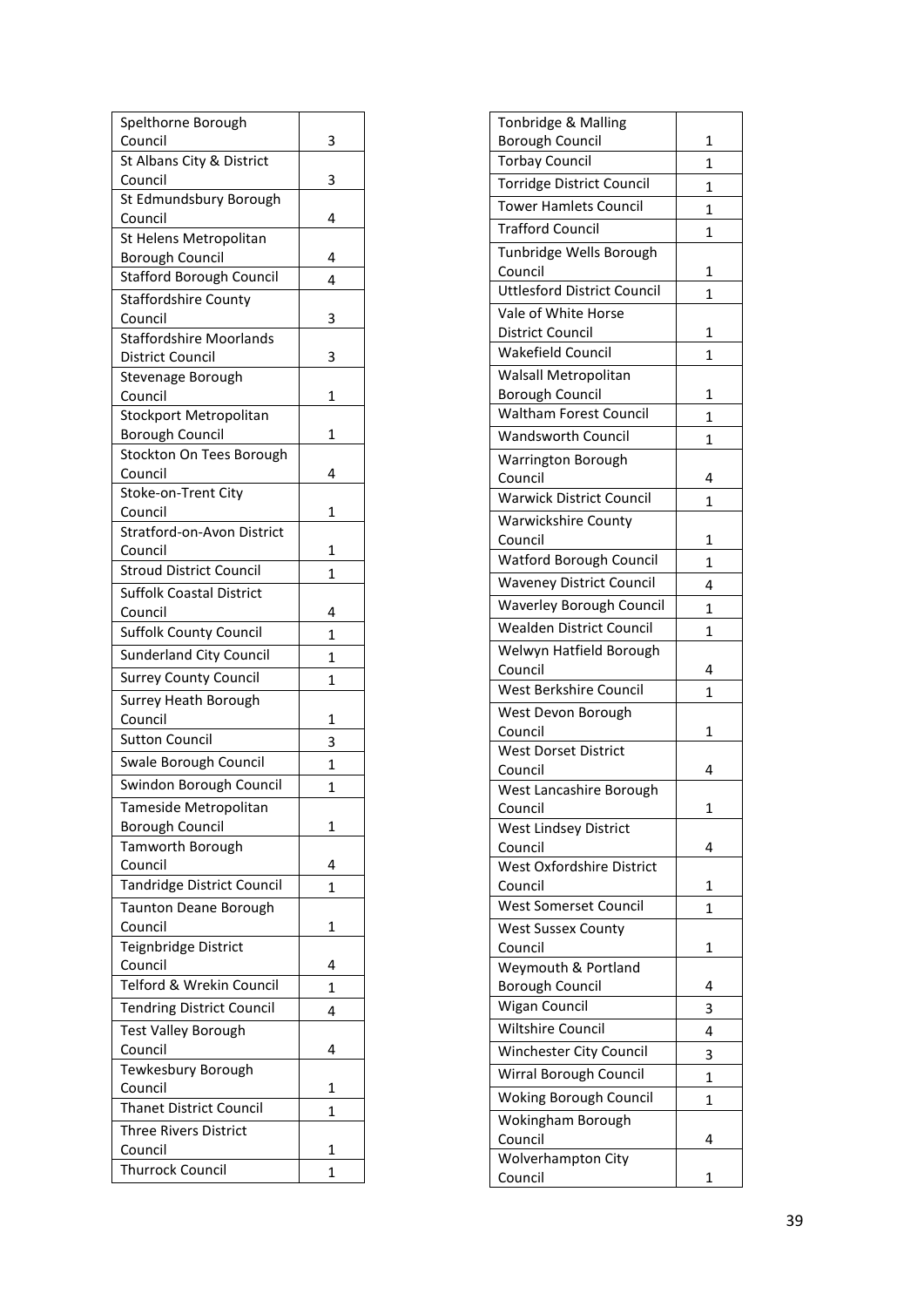| <b>Worcester City Council</b> |  |
|-------------------------------|--|
| <b>Worcestershire County</b>  |  |
| Council                       |  |
| Worthing Borough Council      |  |
| Wychavon District Council     |  |

| Wycombe District Council |  |
|--------------------------|--|
| Wyre Council             |  |
| Wyre Forest District     |  |
| Council                  |  |

# <span id="page-39-0"></span>*Second Phase of Data Collection (Aug 2016)*

| <b>Adur District Council</b>      | 4              |
|-----------------------------------|----------------|
| Allerdale Borough Council         | 4              |
| Amber Valley Borough              |                |
| Council                           | 2              |
| Arun District Council             | 4              |
| Ashfield District Council         | 1              |
| Ashford Borough Council           | 1              |
| Aylesbury Vale District           |                |
| Council                           | 1              |
| <b>Babergh District Council</b>   | 4              |
| <b>Barking and Dagenham</b>       |                |
| Council                           | 4              |
| <b>Barnet Council</b>             | 3              |
| <b>Barnsley Metropolitan</b>      |                |
| <b>Borough Council</b>            | 4              |
| <b>Basildon Council</b>           | 4              |
| Basingstoke & Deane               |                |
| <b>Borough Council</b>            | 1              |
| <b>Bassetlaw District Council</b> | 4              |
| Bath & North East                 |                |
| Somerset Council                  | 4              |
| <b>Bedford Borough Council</b>    | $\overline{2}$ |
| <b>Bexley Council</b>             | $\overline{2}$ |
| <b>Birmingham City Council</b>    | 4              |
| <b>Blaby District Council</b>     | 1              |
| <b>Blackburn with Darwen</b>      |                |
| Council                           | 2              |
| <b>Blackpool Council</b>          | 4              |
| <b>Bolsolver District Council</b> | 4              |
| <b>Bolton Council</b>             | 1              |
| Borough Council of King's         |                |
| Lynn & West Norfolk               | 4              |
| Borough Council of                |                |
| Wellingborough                    | 1              |
| Borough of Barrow-in-             |                |
| <b>Furness</b>                    | 5              |
| Borough of Poole                  | 4              |
| <b>Boston Borough Council</b>     | 1              |
| Bournemouth Borough               |                |
| Council                           | 2              |

| <b>Bracknell Forest Council</b>                                  | 2 |
|------------------------------------------------------------------|---|
| <b>Bradford Metropolitan</b>                                     |   |
| <b>District Council</b>                                          | 2 |
| <b>Braintree District Council</b>                                | 4 |
| <b>Breckland Council</b>                                         | 4 |
| <b>Brent Council</b>                                             | 1 |
| Brentwood Borough                                                |   |
| Council                                                          | 5 |
| Brighton & Hove City                                             |   |
| Council                                                          | 2 |
| <b>Bristol City Council</b>                                      | 2 |
| <b>Broadland District Council</b>                                | 1 |
| <b>Bromley Council</b>                                           | 2 |
| <b>Bromsgrove District</b>                                       |   |
| Council                                                          | 4 |
| <b>Broxbourne Council</b>                                        | 4 |
| <b>Broxtowe Borough Council</b>                                  | 4 |
| <b>Buckinghamshire County</b>                                    |   |
| Council                                                          | 4 |
| <b>Burnley Borough Council</b>                                   | 3 |
| <b>Bury Council</b>                                              | 3 |
| Calderdale Council                                               | 2 |
| Cambridge City Council                                           | 1 |
| Cambridgeshire County                                            |   |
| Council                                                          |   |
|                                                                  | 4 |
| Camden Council                                                   | 4 |
| <b>Cannock Chase Council</b>                                     | 5 |
| Canterbury City Council                                          | 3 |
| Carlisle City Council                                            | 1 |
| Castle Point Borough                                             |   |
| Council                                                          | 4 |
| Central Bedfordshire                                             |   |
| Council                                                          | 4 |
| Charnwood Borough                                                |   |
| Council                                                          | 4 |
| <b>Chelmsford City Council</b>                                   | 4 |
| Cheltenham Borough                                               |   |
| Council                                                          | 4 |
| <b>Cherwell District Council</b><br><b>Cheshire East Council</b> | 2 |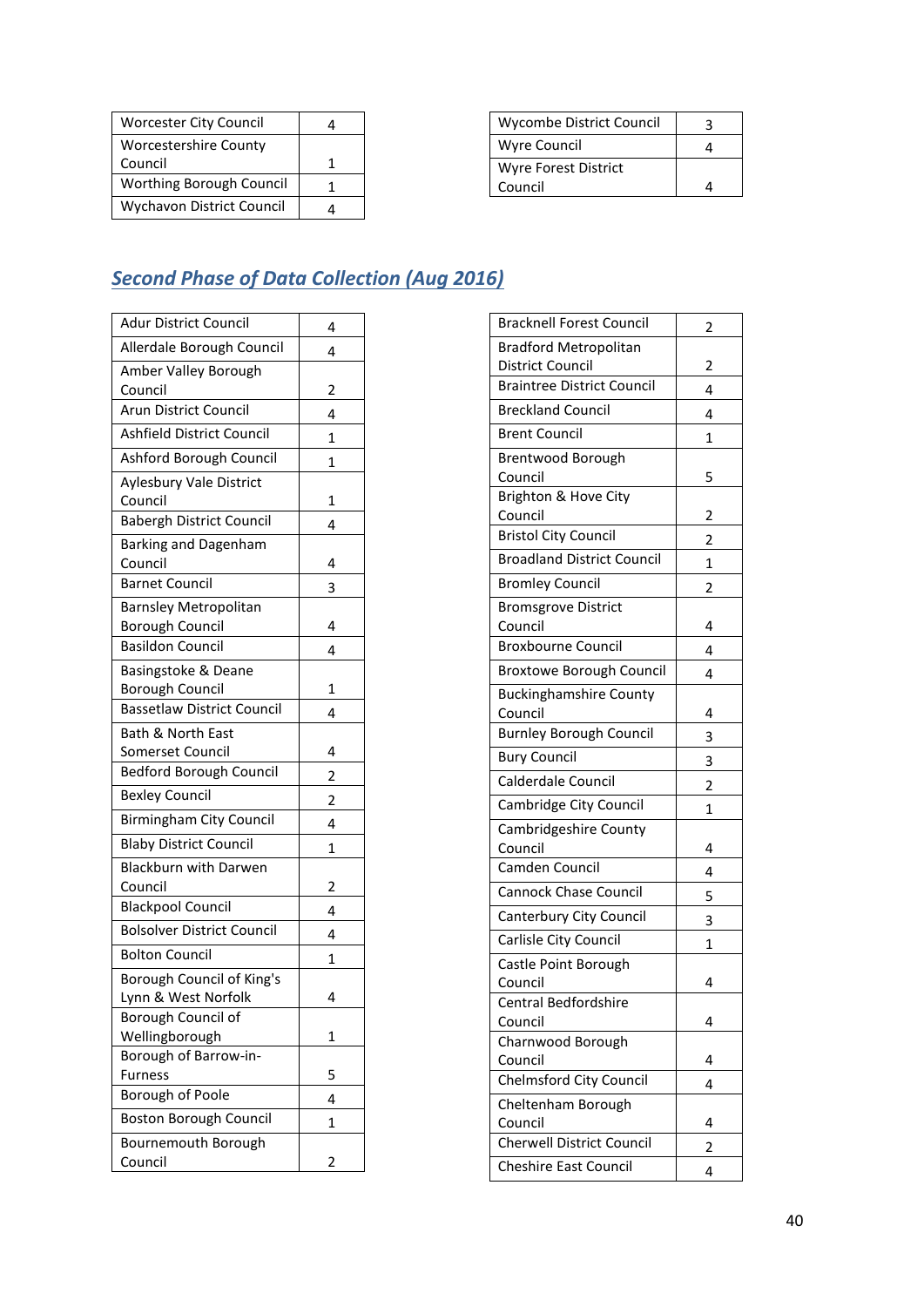| Cheshire West and<br><b>Chester Council</b>   | 2                       |
|-----------------------------------------------|-------------------------|
| Chesterfield Borough                          |                         |
| Council                                       | 1                       |
| <b>Chichester District Council</b>            | 2                       |
| <b>Chiltern District Council</b>              | 4                       |
| Chorley Borough Council                       | 1                       |
| Christchurch Borough                          |                         |
| Council (partnered with                       |                         |
| <b>East Dorset District</b><br>Council)       | 2                       |
| City of Lincoln Council                       | 1                       |
| City of London Council                        | 4                       |
| City of Westminster                           |                         |
| Council                                       | 4                       |
| City of York Council                          | 4                       |
| Colchester Borough                            |                         |
| Council                                       | 1                       |
| Copeland Borough Council                      | 4                       |
| Corby Borough Council                         | 4                       |
| <b>Cornwall Council</b>                       | 1                       |
| <b>Cotswold District Council</b>              | $\overline{c}$          |
| Council of the Isles of Scilly                | 5                       |
| Coventry City Council                         | 1                       |
| <b>Craven District Council</b>                | $\overline{c}$          |
| Crawley Borough Council                       | 4                       |
| Croydon Council                               | 4                       |
| <b>Cumbria County Council</b>                 | 4                       |
| Dacorum Borough Council                       | 4                       |
| Darlington Borough                            |                         |
| Council<br>Dartford Borough Council           | 2                       |
| Daventry District Council                     |                         |
| Derby City Council                            | 2                       |
| Derbyshire County Council                     | 1                       |
| Derbyshire Dales District                     | $\overline{2}$          |
| Council                                       | 4                       |
| Devon County Council                          | 4                       |
| Doncaster Metropolitan                        |                         |
| <b>Borough Council</b>                        | 1                       |
| Dorset County Council                         | $\overline{c}$          |
| Dover District Council                        | 4                       |
| Dudley Metropolitan<br><b>Borough Council</b> | 2                       |
| Durham County Council                         | $\overline{\mathbf{c}}$ |
| <b>Ealing Council</b>                         | 2                       |
| East Cambridgeshire                           |                         |
| District Council                              | 4                       |
| East Devon District Council                   | 4                       |

| <b>East Dorset District</b>             |                |
|-----------------------------------------|----------------|
| Council (partnered with                 |                |
| Christchurch Borough                    |                |
| Council)                                | 2              |
| East Hampshire District                 |                |
| Council                                 | 4              |
| East Hertfordshire Council              | 4              |
| <b>East Lindsey District</b><br>Council | 4              |
| <b>East Northamptonshire</b>            |                |
| Council                                 | 1              |
| East Riding of Yorkshire                |                |
| Council                                 | 3              |
| East Staffordshire Borough              |                |
| Council                                 | 1              |
| <b>East Sussex County</b><br>Council    | 2              |
| Eastbourne Borough                      |                |
| Council                                 | 4              |
| Eastleigh Borough Council               | 4              |
| Eden District Council                   |                |
|                                         | 4              |
| Elmbridge Borough<br>Council            | 4              |
| <b>Enfield Council</b>                  |                |
| <b>Epping Forest District</b>           | 2              |
| Council                                 | 1              |
| Epsom & Ewell Borough                   |                |
| Council                                 | 4              |
| Erewash Borough Council                 | 4              |
| <b>Essex County Council</b>             | 1              |
| <b>Exeter City Council</b>              | 4              |
| Fareham Borough Council                 | 4              |
| <b>Fenland District Council</b>         | 4              |
| Forest Health Council                   | 4              |
| Forest of Dean District                 |                |
| Council                                 | 1              |
| Fylde Borough Council                   | 4              |
| <b>Gateshead Council</b>                | 1              |
| <b>Gedling Borough Council</b>          | $\overline{2}$ |
| <b>Gloucester City Council</b>          | 4              |
| <b>Gloucestershire County</b>           |                |
| Council                                 | 4              |
| <b>Gosport Borough Council</b>          | 4              |
| Gravesham Borough                       |                |
| Council                                 | 4              |
| Great Yarmouth Borough<br>Council       | 4              |
| Guildford Borough Council               | 4              |
| Hackney Council                         | 2              |
| Halton Borough Council                  | 1              |
| Hambleton District Council              |                |
|                                         | 4              |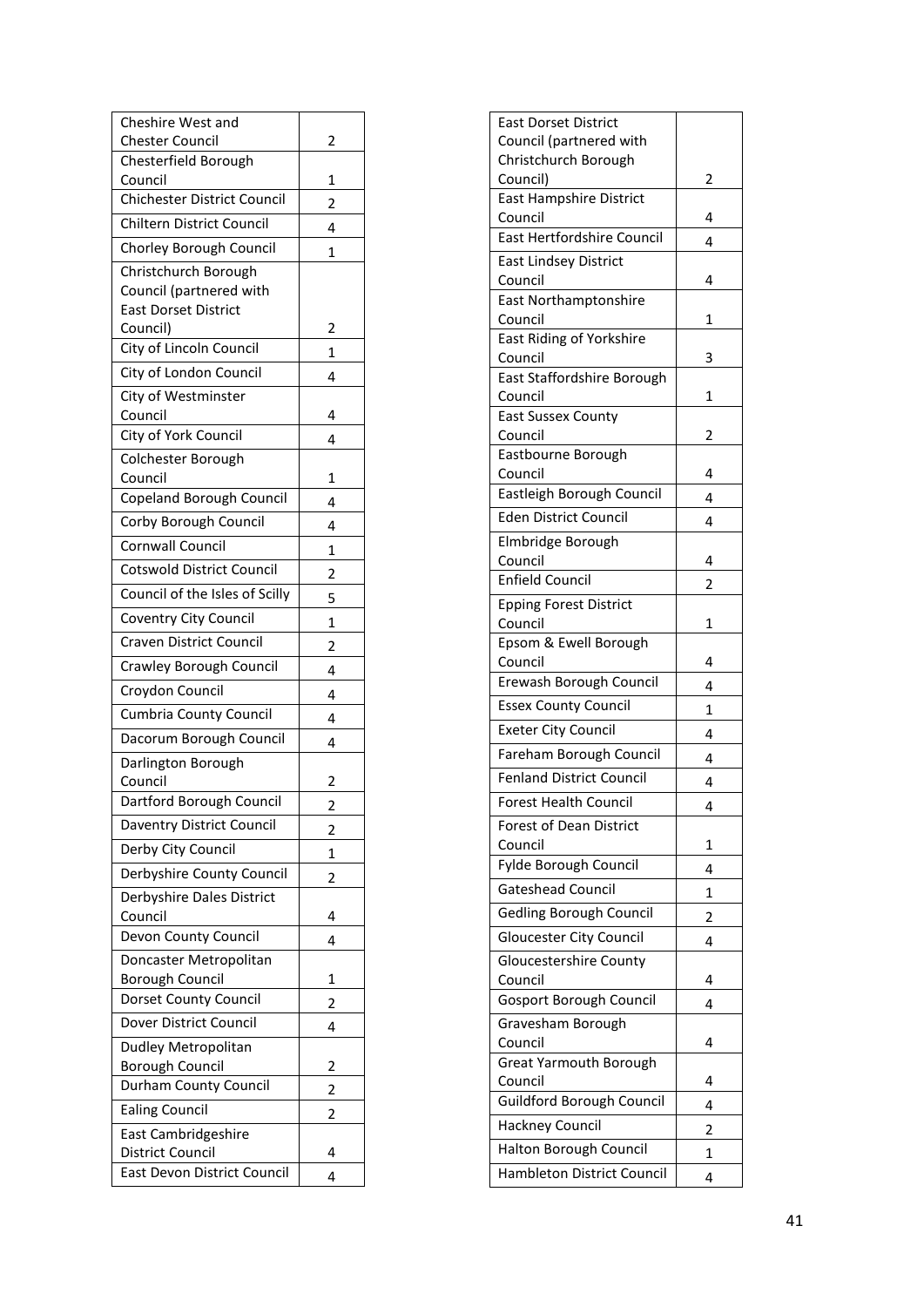| Hammersmith & Fulham<br>Council        | 4              |
|----------------------------------------|----------------|
| Hampshire County Council               | 4              |
| Harborough District                    |                |
| Council                                | 1              |
| <b>Haringey Council</b>                | $\overline{2}$ |
| <b>Harlow Council</b>                  | 4              |
| Harrogate Borough                      |                |
| Council                                | 1              |
| <b>Harrow Council</b>                  | 4              |
| <b>Hart District Council</b>           | 1              |
| Hartlepool Borough<br>Council          | 1              |
| Hastings Borough Council               | 4              |
| Havant Borough Council                 | 4              |
| <b>Havering Council</b>                | 4              |
| Herefordshire Council                  | 1              |
| <b>Hertfordshire County</b>            |                |
| Council                                | 1              |
| Hertsmere Borough                      |                |
| Council                                | 4              |
| High Peak Borough Council              | 4              |
| Hillingdon Council                     | $\overline{2}$ |
| Hinckley & Bosworth<br>Borough Council | 1              |
| <b>Horsham District Council</b>        | 4              |
| <b>Hounslow Council</b>                | 1              |
| Hull City Council                      | 4              |
| Huntingdonshire District               |                |
| Council                                | 4              |
| Hyndburn Borough                       |                |
| Council                                | 5              |
| Ipswich Borough Council                | 2              |
| Isle of Wight Council                  | 3              |
| <b>Islington Council</b>               | 1              |
| Kent County Council                    | 2              |
| Kettering Borough Council              | 4              |
| Kirklees Council                       | 1              |
| Knowsley Council                       | 3              |
| Lambeth Council                        | 1              |
| Lancashire County Council              | 1              |
| Lancaster City Council                 | 1              |
| Leeds City Council                     | 1              |
| Leicester City Council                 | 4              |
| Leicestershire County                  |                |
| Council<br>Lewes District Council      | 1              |
| Lewisham Council                       | 4              |
|                                        | 1              |

| Lichfield District Council                                 | 2            |
|------------------------------------------------------------|--------------|
| Lincolnshire County                                        |              |
| Council                                                    | 4            |
| Liverpool City Council                                     | 1            |
| Luton Borough Council                                      | 4            |
| Maidstone Borough                                          |              |
| Council                                                    | 4            |
| Maldon District Council                                    | 4            |
| <b>Malvern Hills District</b>                              |              |
| Council                                                    | 5            |
| Manchester City Council                                    | 2            |
| Mansfield District Council                                 | 1            |
| Medway Council                                             | 1            |
| Melton Borough Council                                     | 1            |
| Mendip District Council                                    | 1            |
| <b>Merton Council</b>                                      | 4            |
| Mid Devon District Council                                 | $\mathbf{1}$ |
| Mid Suffolk District                                       |              |
| Council                                                    | 4            |
| Mid Sussex District Council                                | $\mathbf{1}$ |
| Middlesbrough Council                                      | 3            |
| Milton Keynes Council                                      | 1            |
| Mole Valley District                                       |              |
| Council                                                    | 1            |
| <b>New Forest District</b>                                 |              |
|                                                            |              |
| Council                                                    | 4            |
| Newark and Sherwood                                        |              |
| <b>District Council</b>                                    | 2            |
| Newcastle City Council                                     | 4            |
| Newcastle Under Lyme                                       |              |
| <b>Borough Council</b>                                     | 3            |
| Newham Council                                             | 2            |
| Norfolk County Council                                     | 1            |
| North Devon Council (joint                                 |              |
| equalities scheme with                                     |              |
| Torridge District Council)<br><b>North Dorset District</b> | 4            |
| Council                                                    | 4            |
| North East Derbyshire                                      |              |
| <b>District Council</b>                                    | 1            |
| North East Lincolnshire                                    |              |
| Council                                                    | 4            |
| North Hertfordshire                                        |              |
| District Council                                           | 3            |
| North Kesteven District<br>Council                         | 4            |
| North Lincolnshire Council                                 | 4            |
| North Norfolk District                                     |              |
| Council                                                    | 4            |
| North Somerset Council                                     | 4            |
| North Tyneside Council                                     | 1            |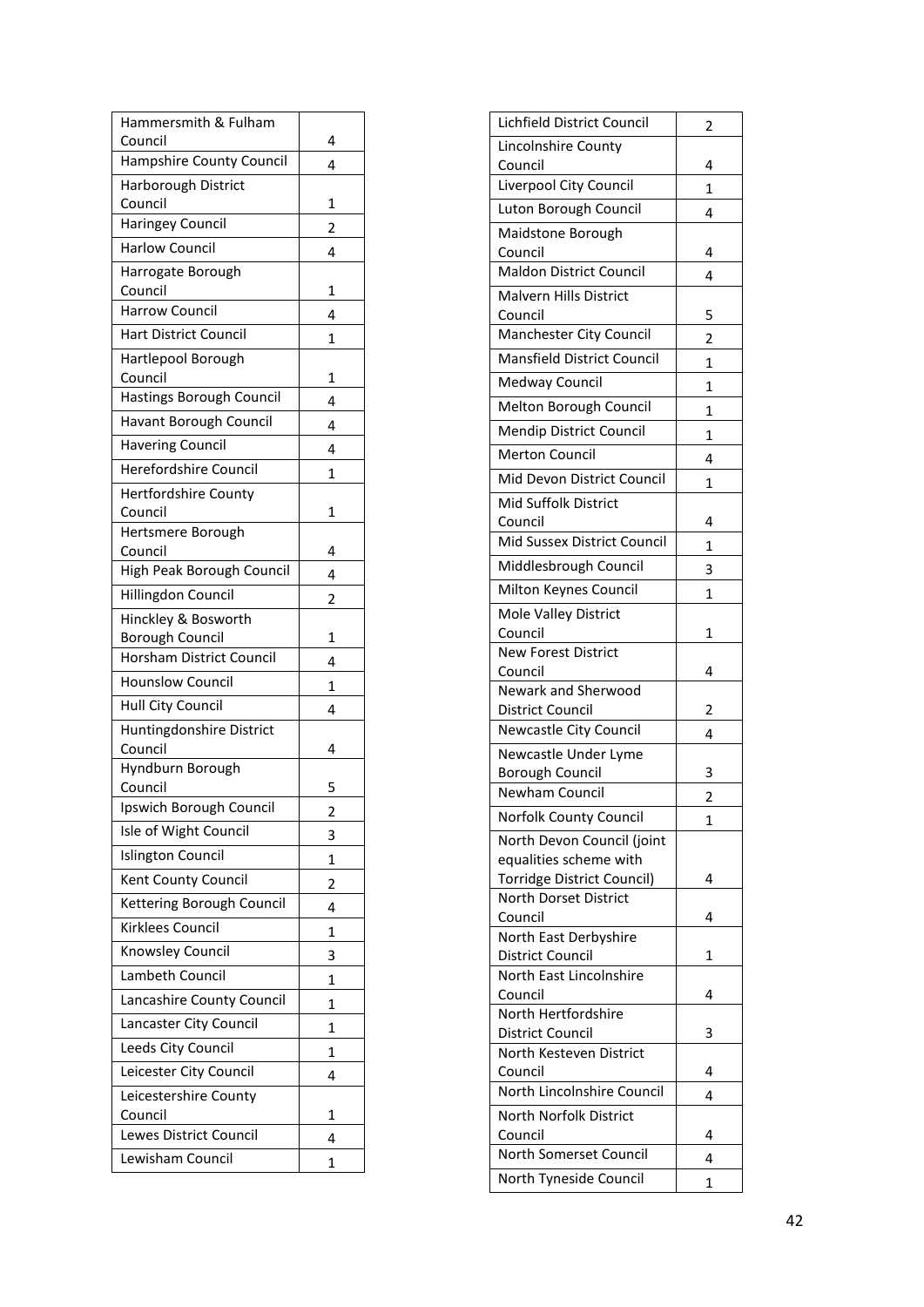| North Warwickshire                                  |   |
|-----------------------------------------------------|---|
| <b>Borough Council</b><br>North West Leicestershire | 3 |
| <b>District Council</b>                             | 4 |
| North Yorkshire County                              |   |
| Council                                             | 1 |
| Northampton Borough                                 |   |
| Council                                             | 1 |
| Northamptonshire County                             |   |
| Council                                             | 1 |
| Northumberland County<br>Council                    | 1 |
| Norwich City Council                                | 2 |
| Nottingham City Council                             | 4 |
| Nottinghamshire County                              |   |
| Council                                             | 4 |
| Nuneaton & Bedworth                                 |   |
| <b>Borough Council</b>                              | 3 |
| Oadby and Wigston                                   |   |
| Borough Council                                     | 4 |
| Oldham Council                                      | 1 |
| Oxford City Council                                 | 4 |
| Oxfordshire County                                  |   |
| Council                                             | 2 |
| Pendle Borough Council                              | 4 |
| Peterborough City Council                           | 2 |
| Plymouth City Council                               | 1 |
| Portsmouth City Council                             | 4 |
| Preston City Council                                | 4 |
| <b>Purbeck District Council</b>                     | 1 |
| Reading Borough Council                             | 4 |
| Redbridge Council                                   | 1 |
| <b>Redcar and Cleveland</b>                         |   |
| <b>Borough Council</b>                              | 4 |
| Redditch Borough Council                            | 5 |
| Reigate & Banstead                                  |   |
| <b>Borough Council</b>                              | 4 |
| Ribble Valley Borough                               |   |
| Council<br><b>Richmond Council</b>                  | 3 |
|                                                     | 1 |
| Richmondshire District<br>Council                   | 1 |
| Rochdale Borough Council                            | 4 |
| Rochford District Council                           | 4 |
| Rossendale Borough                                  |   |
| Council                                             | 4 |
| Rother District Council                             | 4 |
| Rotherham Metropolitan                              |   |
| <b>Borough Council</b>                              | 4 |
| Royal Borough of                                    |   |
| Greenwich                                           | 4 |

| Royal Borough of                                |   |
|-------------------------------------------------|---|
| Kensington and Chelsea                          | 4 |
| Royal Borough of Kingston                       |   |
| <b>Upon Thames</b>                              | 4 |
| Royal Borough of Windsor                        |   |
| and Maidenhead                                  | 4 |
| Rugby Borough Council                           | 1 |
| Runnymede Borough                               |   |
| Council<br>Rushcliffe Borough Council           | 4 |
|                                                 | 4 |
| Rushmoor Borough                                |   |
| Council<br><b>Rutland County Council</b>        | 5 |
|                                                 | 4 |
| <b>Ryedale District Council</b>                 | 4 |
| Salford City Council                            | 1 |
| Sandwell Council                                | 4 |
| Scarborough Borough                             |   |
| Council                                         | 4 |
| Sedgemoor District                              |   |
| Council                                         | 1 |
| Sefton Council                                  | 4 |
| Selby District Council                          | 4 |
| Sevenoaks District Council                      | 4 |
| Sheffield City Council                          | 1 |
| <b>Shepway District Council</b>                 | 4 |
| Shropshire Council                              | 1 |
| Slough Borough Council                          |   |
|                                                 | 2 |
| Solihull Metropolitan<br><b>Borough Council</b> | 1 |
| <b>Somerset County Council</b>                  |   |
| South Bucks District                            | 2 |
| Council                                         | 4 |
| South Cambridgeshire                            |   |
| District Council                                | 4 |
| South Derbyshire District                       |   |
| Council                                         | 2 |
| South Gloucestershire                           |   |
| Council                                         | 2 |
| South Hams District                             |   |
| Council<br>South Holland District               | 4 |
| Council                                         | 3 |
| South Kesteven District                         |   |
| Council                                         | 1 |
| South Lakeland District                         |   |
| Council                                         | 4 |
| South Norfolk Council                           | 4 |
| South Northamptonshire                          |   |
| Council                                         | 1 |
| South Oxfordshire District                      |   |
| Council                                         | 1 |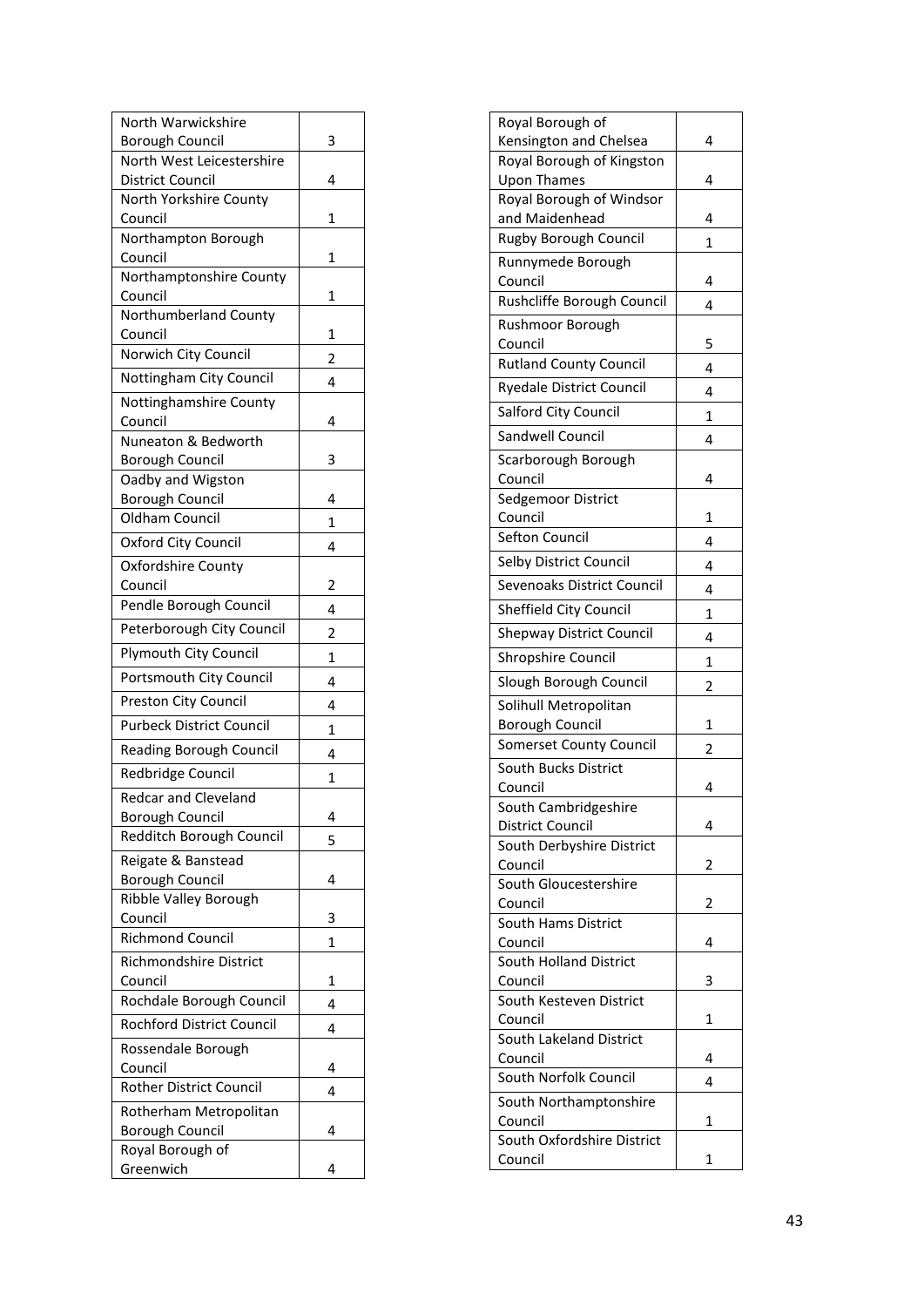| South Ribble Borough                                      |                |
|-----------------------------------------------------------|----------------|
| Council                                                   | 4              |
| South Somerset District<br>Council                        | 2              |
| South Staffordshire                                       |                |
| Council                                                   | 4              |
| South Tyneside Council                                    | 4              |
| Southampton City Council                                  | 4              |
| Southend-on-Sea Borough                                   |                |
| Council                                                   | 4              |
| Southwark Council                                         | $\overline{2}$ |
| Spelthorne Borough                                        |                |
| Council                                                   | 4              |
| St Albans City & District                                 |                |
| Council                                                   | 1              |
| St Edmundsbury Borough                                    |                |
| Council                                                   | 4              |
| St Helens Metropolitan                                    |                |
| <b>Borough Council</b>                                    | 4              |
| <b>Stafford Borough Council</b>                           | 4              |
| <b>Staffordshire County</b>                               |                |
| Council                                                   | 4              |
| <b>Staffordshire Moorlands</b><br><b>District Council</b> | 5              |
| Stevenage Borough                                         |                |
| Council                                                   | 2              |
| Stockport Metropolitan                                    |                |
| <b>Borough Council</b>                                    | 4              |
| Stockton On Tees Borough                                  |                |
| Council                                                   | 4              |
| Stoke-on-Trent City                                       |                |
| Council                                                   | 4              |
| Stratford-on-Avon District                                |                |
| Council                                                   | 4              |
| <b>Stroud District Council</b>                            | 4              |
| <b>Suffolk Coastal District</b>                           |                |
| Council                                                   | 4              |
| <b>Suffolk County Council</b>                             | 1              |
| <b>Sunderland City Council</b>                            | 1              |
| <b>Surrey County Council</b>                              | 1              |
| Surrey Heath Borough                                      |                |
| Council                                                   | 4              |
| <b>Sutton Council</b>                                     | 1              |
| Swale Borough Council                                     | 4              |
| Swindon Borough Council                                   | 1              |
| Tameside Metropolitan                                     |                |
| <b>Borough Council</b>                                    | 1              |
| Tamworth Borough                                          |                |
| Council                                                   | 1              |
| Tandridge District Council                                | 2              |
| Taunton Deane Borough                                     |                |
| Council                                                   | 4              |

| Teignbridge District<br>Council               | 2              |
|-----------------------------------------------|----------------|
| Telford & Wrekin Council                      |                |
| <b>Tendring District Council</b>              | 2<br>4         |
| <b>Test Valley Borough</b>                    |                |
| Council                                       | 2              |
| Tewkesbury Borough                            |                |
| Council                                       | 4              |
| <b>Thanet District Council</b>                | 1              |
| <b>Three Rivers District</b><br>Council       | 1              |
| <b>Thurrock Council</b>                       | 4              |
| Tonbridge & Malling                           |                |
| <b>Borough Council</b>                        | 4              |
| Torbay Council                                | 4              |
| Torridge District Council                     | 4              |
| <b>Tower Hamlets Council</b>                  | 1              |
| <b>Trafford Council</b>                       |                |
| Tunbridge Wells Borough                       | 1              |
| Council                                       | 1              |
| <b>Uttlesford District Council</b>            | $\overline{2}$ |
| Vale of White Horse                           |                |
| <b>District Council</b>                       | 1              |
| <b>Wakefield Council</b>                      | 4              |
| Walsall Metropolitan                          |                |
| <b>Borough Council</b>                        | 1              |
| <b>Waltham Forest Council</b>                 | 1              |
| <b>Wandsworth Council</b>                     | 1              |
| Warrington Borough                            |                |
| Council                                       | 4              |
| <b>Warwick District Council</b>               | 4              |
| <b>Warwickshire County</b>                    |                |
| Council                                       | 4              |
| <b>Watford Borough Council</b>                | 4              |
| <b>Waveney District Council</b>               | 4              |
| <b>Waverley Borough Council</b>               | 4              |
| <b>Wealden District Council</b>               | 2              |
| Welwyn Hatfield Borough                       |                |
| Council<br>West Berkshire Council             | 1              |
|                                               | 1              |
| West Devon Borough<br>Council (objectives and |                |
| actions joint with South                      |                |
| Hams District Council)                        | 4              |
| <b>West Dorset District</b>                   |                |
| Council (partnered with                       |                |
| Weymouth & Portland                           |                |
| Borough Council)                              | 4              |
| West Lancashire Borough                       |                |
| Council                                       | 2              |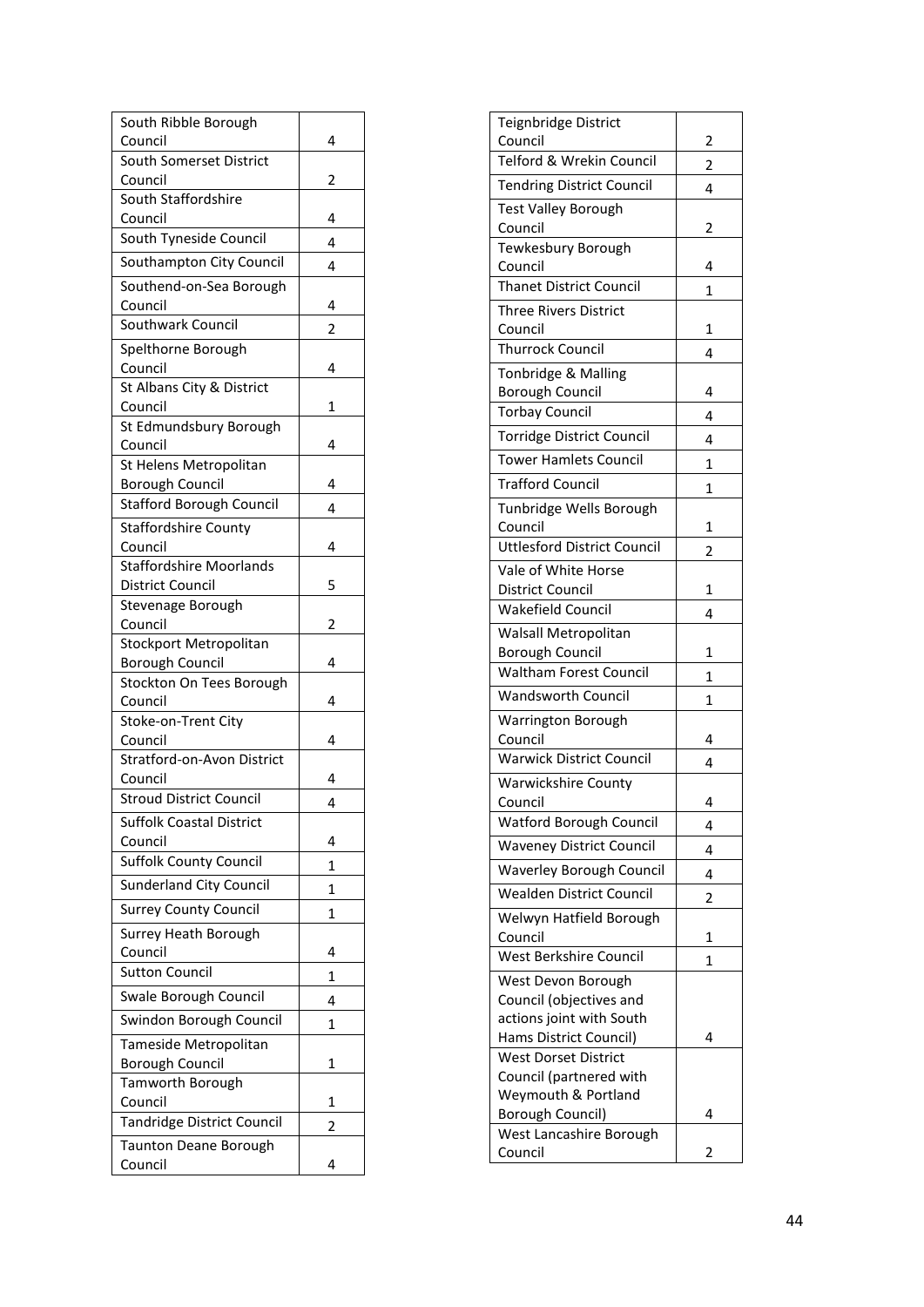| West Lindsey District     |   |
|---------------------------|---|
| Council                   | 4 |
| West Oxfordshire District |   |
| Council                   | 4 |
| West Somerset Council     | 4 |
| West Sussex County        |   |
| Council                   | 4 |
| Weymouth & Portland       |   |
| Borough Council           |   |
| (partnered with West)     |   |
| Dorset District Council)  | 4 |
| Wigan Council             | 4 |
| <b>Wiltshire Council</b>  | 1 |
| Winchester City Council   | 4 |
| Wirral Borough Council    | 4 |
| Woking Borough Council    |   |

| Wokingham Borough             |   |
|-------------------------------|---|
| Council                       | 5 |
| <b>Wolverhampton City</b>     |   |
| Council                       | 4 |
| <b>Worcester City Council</b> | 4 |
| <b>Worcestershire County</b>  |   |
| Council                       | 4 |
| Worthing Borough Council      | 4 |
| Wychavon District Council     | 4 |
| Wycombe District Council      | 4 |
| Wyre Council                  | 3 |
| Wyre Forest District          |   |
| Council                       |   |